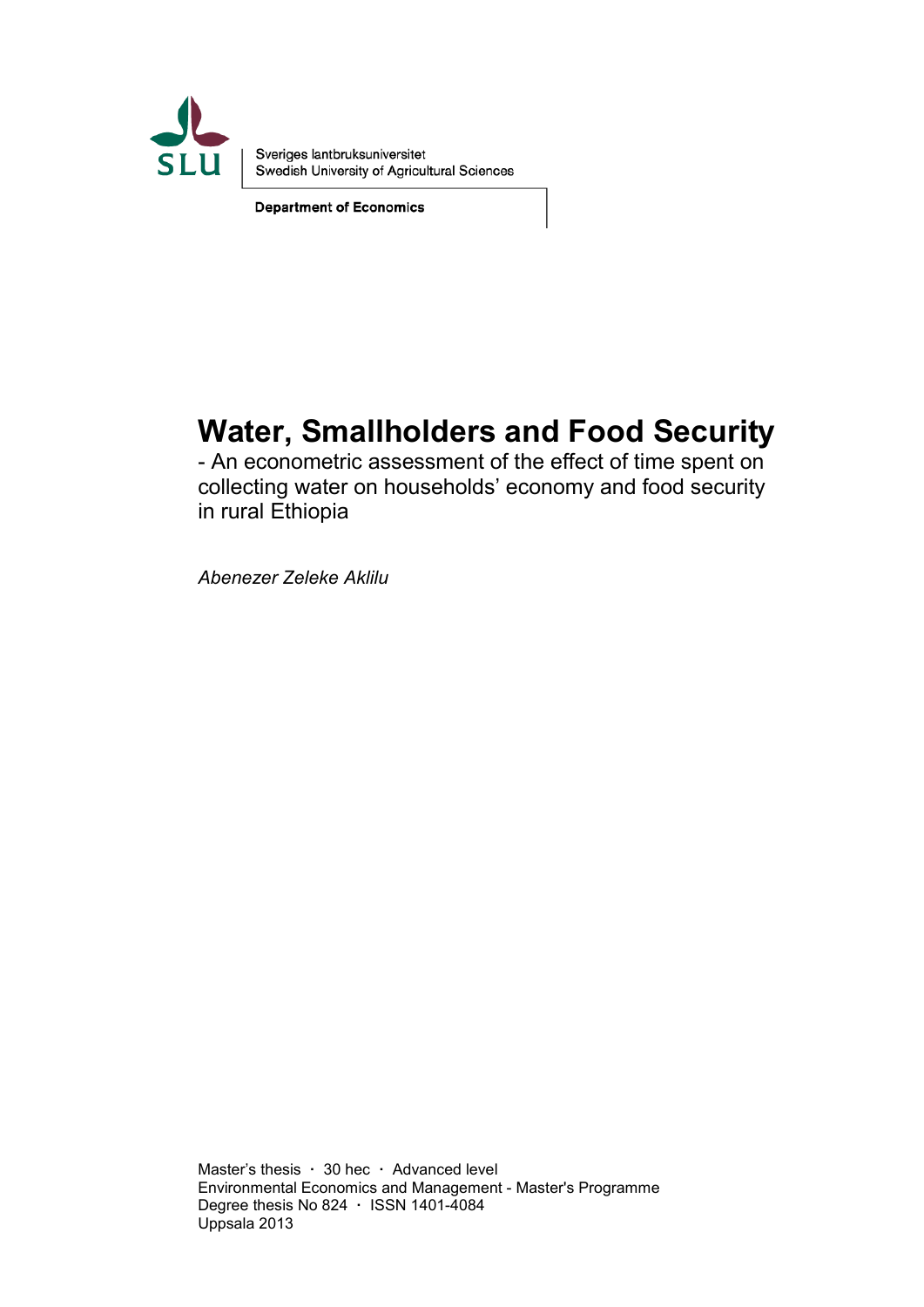#### **Water, Smallholders and Food Security**

*Abenezer Zeleke Aklilu*

| Supervisor: | Sebastian Hess, Swedish University of Agricultural Sciences,<br>Department of Economics |
|-------------|-----------------------------------------------------------------------------------------|
| Examiner:   | Ing-Marie Gren, Swedish University of Agricultural Sciences,<br>Department of Economics |

**Credits:** 30 hec **Level:** A2E **Course title:** Independent project/Degree Project in Economics E **Course code:** EX0537 **Programme/Education:** Environmental Economics and Management, Master's Programme **Faculty:** Faculty of Natural Resources and Agricultural Sciences

**Place of publication: Uppsala Year of publication:** 2013 **Name of Series:** Degree project/SLU, Department of Economics **No:** 824 **ISSN** 1401-4084 **Online publication:** [http://stud.epsilon.slu.se](http://stud.epsilon.slu.se/)

**Key words:** Water, Small scale farming, Agricultural household model, Ethiopian rural household survey, Labor allocation



Sveriges lantbruksuniversitet Swedish University of Agricultural Sciences

**Department of Economics**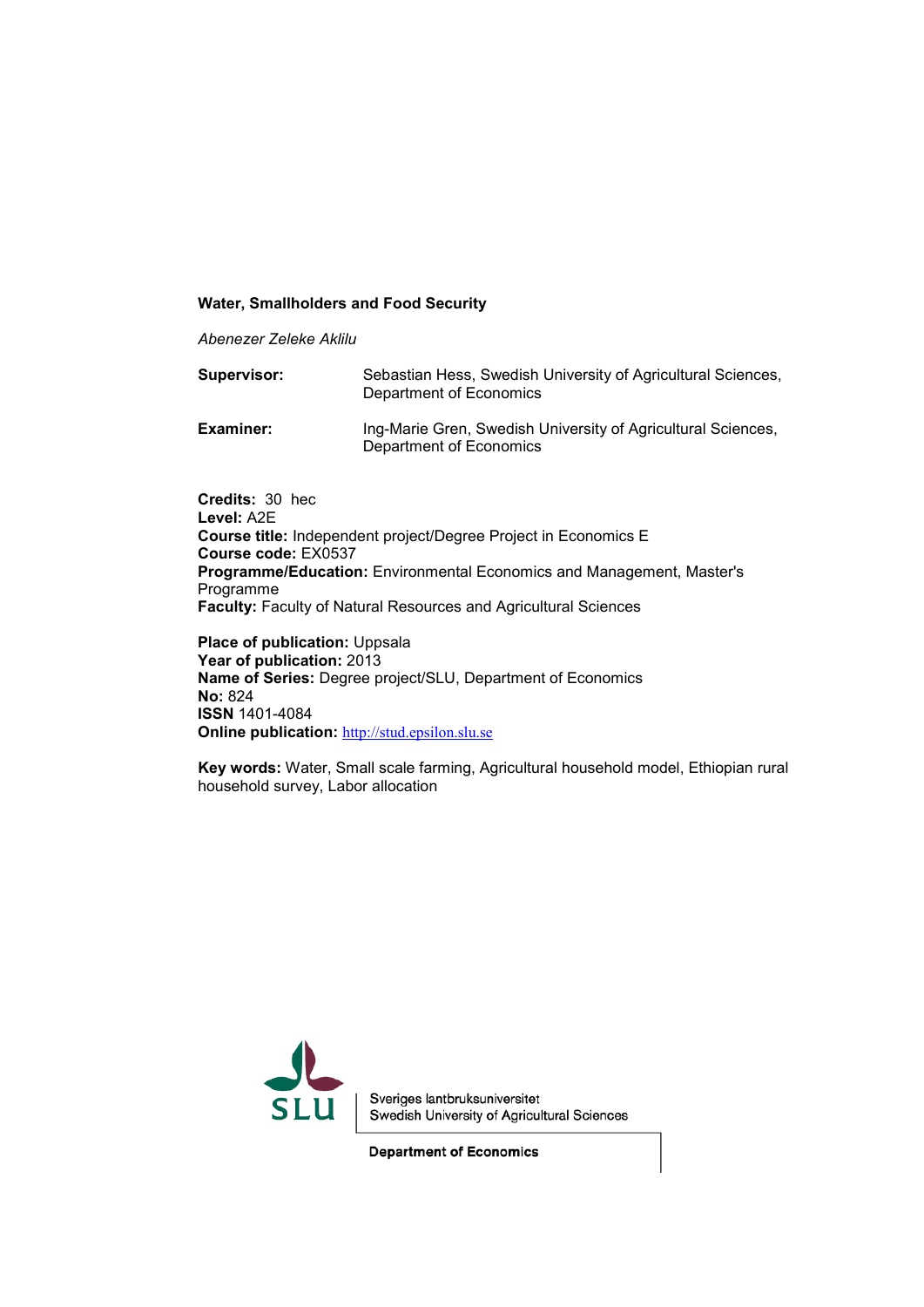# **Acknowledgment**

I am thankful to the Swedish government and people for giving me an opportunity to obtain free education in a world class university. I highly appreciate the kind cooperation and help of the staff in the department of Economics.

I would like to express my deepest gratitude to my supervisor Sebastian Hess for his constructive guidance. I would also like to thank my close friends, whom I cannot mention all here, and my family for standing by me through difficult times. Their support and encouragement have helped me to be where I am today.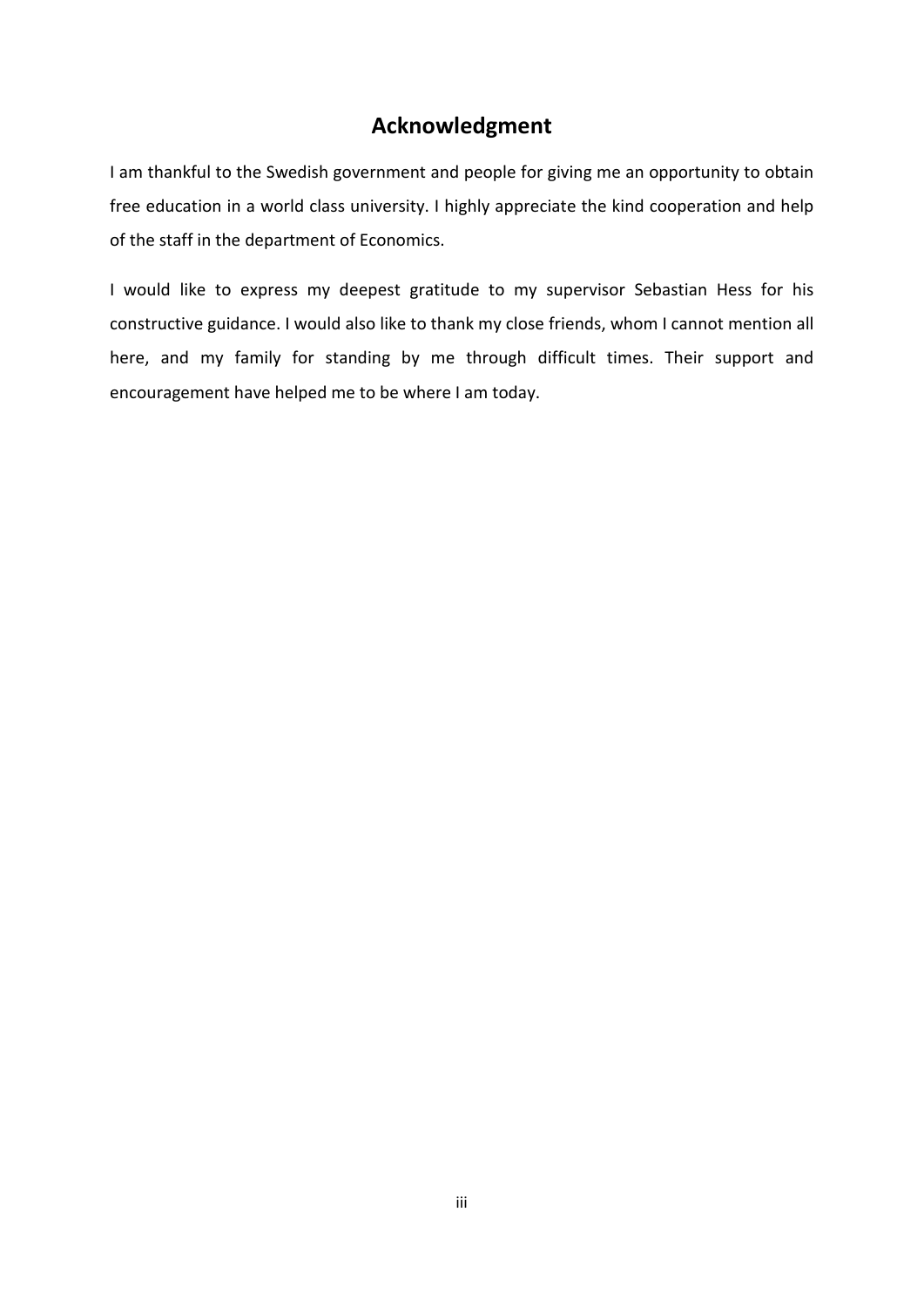### **Abstract**

Due to a lack of basic infrastructure, it is common in least developed countries that households spend a considerable share of the hours that they have available per day for production activities on fetching water. This study analyzes the economic impact of time spent by Ethiopian rural farm households on fetching water. In this analysis, both their water-based agricultural production and household consumption decisions are taken into account. For this purpose the agricultural farm household model has been adopted and labor allocation for water collection is incorporated into the model. The agricultural farm household model provides a framework for analysis of farm household economics that integrate the production decision and simultaneous consumption decision since both are made by a single entity at the household level. Based on this analytical framework, an empirical application is presented based on econometric estimates using the Ethiopian Rural Household Surveys (2011) dataset. The analysis is conducted to test the hypothesis that reducing time spent on fetching water frees labor for productive activities such as farm production and contributes to food security positively. The findings confirm that in aggregate production and consumption, reducing time spent on fetching water by one percent leads to an increase in per capita food consumption by 0.165 percent. This total effect of labor allocation for water collection on food security shows that reducing time spent on fetching water can have a significant contribution to food security, and improve development and welfare of the society.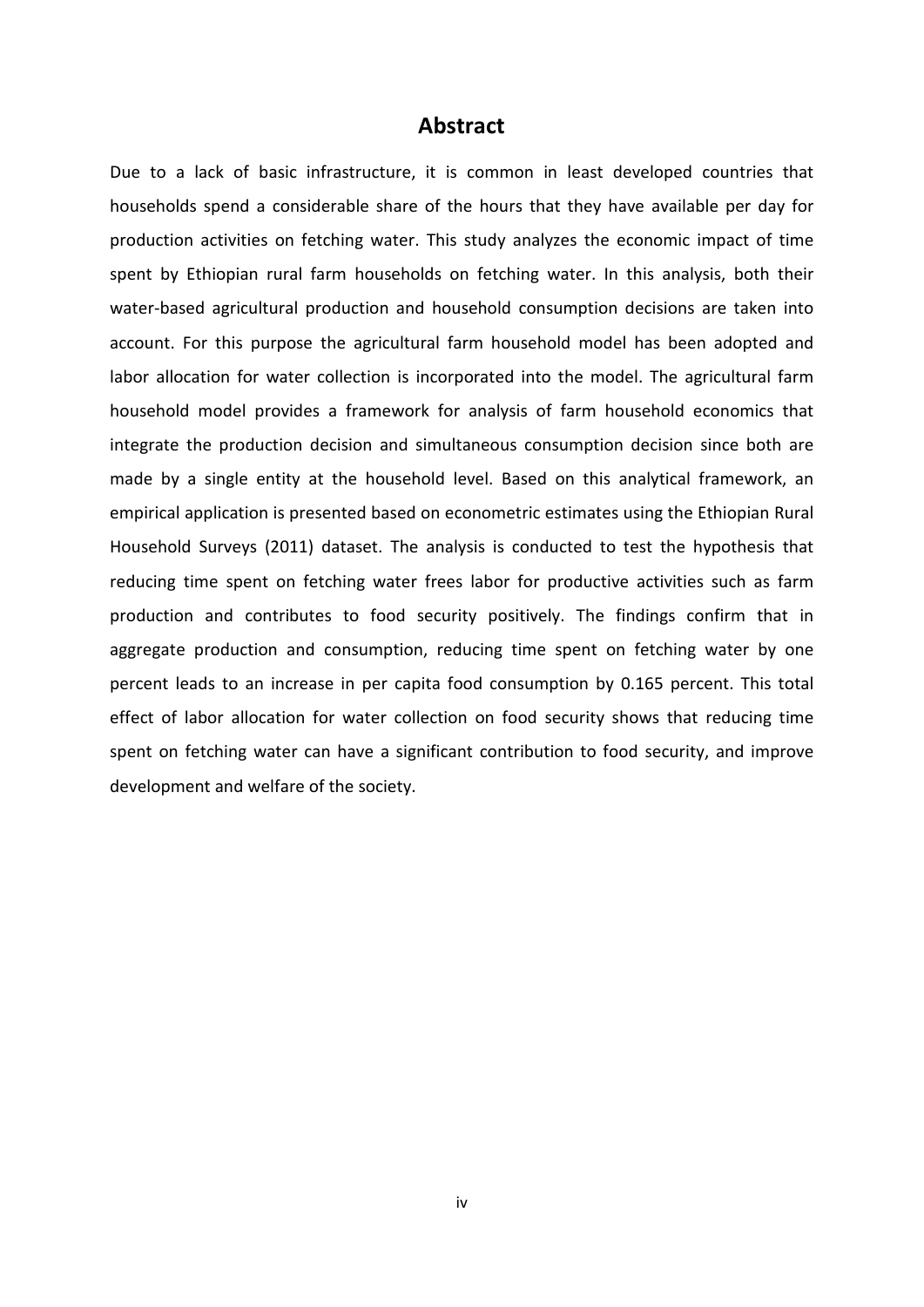## **Table of Contents**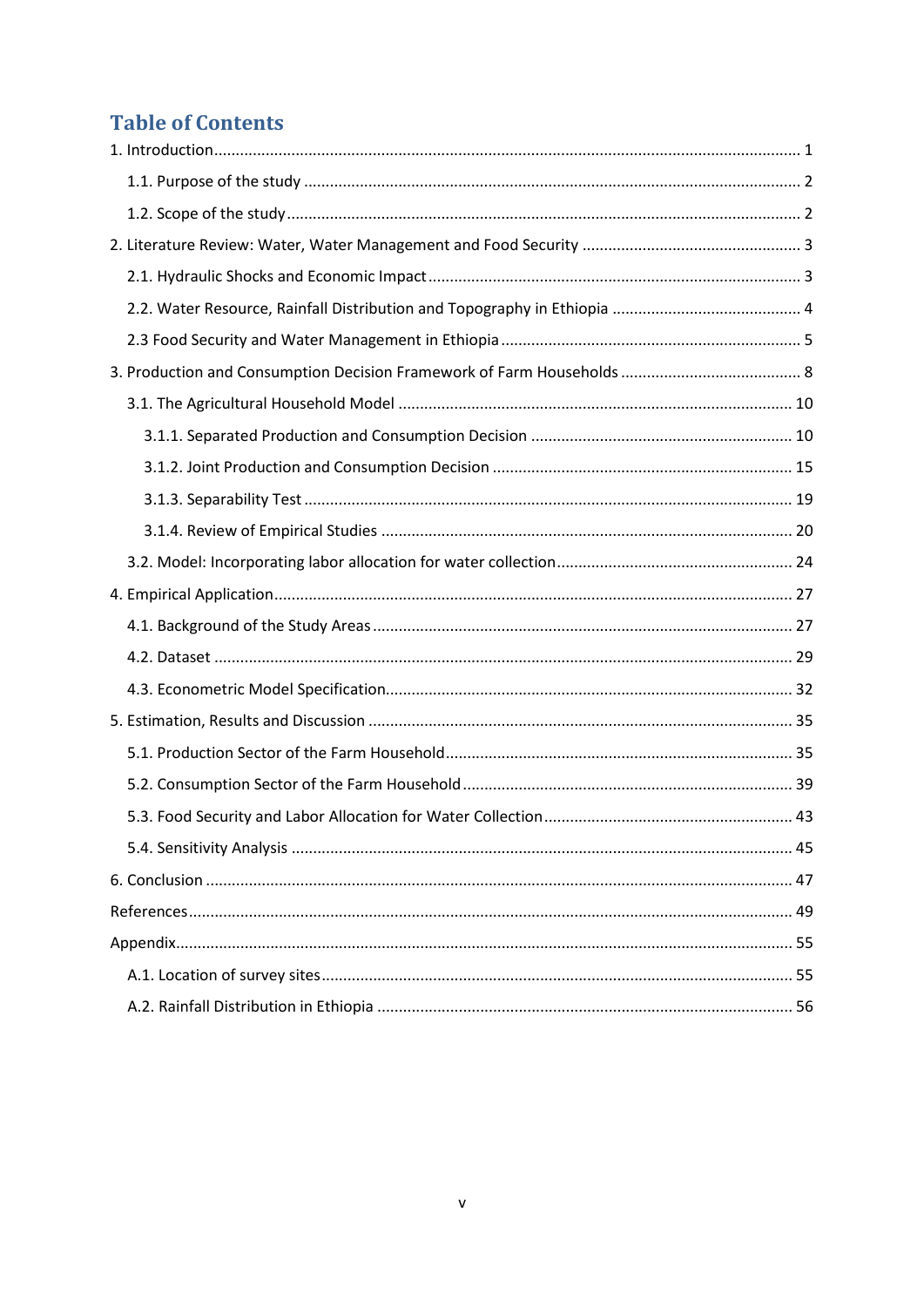# **List of Tables**

# **List of Figures**

| Figure 2: Two possible equilibrium positions of an agricultural household 16 |  |
|------------------------------------------------------------------------------|--|
|                                                                              |  |
| Figure 4: Plot between wealth and required time to reach a water source.  32 |  |
|                                                                              |  |
|                                                                              |  |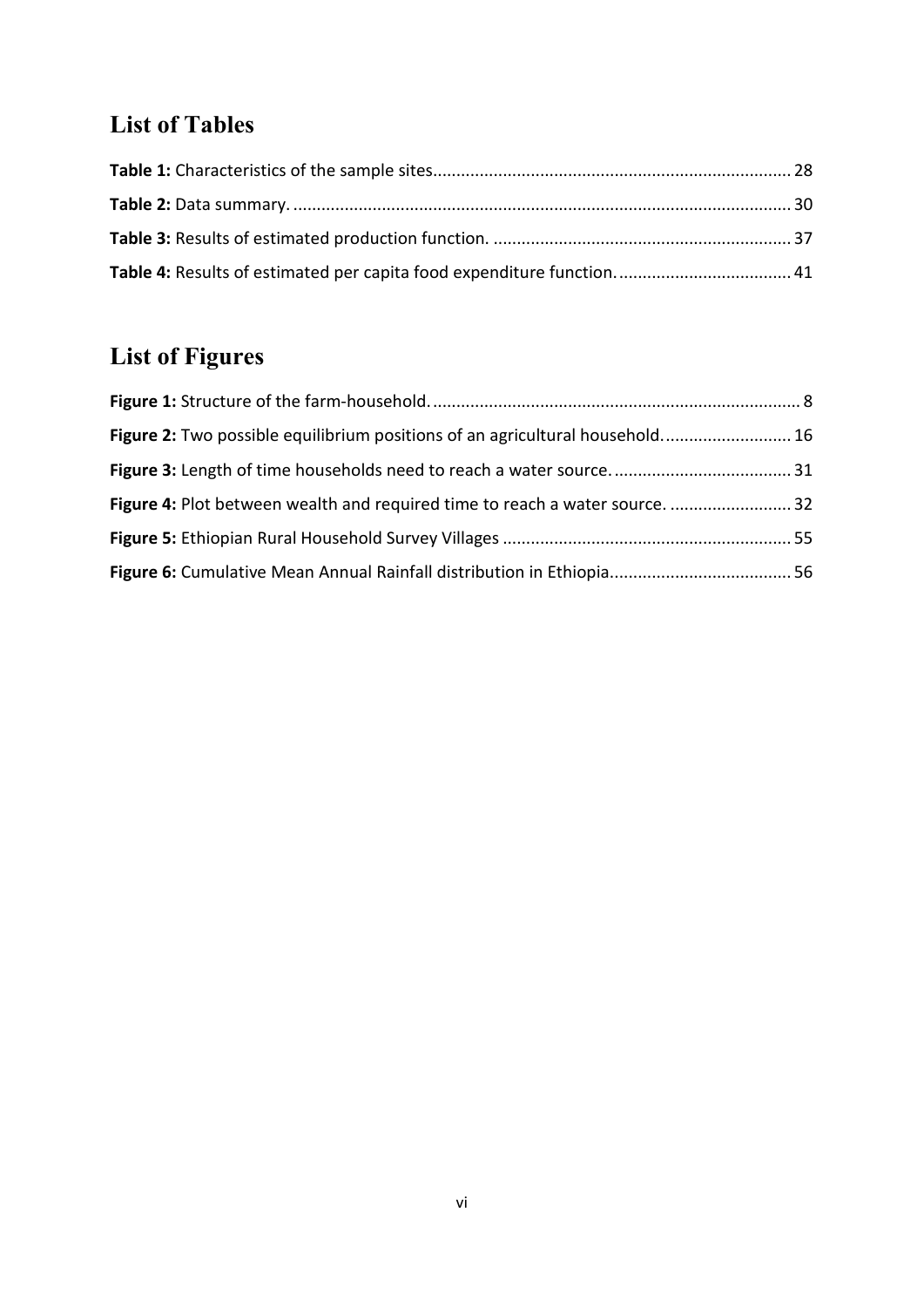### <span id="page-6-0"></span>**1. Introduction**

In the last few decades ensuring food security has been one of the main objectives of developing countries, where a significant proportion of the population lives in poverty. FAO, WFP and IFAD (2012) reports that 870 million people are chronically undernourished worldwide in 2010-12. The largest share lives in developing countries, where about 15% percent of the population is food insecure. Ensuring food security is challenged by drought and famine augmented by lack of proper water management.

Causes of food insecurity are many and varied. According to Shiferaw et al. (2003) until the 1980s food insecurity was thought to occur solely because of food supply shortage, which led to analysis of the case only from supply side. But the existence of food shortage amid the declining food price and surplus food after late 1970s made scholars reconsider the believed source of the problem. Recent studies show that the problem occurs not only due to supply shortage but also wide variety of factors such as lack of distribution system from food abundant areas to food scarce areas. The existence of food shortage at household level in the abundance of food at national level led to the belief that the problem occurs mainly due to lack of access to food by the poor. The work of Sen (1981) can be mentioned among the studies which brought the paradigm shift. The focus of the studies also shifted from global and national level to household level eventually leading to the development of agricultural household model. The agricultural household model provides a comprehensive framework integrating both demand and supply sides of the economies of rural households.

Food insecurity and related problems are also major concerns of Ethiopia. Ethiopia is largely composed of small scale rural farm households, whose consumption as well as aggregate calorie intake depends on their annual agricultural production. The practiced agriculture by the small scale rural farm households is mainly composed of subsistence agriculture which primarily depends on rain. Only a very small portion of rural households use other sources of water such as irrigation and water reservoirs for agriculture. As a result most households spend a significant amount of their time on collecting water for farm production, drinking and sanitation, usually from distant sources.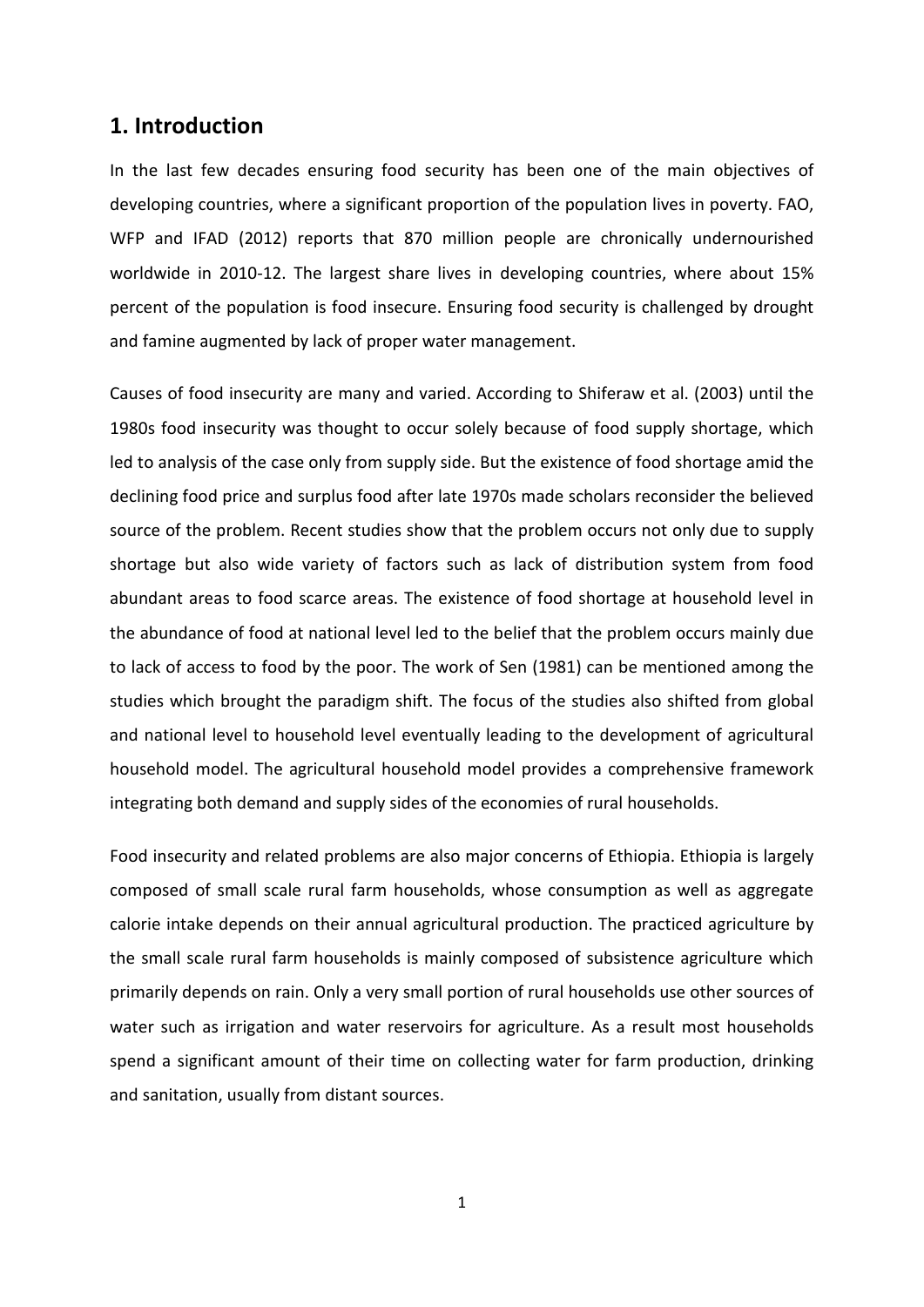This study focuses on determinants of food security in rural Ethiopia with an aim of investigating the impact of households' labor allocation for water collection on food security using the agricultural household model as a foothold for building the model to be used for analysis. The rest of the study is organized as follows. Up on reviewing water, water management and food security conditions in section 2, the agricultural household model will be adapted and labor allocation for water collection will be incorporated in section 3. Section 4 presents background of the study areas, dataset and econometric specification of the estimated model. In section 5 the model will be estimated using the Ethiopian Rural Household Surveys Dataset 1989-2009 (2011) and the results will be presented and discussed. Finally section 6 concludes with brief summary and policy recommendations.

#### <span id="page-7-0"></span>**1.1. Purpose of the study**

The purpose of this study is to investigate the impact of water availability for drinking, sanitation and agricultural production on food security in rural Ethiopia. Frequently water, weather fresh or saline, is considered to significantly influence food security through its impact on agricultural productions. Thus, most commonly throughout the literature, the role of water in achieving food security is assessed with respect to agricultural production. In this thesis, water is also introduced in the consumption side in order to account for the effect of time spent looking for clean water for drinking and sanitation. Labor allocation for water collection will be integrated with the agricultural household model and its overall effect on the rural households' economy will be analyzed for the case of rural households in Ethiopia.

#### <span id="page-7-1"></span>**1.2. Scope of the study**

The scope of this study is limited to analyzing the economic effect of labor allocation for water collection on rural farm households of Ethiopia using the Ethiopian Rural Household Surveys Dataset 1989-2009 (2011). Investigating the effect of time spent on water collection enables to understand its impact on food security. This study does not address health, risk and government administration related determinants of food security. However it is understood that these variables play vital role in achieving food security. This study provides a ground for interested future scholars to integrate other aspects.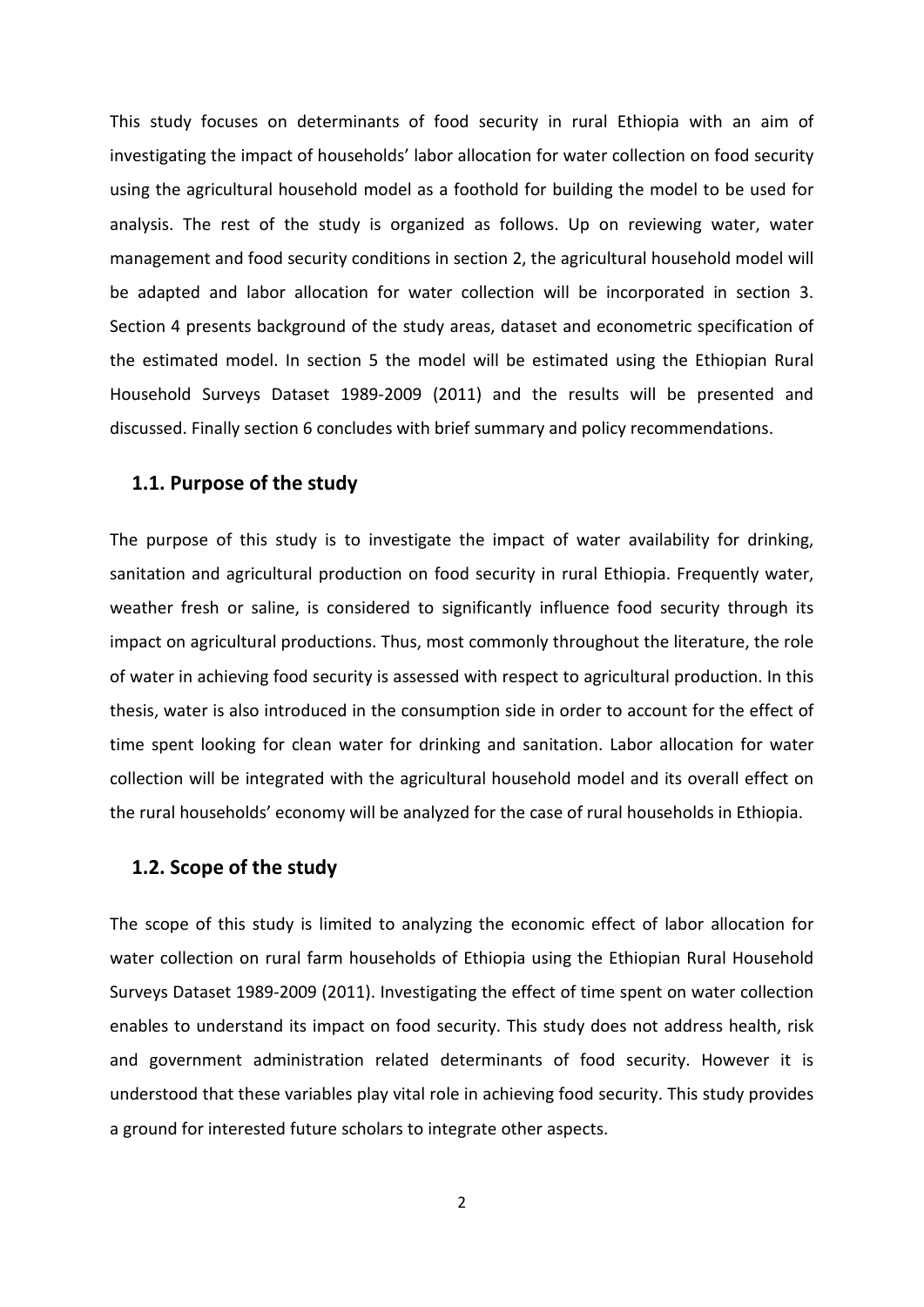### <span id="page-8-1"></span><span id="page-8-0"></span>**2. Literature Review: Water, Water Management and Food Security**

#### **2.1. Hydraulic Shocks and Economic Impact**

Hydraulic shocks (extreme drought and flood) have been challenging fragile economies of developing nations. For instance, the World Bank (2007) study in Kenya shows that the 1997- 8 flood and the 1999-2000 drought had impacted the Kenyan economy by up to 40 percent of the GDP spread over three years. The study of Davies (2010) on the impact of shocks on consumption in rural Malawi shows that drought and flood has prominent short-term negative impact on the level of consumption. But in the long run flooding has been found to have positive impact because households benefit from the increased rainfall.

The impact of hydraulic shocks extends beyond water related sectors such as to infrastructure and slowing industrial production. The condition is worsened by insufficient investment and institutional infrastructures to control the seasonal extremes in developing countries. For instance, according to World Bank (2007) the broadly publicized 1984-85 drought in Ethiopia left 8 million people vulnerable while killing more than one million. It also led to a 21% reduction in agricultural production and 9.7% decrease in GDP. The most recent drought, in 2002-3, necessitated emergency food assistance for 14 million people and electric power rationing due to drying hydroelectric dams. Flooding augmented by mountainous terrain and poor conservation practices in Ethiopia has led to massive soil loss and land degradation. According to Hurni (1993) the rate of soil erosion is 10 times that of soil formation in Eastern highlands of Ethiopia.

The impact of hydraulic shocks on Ethiopia, whose major share of economy is held by subsistence agriculture, has long been recognized but there is lack of empirical studies quantifying the impact and revealing the spread. One of few of such studies is Dercon (2004), which analyzes the impact of drought and famine on living standard growth using panel data from rural parts of Ethiopia for the years 1989 to 1997. Using a linearized growth model he shows that rain fall shocks have persistent effect on consumption growth and the impact of the shocks in 1980s lingers to 1990s. In addition Dercon et al. (2005) analyzes the impact of drought, flood and other shocks on socio-economic aspects of rural Ethiopia. It shows that Ethiopia is a shock-prone country, the most important shocks being drought and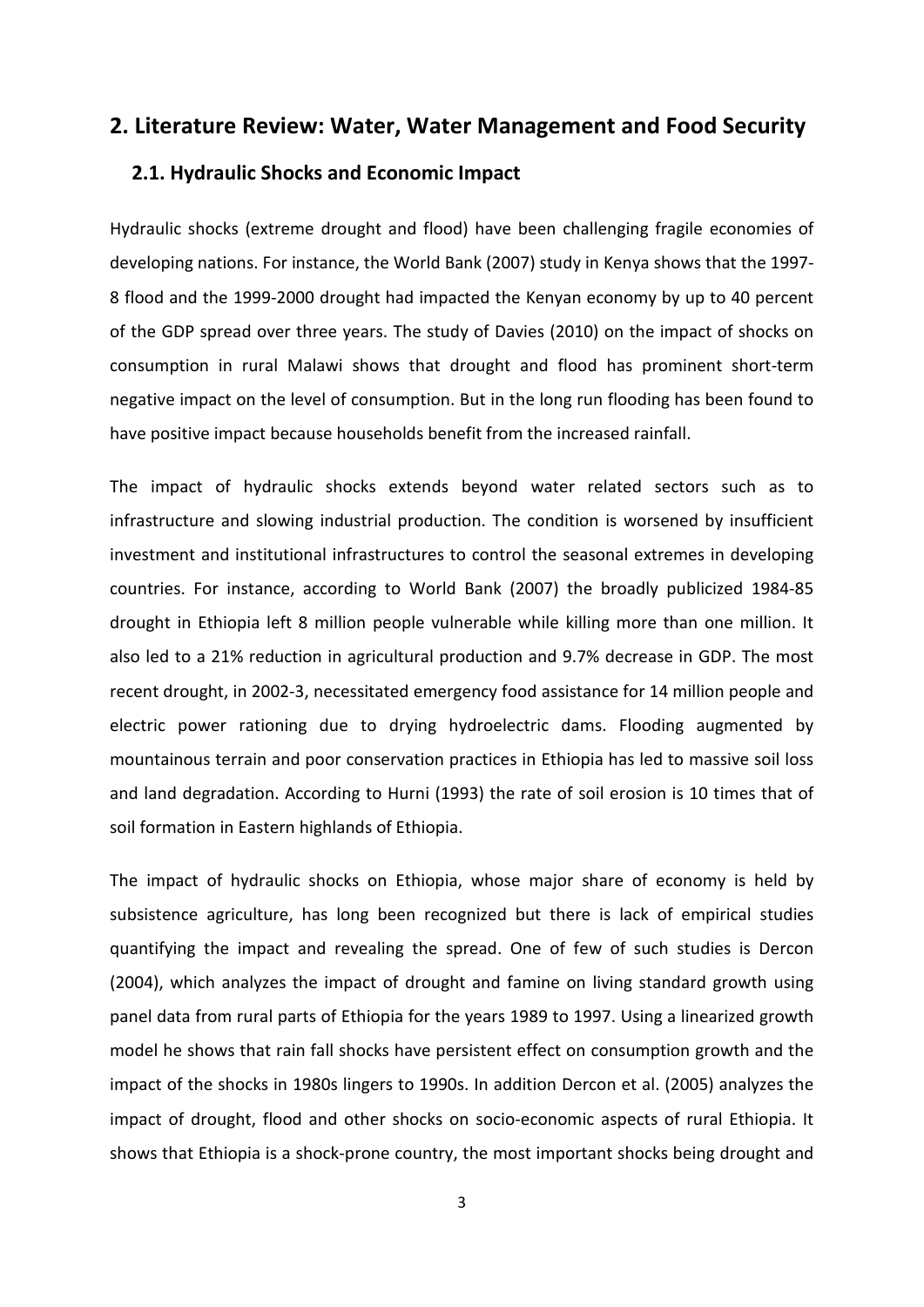illness. In particular they find that the 2002 drought in Ethiopia has lowered per capita food consumption by 20%. It also confirms that the effect lingers for several years exacerbated by low risk mitigation nature of rural households. In addition the study of sources of growth and inefficiency in agricultural production in Ethiopia by Nisrane et al. (2011) shows that drought significantly decreases efficiency of agricultural production.

#### <span id="page-9-0"></span>**2.2. Water Resource, Rainfall Distribution and Topography in Ethiopia**

When only mere volume is considered, Ethiopia is endowed with a great amount of water resources. The country is divided by four major drainage systems composed of 12 major river basins with an annual runoff of 122.52  $km^3$  per year. The 12 major river systems provide an economical irrigation potential of about 3.7 million hectares (World Bank, 2007). In addition, Ethiopia has 11 fresh and 9 saline lakes, 4 crater lakes and over 12 major swamps or wetlands. The total surface area of these natural and artificial lakes is about 7,500  $km<sup>2</sup>$ . It also possesses ground water potential of 2.6 Billion Metric Cube annually rechargeable resource (Awulachew et al., 2007).

The major four river basins (*Abay* (Blue Nile), *Tekeze*, *Baro Akobo*, and *Omo Gibe* basins) hold 90 percent of the country's water resource while supporting only 40 percent of the total population. The rest 60 percent of the population depends on less than 20 percent of the total water resource. In spite of the county's vast irrigation potential only 5% is irrigated as of 2001. The national average water supply is confined at estimated 30.9 percent, the rural water supply coverage being 23.1 percent and that of urban being 74.4 percent (UNESCO 2004). Moreover there is great seasonal variation in the water supply reaching up to 30 percent (World Bank, 2007).

Ethiopia's rain fall greatly varies across its geographic area and time (inter-seasonal and inter-annual). The southwestern highlands get the maximum annual rainfall of more than 2,700 millimeters per year, most of which during a single peak season called *Kiremt* (from June to September). The rainfall gradually gets scarce to the northeast reaching below 100 millimeters per annum. The rainfall pattern in the central, eastern, and northeastern areas of the country is characterized by a two peak (bi-modal) rainfall distribution. The two peak rainy seasons are called *Belg* (smaller rains from February to May) and *Kiremt* (big rains from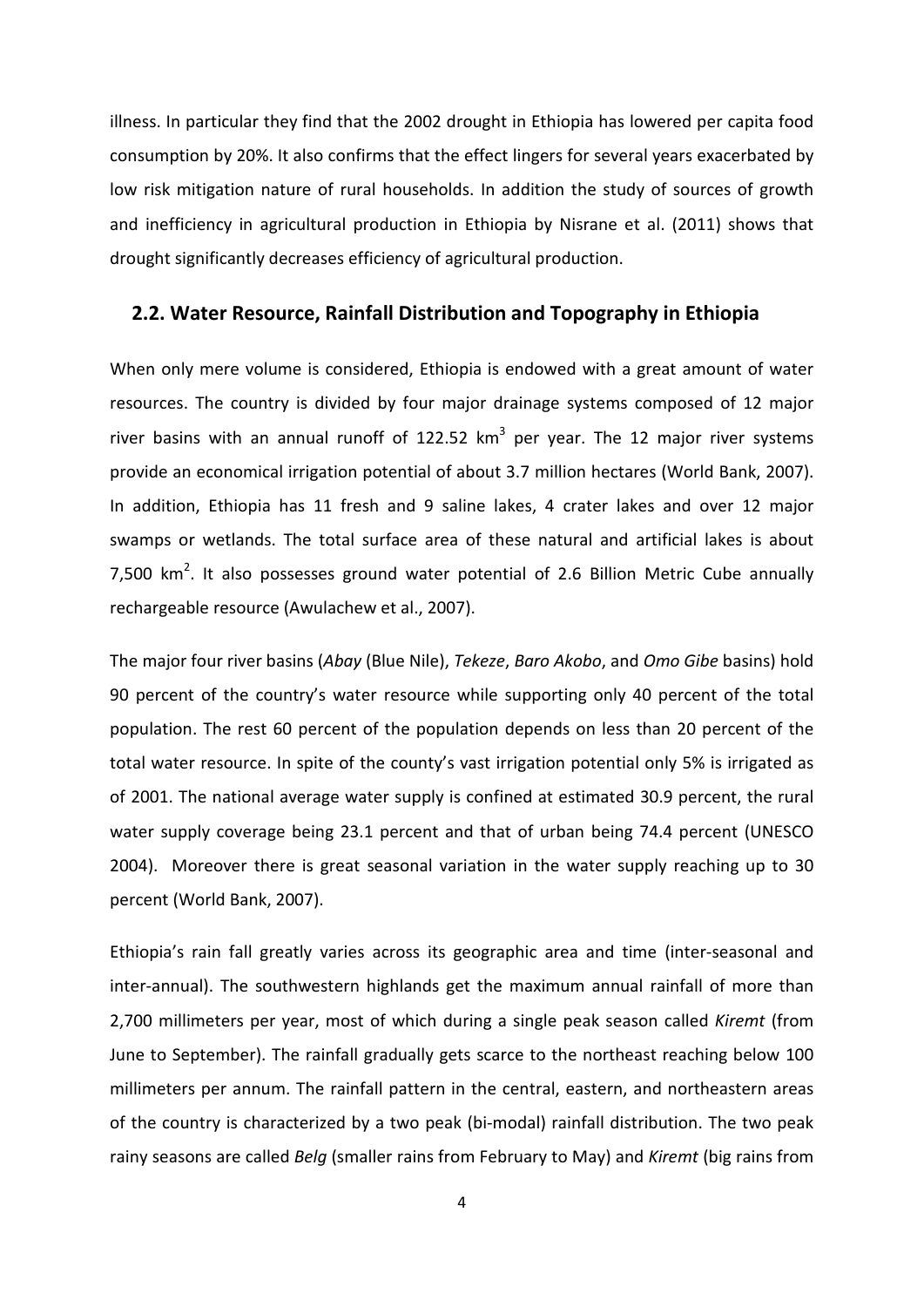June to September). The south and southeastern areas experience two distinct rainy seasons (September to November and March to May) separated by two dry seasons (World Bank, 2007).

Ethiopia's highly varying topography put significant challenge for its water management. Elevations rise up to 4,620 meters at the top of Mount *Ras Dashen* in the north from 110 meters below sea level at *Afar* Depression in the northeast. About 88 percent of the country's population lives in an elevation of above 1,500 meters above sea level, that is 43 percent of the country's geographic area. The altitude variations generate vast variety of climatic conditions, as well as soil, flora and fauna. The temperature in the northeastern lowlands reaches an alarming 45 degree centigrade and it gradually decreases to below zero degrees centigrade in the northern highlands. (Gebeyehu, 2002).

#### <span id="page-10-0"></span>**2.3 Food Security and Water Management in Ethiopia**

The world food summit (FAO, 1996) states that:

*"Food security exists when all people, at all times, have physical and economic access to sufficient, safe and nutritious food to meet their dietary needs and food preferences for an active and healthy life".* 

Imbedded in this definition is that, in order to secure nutritional needs, food does not only need to be available but also diversified enough to meet the individuals' preference and dietary need. In addition mere availability of food without the individual's economic purchasing power is meaningless. Food availability and access has to be supported with proper use including clean water and sanitation for healthy life.

Even though Ethiopia has long struggled with insuring food security, it has been a policy issue only in the last couple of decades. According to Alemu et al. (2002) policy instruments addressing the issue of food security started being developed only after the famine of 1983. Two of the many challenges of food security Ethiopia has been facing are backward nature of the agriculture sector and inadequate water management. Agriculture in Ethiopia, which accounts for 42 percent of the GDP, supports 81 percent of the active labor and 85 percent of the export. It has been affected by the high seasonal variability of rainfall because it is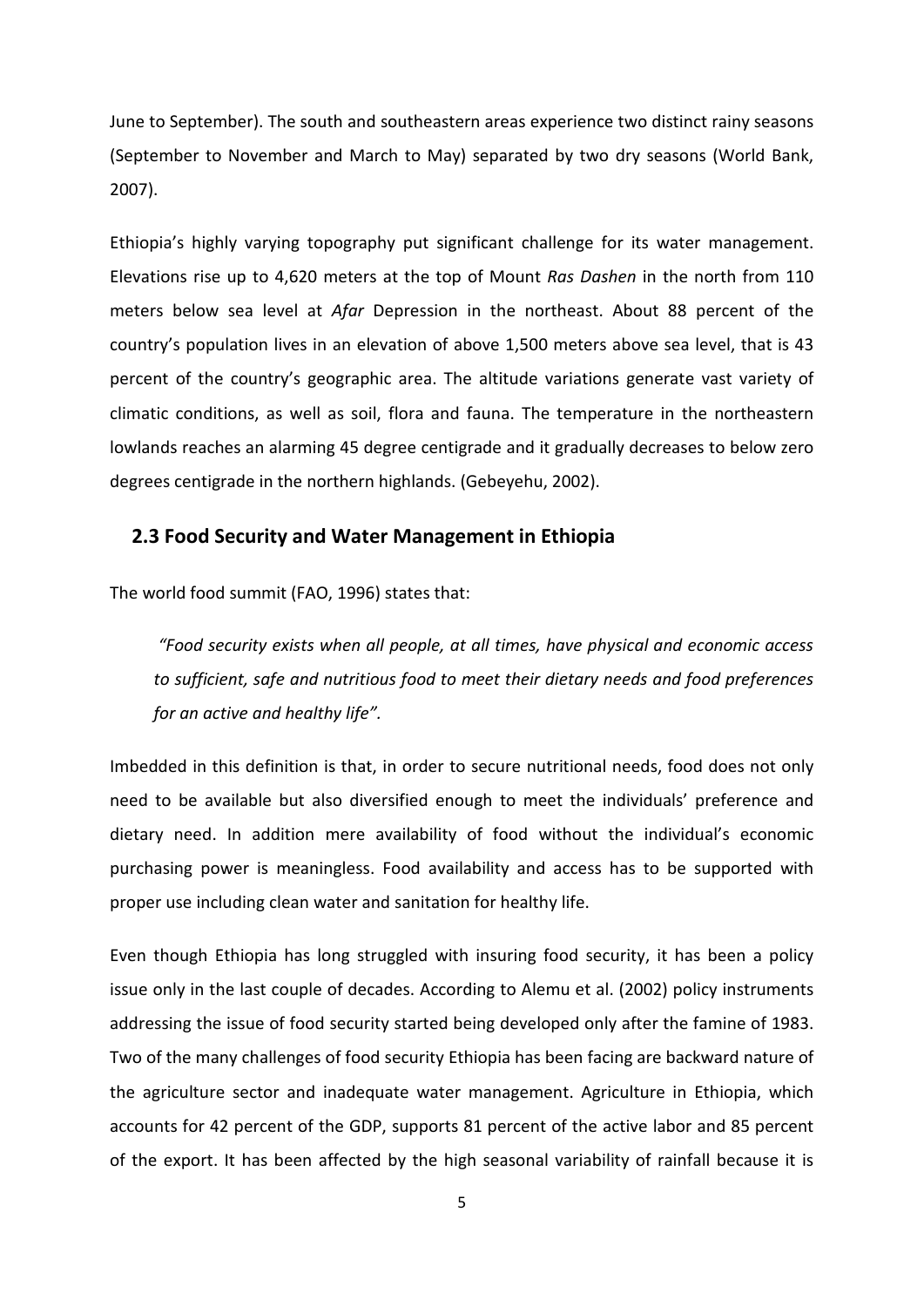mainly rain fed highland mixed farming system, where about 80 percent of rural households cultivate less than 1 hectare of land per household. The traditional nature of agriculture on which the country heavily depends has left up to 4 million people severely food insecure even in good years (Frenken, 2005).

Empirical studies investigating determinants of food security in Ethiopia also show that the determinants of agricultural production are also the main determinants of food security. According to the studies of Demeke et al. (2011), Shiferaw et al. (2003), Yared et al. (1999), and Webb et al. (1992) the main determinants of food security in Ethiopia are ownership of livestock, cultivated land size, adult family labor, employment opportunities, market access, levels of technology application, levels of education, health, weather conditions, crop diseases, rainfall, oxen, and family size. In addition the empirical analysis of Holden et al. (2005) using Bio-economic model and data from Eastern Amahara region of the Ethiopian highlands shows that access to credit for fertilizer together with land conservation can increase grain production and improve food security. It also shows that increasing farm households' awareness and involving the local community in policy decision making is important to optimize the benefits of policy instruments.

Despite its vast water resource endowment and adequate rainfall, Ethiopia has experienced severe drought and famine through years. The country's water endowment is unevenly distributed leaving much of the north and northeastern part of the country drought vulnerable. Ethiopia's highly varying topography poses significant challenge for its water management. Water management in Ethiopia is characterized as poor and the sector lacks sufficient investment. According to Frenken (2005) in 2001 only 2.5% of cultivated land is water managed in Ethiopia. In addition, the lack of proper infrastructure to tackle seasonal hydrological extremes has amplified pervasive and unpredictable flood and drought. Grey and Sadoff (2007) argue that achieving water security through investment in water infrastructure and institutions have an increasingly positive impact on growth. The World Bank (2007) conducted a study on the impacts of water management in Ethiopia by developing a dynamic Hydro-Economic Model which incorporates and assesses the effects of hydrological variability, poor infrastructure and challenging topography on growth and development. The result of the study shows that lack of proper management and mitigation

6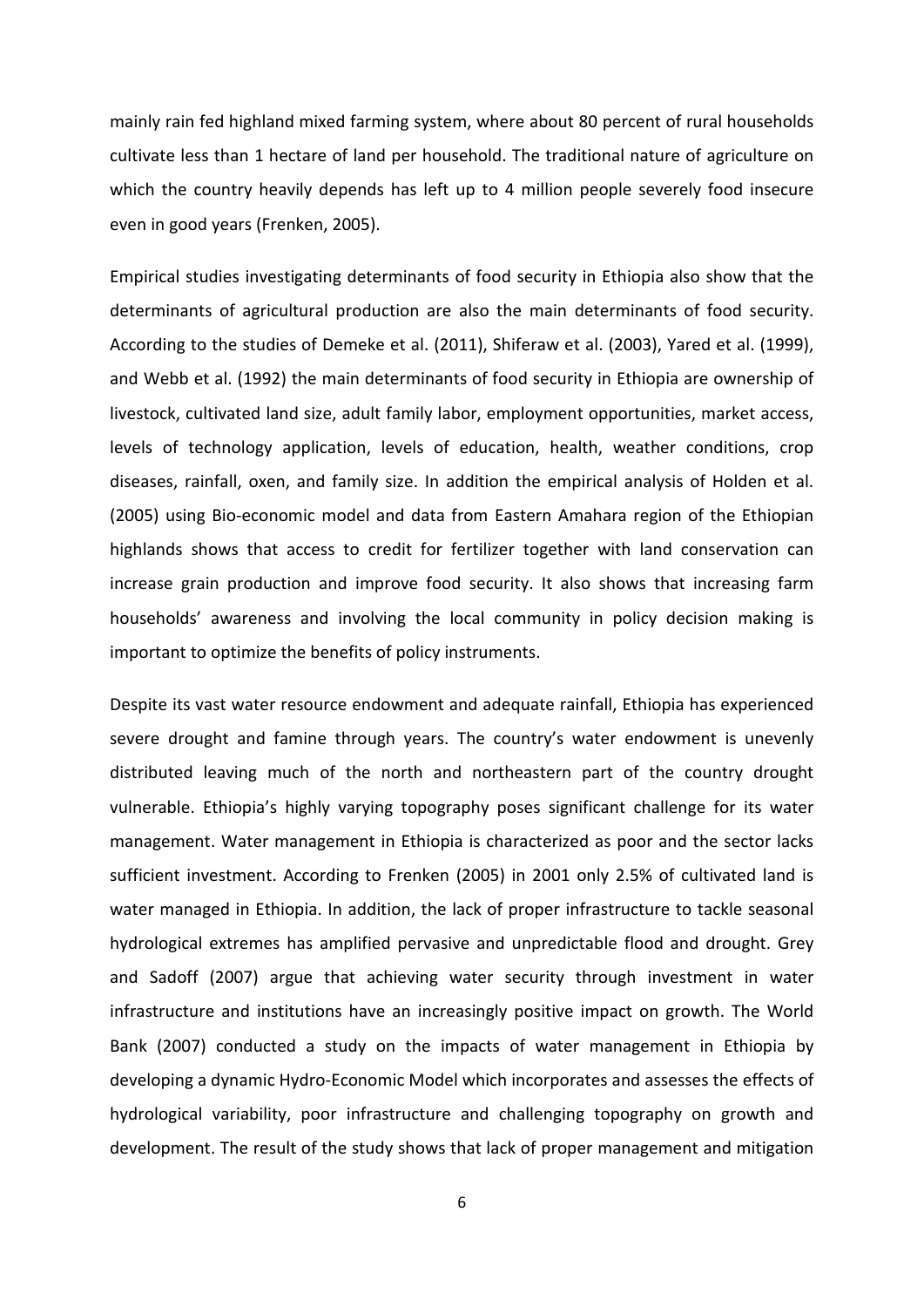of hydrological variability has led to loss of one third of Ethiopia's economic growth potential necessitating water security for a better achievement on growth and food security.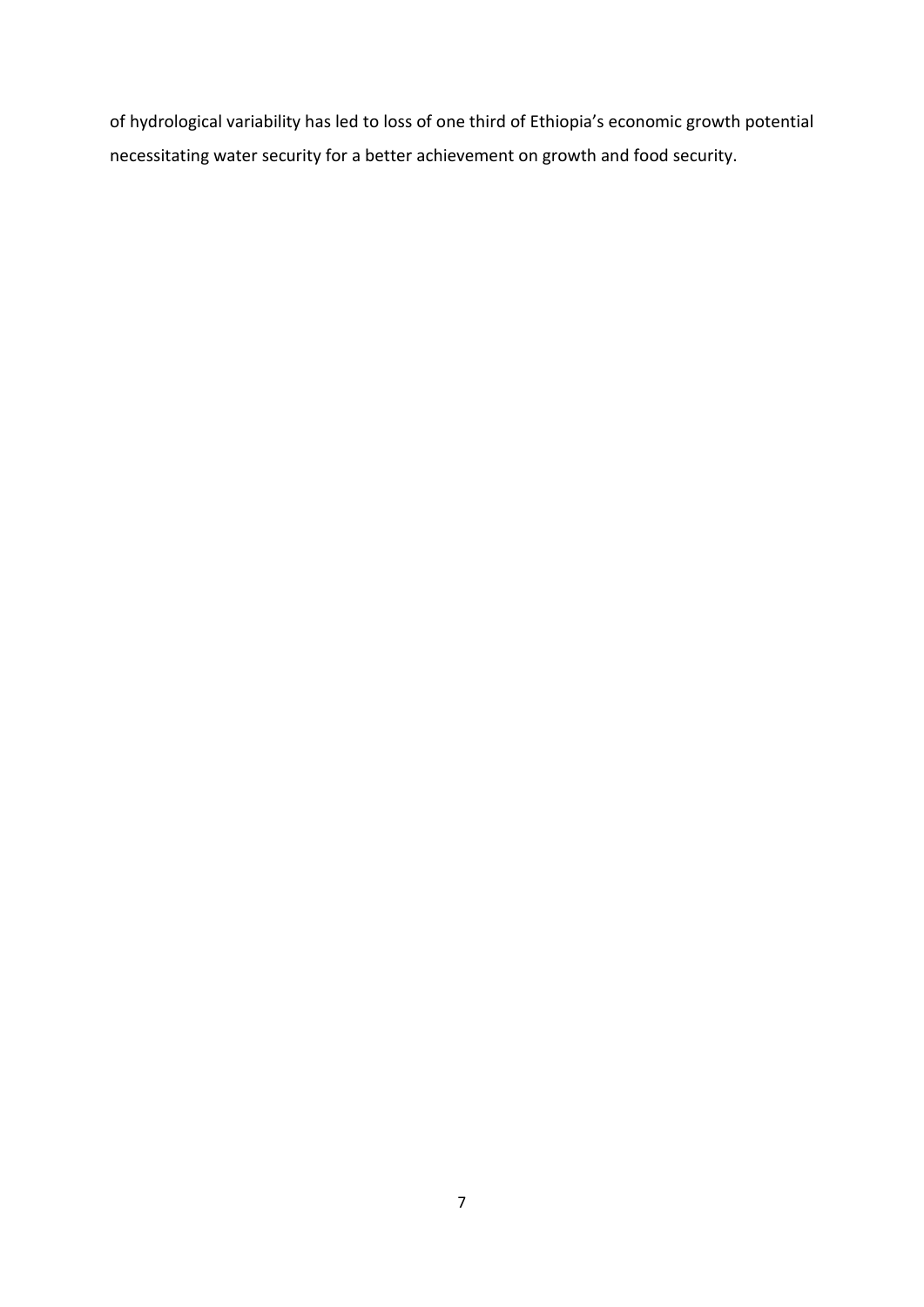## <span id="page-13-0"></span>**3. Production and Consumption Decision Framework of Farm Households**

Total time endowment of a rural farm household is divided into three main activities: farm activities, off-farm activities and leisure. Leisure includes time spent on non-income generating activities such as cooking, cleaning and sleeping hours. In rural households of developing countries time allocated to agricultural production take significant share of total time. Moreover substantial part of production is retained at home for consumption. For these reasons production decision and consumption decisions of rural farm households are interlinked.

Figure 1 depicts the relationship between the household as a producer and consumer, and the product and labor markets. In this figure households supply labor to the labor market and earn wages. The supplied labor can be employed on off-farm activities or on own farm.



#### <span id="page-13-1"></span>**Figure 1:** Structure of the farm-household. Source: Delforce (1994), pp 166

The same household which supplies labor to the labor market is the owner of the farm. The farm produces using own labor or hired labor. Farm products are supplied to the product market. The household earns income by selling its farm products in the product market. In addition the household also buys other products from the product market. Thus the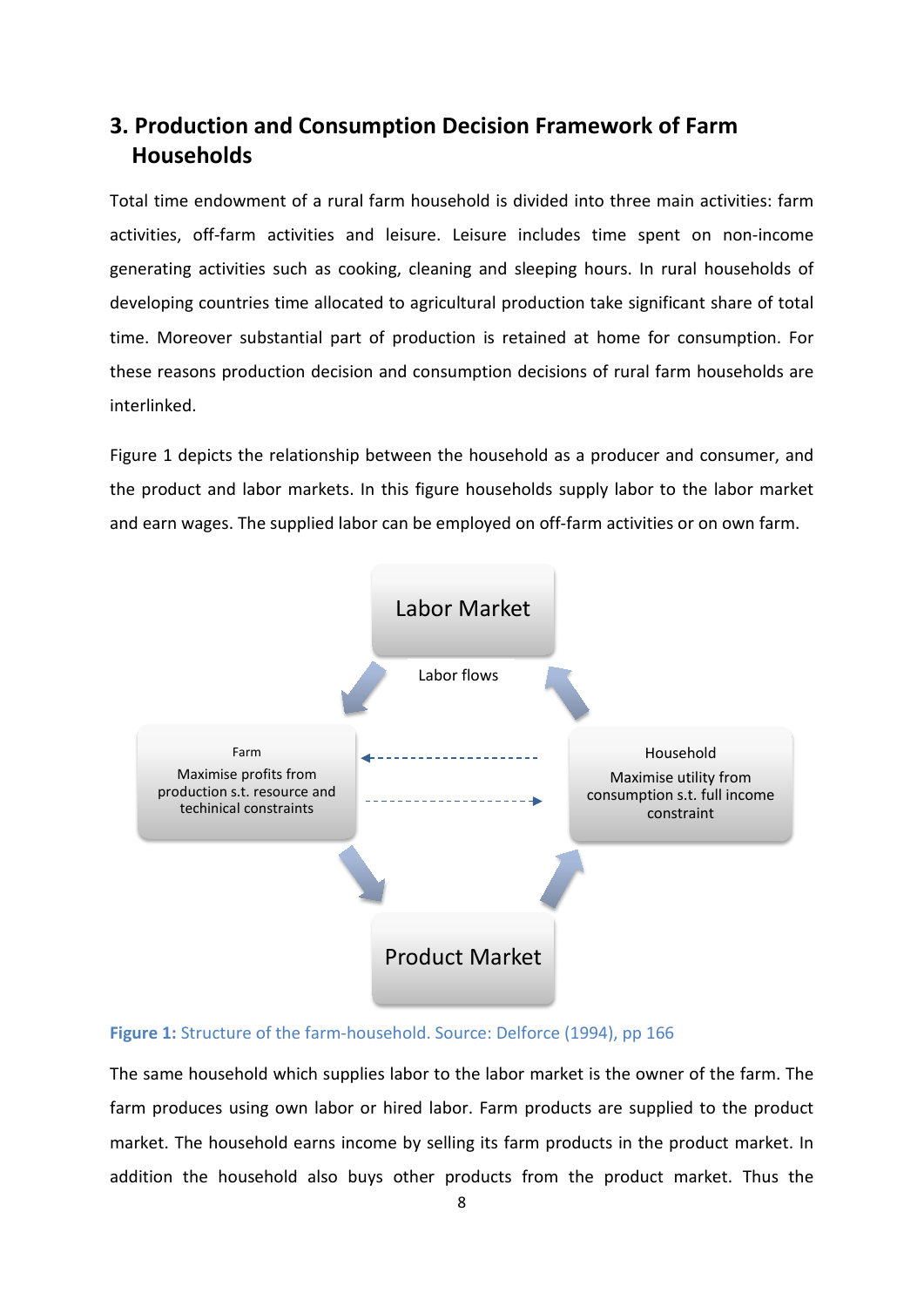household's total income is generated from wage from labor market and revenue from product market. The household as a production farm maximizes profit subject to resource and technical constraints. Further, the household as a consumer maximizes utility subject to full income constraint.

In rural households demand and supply are interlinked because the same household is consumer and producer. The impact of a price increase in any main agricultural product goes beyond the usual income and substitution effects of basic microeconomics. The effect of a price change on demand is extended through profit effect from production. For example consider an increase in the price of wheat. Microeconomic theory (Varian, 1992) tells us that for a normal good demand will decrease. The total change can be decomposed into income effect and substitution effect.

When the price of wheat increases, for a given budget, the amount of other goods that the consumer must sacrifice, in order to buy a unit of wheat, increases. In order to stay at the same satisfaction level the consumer substitutes the expensive good with relatively cheaper goods, which means that the relative consumption of wheat decreases. This effect is commonly referred as substitution effect. For a given budget, with the increased price the consumer has less purchasing power. The decrease in purchasing power due to higher prices indicates the income effect of a price increase. As a result of this income effect, consumption of wheat and other goods decreases further.

When the consumer is a semi-commercial rural household there is more to the story. Production response to the price increase is positive, i.e. production of wheat increases. An increase in production and higher prices will result in an increase in household income, which in turn induces more consumption of all goods. Therefore the total change of consumption of wheat depends on the magnitudes of the negative response from demand side and the positive effect of production. Singh et al. (1986) describes the effect from production part as profit effect. According to Singh and Janakiram (1986), and Strauss (1986), profit effect is significant and it can change the magnitude and sign of response of demand to a price increase.

9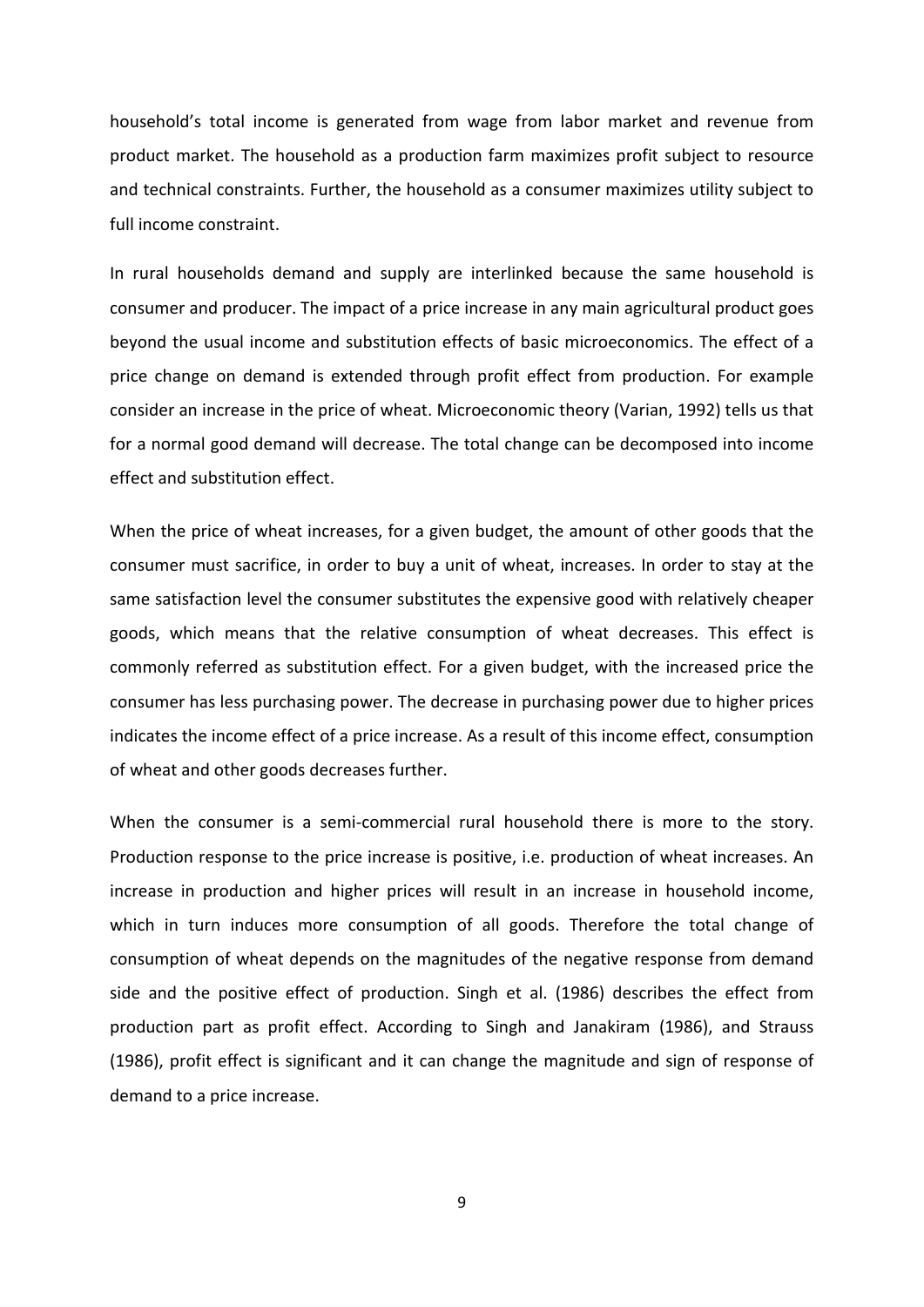Further a price increase of a product will also affect the households' labor supply by increasing the marginal product value of input. In order to increase production, labor demand will increase. The household may respond to these by supplying more labor. But the increase in household income may increase the consumption of leisure. So the total impact of an increase in price on labor supply depends on these two opposing changes.

The Agricultural household model provides a comprehensive framework of analysis of rural household economies integrating production and consumption interactions. In the following sub-section the agricultural household model will be reviewed. Subsequently, based on the agricultural household model, a model will be developed to incorporate labor allocation for water collection in the consumption and production decision of the farm household.

#### <span id="page-15-0"></span>**3.1. The Agricultural Household Model**

The integrated production and consumption decision characteristic of the farm household is modeled using the agricultural household model. Most theoretical and empirical studies of the agricultural household model assume that the two decisions are made separately and recursively in two stages. First profit is maximized through production decision, and then utility is maximized through consumption decision. But it can be argued that this is not always the case. In the next section agricultural household model where production and consumption decision are assumed to be separated is reviewed. In the subsequent section an alternative model where the two decisions are not assumed to be separate is presented. Then proposed methods of test for the assumption of separated production and consumption decision will be reviewed. Consequently empirical studies which apply the agricultural household model on the real world data will be summarized.

#### <span id="page-15-1"></span>**3.1.1. Separated Production and Consumption Decision**

Assuming a separated production and consumption decision means that the household maximizes utility, first by achieving maximum profit through making production and consumption decisions separately and consecutively. In other words, decision is made in two steps and the flow of the relationship is one way from profit maximization through production decision to utility maximization through consumption decision. The only link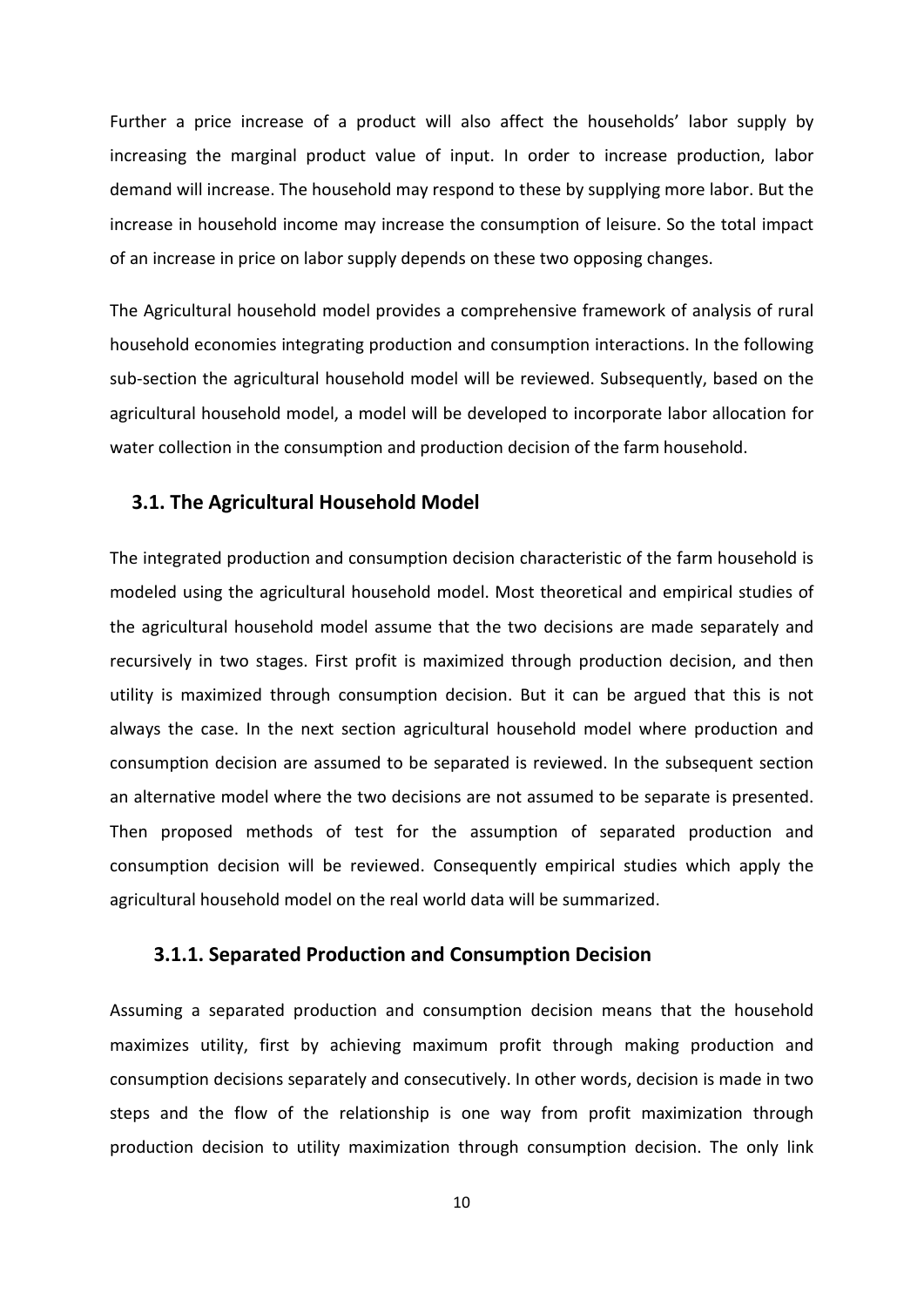between profit maximization and utility maximization is income. To make this decision the farm household is assumed to have complete information about fixed and variable inputs, and market prices of inputs and outputs. Given that the household knows the production technology, as a rational consumer and producer it equates marginal revenue product of labor equal to wage in attempting to reach maximum profit (Singh et al., 1986).

In this model households are price takers of all commodities including labor. Consumption of a product is determined independent of production of the same product, hence the assumption of separated production and consumption decision. Family labor supply can also be determined independent of consumption because the difference between family labor supply and labor demand can be hired at market wage. Consumption is constrained by income which in turn is determined by profit. According to Singh et al. (1986) since income and utility are positively related it makes sense first to maximize profit and then decide consumption and leisure.

The household maximizes utility subject to production function, budget constraint and time.

Assume a well-behaved household utility function exists which is quasi-concave with positive partial derivatives:

= (, ) ………………………………………………………………………………………......................... (1)

Where -  $X$  is vector of commodities consumed, and

 $X_L$  is consumption of leisure.

Total income of a farm household is summation of its time endowment, value of household production and other incomes such as remittance, minus the value of variable inputs required for production. The budget constraint which states total consumption equals total income can be put as:

$$
\sum_{j=1}^{L} P_j X_j = P_L T + \sum_{j=1}^{n} P_j Q_j - \sum_{i}^{m} P_i V_i - P_L L + E
$$
 .......

Where  $-X_i$  is commodities consumed,

T is time endowment,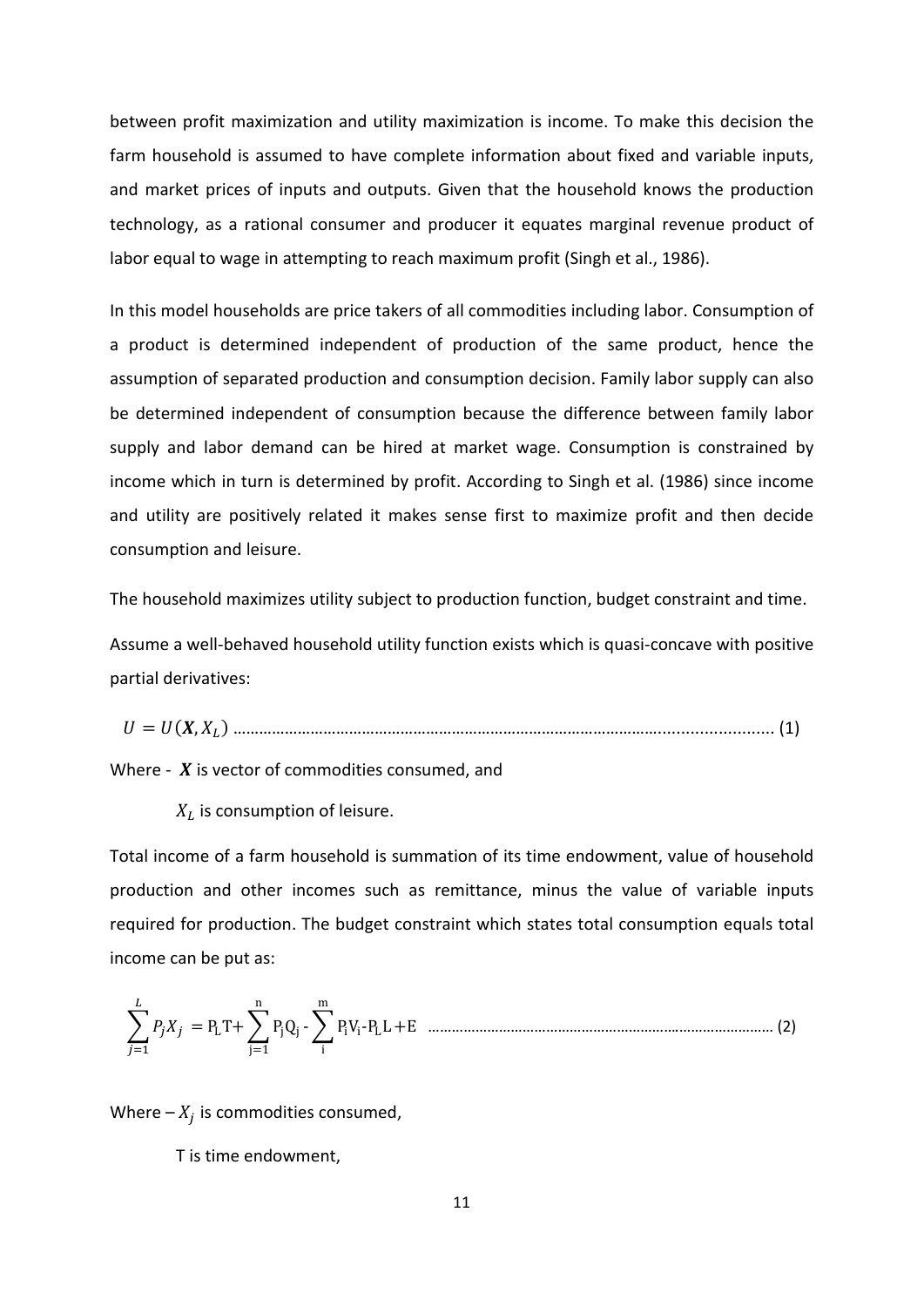$P_L$  is wage,  $Q_i$  is household production,  $P_i$  is price of output,  $P_i$  is price of variable inputs, V<sub>i</sub> is non-labor variable inputs, L is labor demand, and

E is exogenous income.

The left hand side of equation (2)  $(P_j X_j)$  is market value of commodity consumed with the last term  $P_L X_L$  being the value of leisure. The right hand side gives full income of the household which is composed of households time endowment, plus the value of households total production, minus the value of variable inputs including labor, and plus exogenous income which is generated outside the household such as remittance. Labor demand consists of both family and hired labor, which are assumed to be perfect substitutes.

In addition the household production capability is constrained by its production technology, which is expressed by production function. Outputs and inputs are related by an implicit production function which is assumed to be quasi-convex, increasing in outputs and decreasing in inputs. In the usual explicit production function output is equal to a function of inputs. But in this specification of implicit production function both output and input are stated under one function which is equal to zero. According to Strauss (1986b) implicit production function specification allows for a separate production function for each output or joint production function. This means that for example if the household produces wheat and barley there can be separate production functions for both wheat and barley or joint production function of wheat and barley. Therefore the number of crops produced included in the model is not restricted.

| Where $-F(Q, V, K)$ is implicit production function, |  |
|------------------------------------------------------|--|

 *is vector of household productions such as crops,* 

 $V$  is vector of variable inputs including labor, and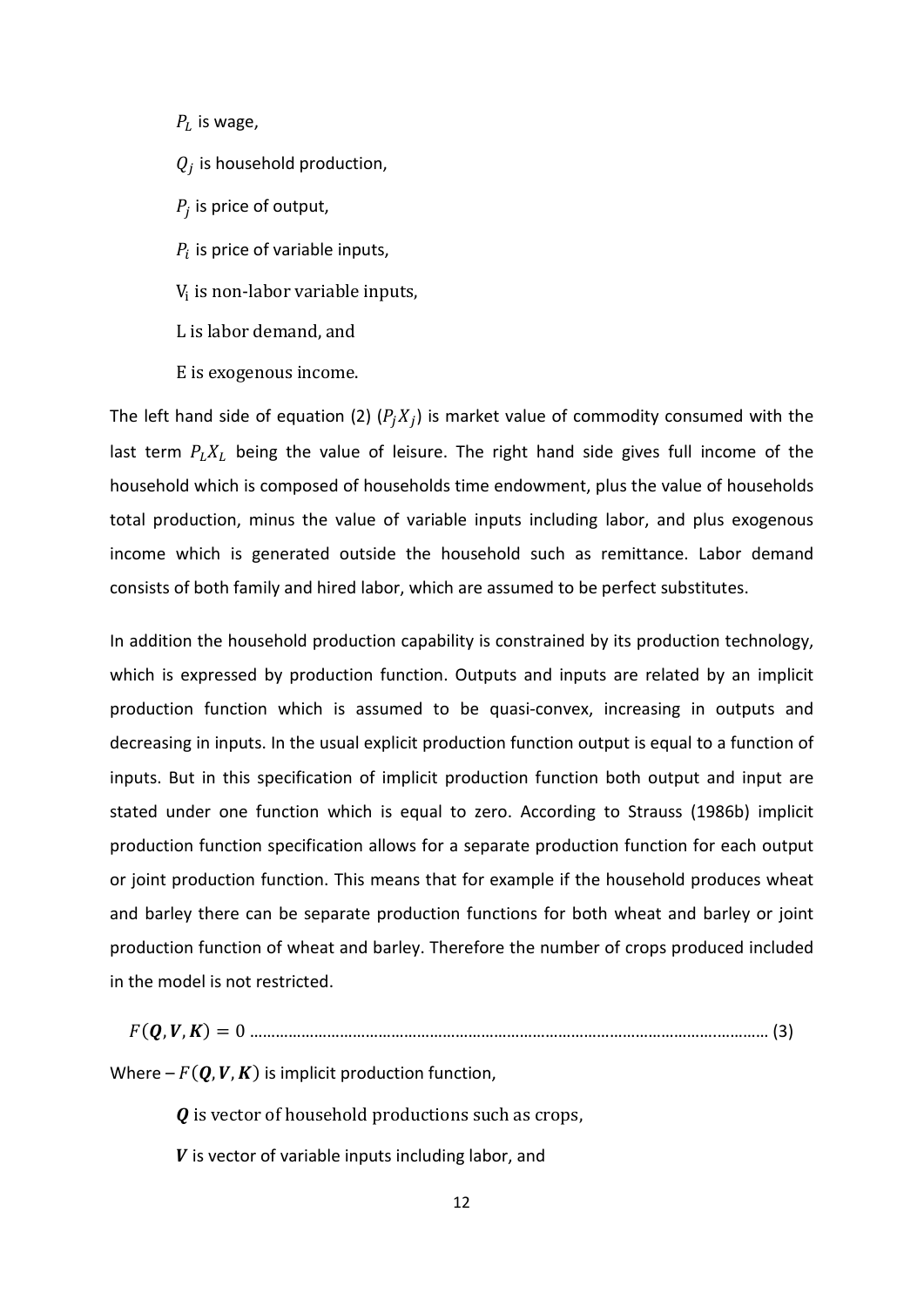#### $\boldsymbol{K}$  is vector of fixed inputs.

As described in Straus (1986b), according to Jorgenson and Lau (1969) and Nakajima (1969) the problem of household utility maximization subject to its budget and production function constraints, given output and labor prices, can be modeled as recursive even though the decisions are made simultaneously in time. When the households' decision of production and consumption is modeled as recursive, the household acts as if it first maximizes profit. Since the households' choice variables in order to maximize output are only variable inputs; maximizing profit is the same as maximizing full income given by the right hand side of equation (2) subject to the production function. Upon achieving maximum income through profit maximization, the household maximizes utility subject to its full income.

The Lagrangian function of the utility maximization subject to full income and production function can be stated as follows:

$$
L = U(X, X_L) + \lambda \left[ P_L T + \sum_{j=1}^n P_j Q_j - \sum_i^m P_i V_i - P_L L + E - \sum_{j=1}^L P_j X_j \right] + \mu [F(Q, V, K)] \dots \dots \dots (4)
$$

According to Straus (1986b) and Sicular (1986), assuming interior solutions exist, the first order conditions are:

Ƚ <sup>=</sup> − = 0; = 1 … … … … … … … … … … … … … … . … … . … … . . (4.1) Ƚ <sup>=</sup> <sup>+</sup>� =1 −� − + −� =1 = 0 … … … … … … … . . (4.2) 1 Ƚ <sup>=</sup> <sup>+</sup> F = 0 … … . … … … … … … . … … … … … … . … … … . … … … … . (4.3) 1 λ Ƚ <sup>L</sup> <sup>=</sup> <sup>P</sup><sup>L</sup> <sup>+</sup> <sup>µ</sup> λ F <sup>L</sup> <sup>=</sup> <sup>0</sup> … … … … . … … … … . … … … … … … . … … . . . … … . … … … (4.4) 1 Ƚ <sup>=</sup> <sup>+</sup> F = 0 … … … … … . … … . … … … … … … . … … . … … . . … . . … … (4.5) Ƚ µ <sup>=</sup> (, , ) <sup>=</sup> <sup>0</sup> … … … … … … … … … … … … … … … . … … … … … . . … … . . (4.6)

The solution to the first order conditions yields standard demand functions, which are functions of market price and income. Barnum and Squire (1979a), Straus (1986b) and Sicular (1986) show that the first order derivatives can be arranged into a system of linear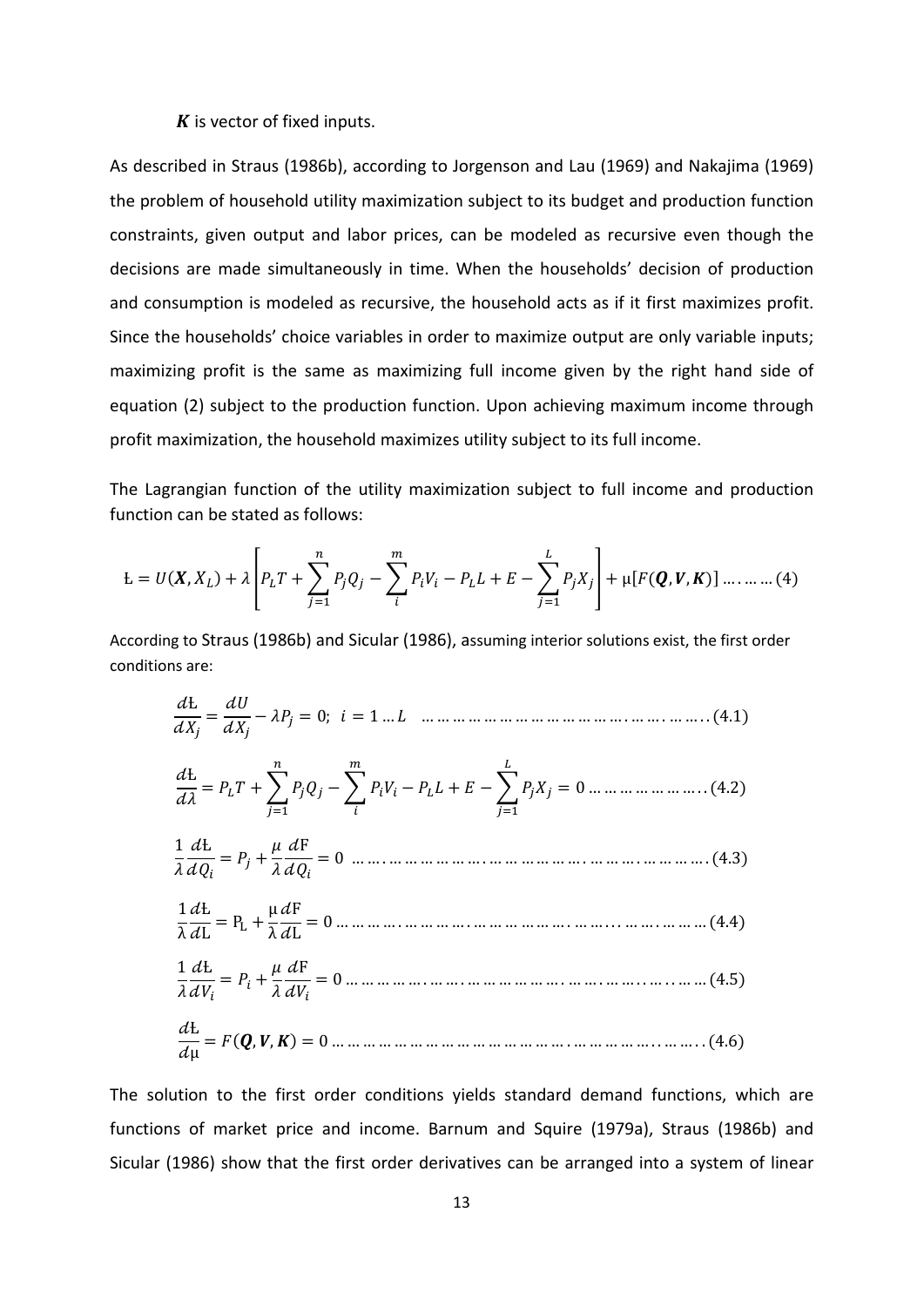equations in matrix form and the solution for commodity demands, marginal utility of full income, output supplies, variable input demands and associated multipliers can be solved.<sup>[1](#page-19-0)</sup>

According to Straus (1986b) and Sicular (1986) utility and production function assumptions ensure that second order conditions for maximization are met and therefore, the two decision problems can indeed be solved recursively, despite their simultaneity in time. In addition Barnum and Squire (1979a) show that household characteristics can be introduced into the model as linear functions. According to Straus (1986b), as long as household characteristics are treated as fixed variables, introducing them as linear functions will not change the analysis.

Based on the arguments of Straus (1986b) the recursive model shows that farm technology, quantities of fixed inputs and prices of variable inputs and outputs do affect consumption decisions; however the reverse is not true as a result of recursivness of the model. Production decision is not affected by preferences, prices of consumption commodities and income.

Solving the above system of equations becomes more tedious as the number of commodities consumed and outputs produced by the household increase. An alternative approach to estimating separated production function for each output type is to aggregate production and sum inputs to derive aggregates such as total labor, total capital and total land. According to Strauss (1986a), following such a method will not only reduce the number of parameters to be estimated but also addresses the probable existence of jointness (such as intercropping). In addition, some households report zero capital or variable input for some products, yet report positive outputs. For example some households report zero capital for poultry, but positive poultry production. Others report positive capital for nonfarm activities such as small scale side business but no output. In such cases further survey may indicate that the household might have adopted the non-farm capital for poultry production. When aggregation is used there is a greater chance that such errors will cancel each other out.

 $\overline{a}$ 

<span id="page-19-0"></span> $1$  For further details see Barnum and Squire (1979) pp 88, Straus (1986b) pp 74 and Sicular (1986) pp 283.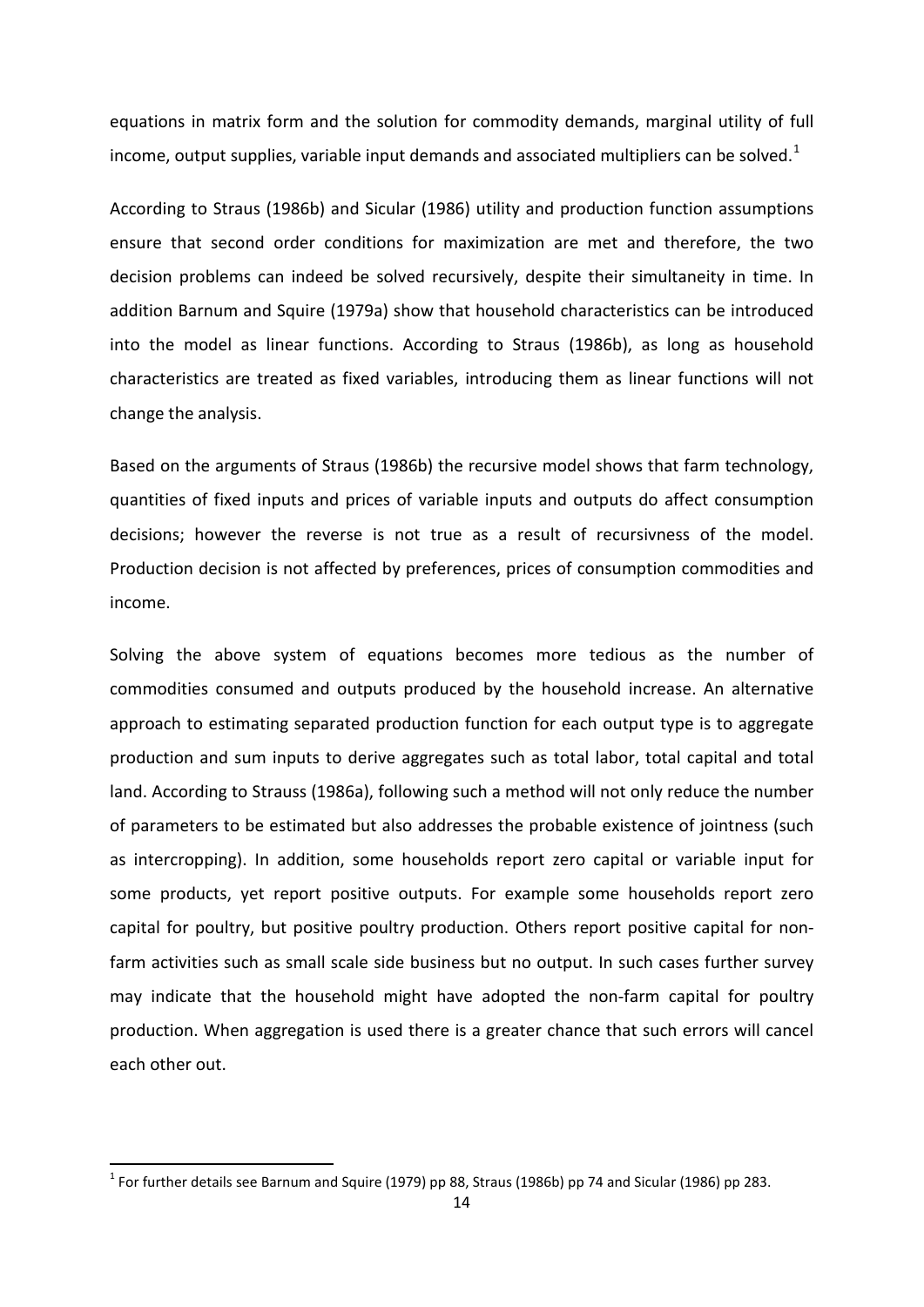#### <span id="page-20-0"></span>**3.1.2. Joint Production and Consumption Decision**

The separable model is relatively easy to estimate using standard econometric procedures, and is more widely used by researchers. Singh et al. (1986) agrees that separability should be assumed unless there is strong evidence suggesting otherwise. If separability is mistakenly assumed, estimated parameters will be inconsistent and further estimated elasticities will be erroneous. Studies such as Benjamin (1992) and Lopez (1986) show that there are likely cases where separation will fail. Some of such cases are if utility function is misspecified, if there is disutility attached to working off-farm, or if family labor and hired labor are imperfect substitutes, then separation cannot hold. In addition if physical strength of household labor, which depends on the dietary variety and amount of consumption, affects production then marginal product of labor will be directly related to consumption and separation cannot be assumed.

Further, if production decisions affect household income as well as any market price, then the household is no longer price taker and its decision of production and consumption cannot be modeled as recursive. If household decision of labor supply affects wage, such as in a case of a missing market for labor, then households' supply of labor is determined by the shadow price (Delforce, 1994). Skoufias (1994) elaborates this using two equilibrium conditions depicted in Figure 2. The indifference curve U represents the trade-off between consumption C and leisure L. According to Skoufias (1994) the slope of the indifference curve is the shadow wage rate. The line DEBT shows the budget constraint of the household, which includes different sources of income. The first linear segment DE is the off-farm income portion while the last linear segment BT is the real non-work income of the budget constraint. The slope of the off-farm income part indicated by W is the constant marginal effective real wage earned in the market. The middle curved segment GEB indicates income from farm production and its slope is the marginal product of family labor. The marginal product of family labor is decreasing as more time is allocated to farming. The equilibrium is determined at the intersection of the budget constraint and the indifference curve. Assuming that all households have the same production technology, the equilibrium point is determined based on the household's preference.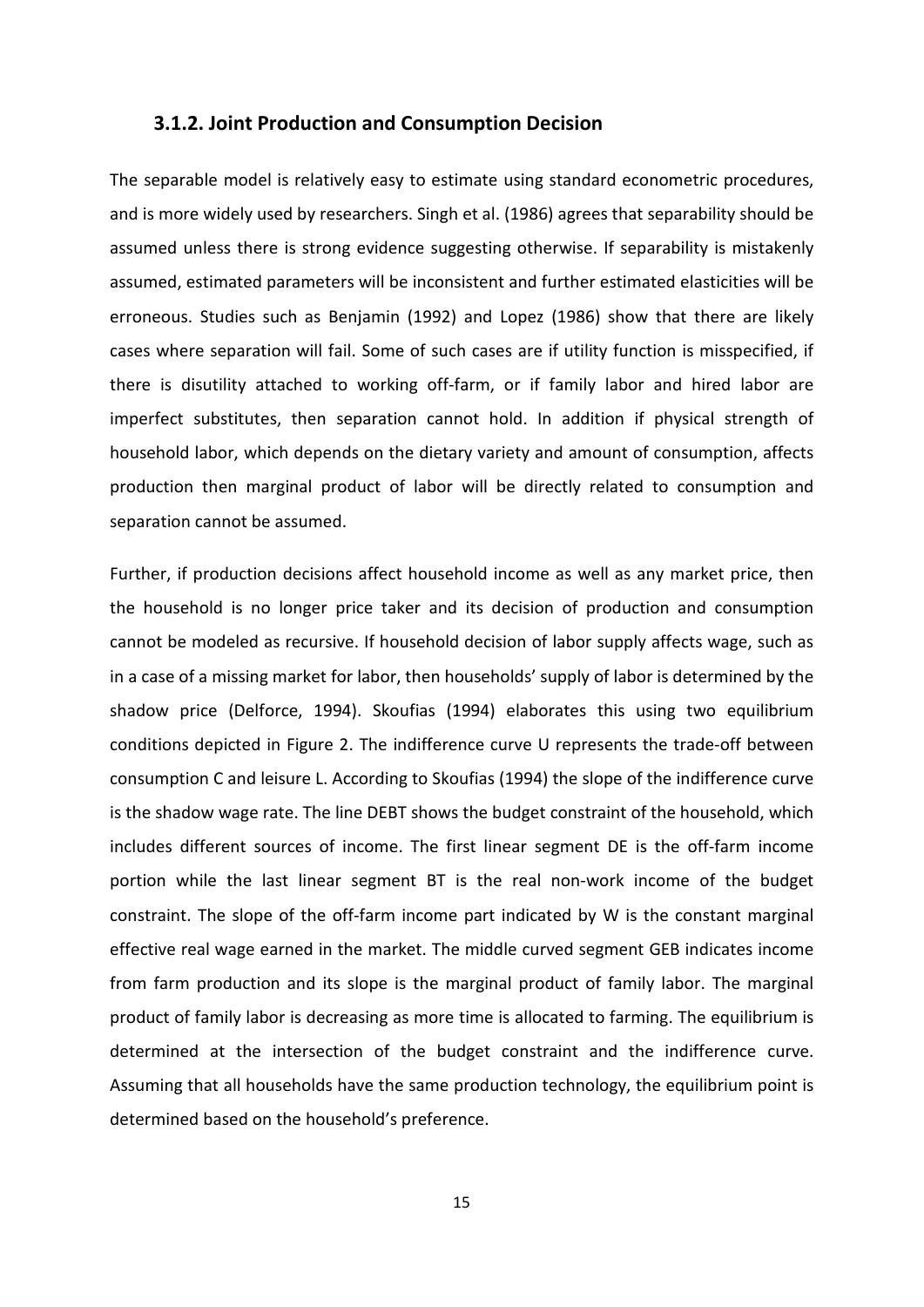

**Figure 2:** Two possible equilibrium positions of an agricultural household. Source: Skoufias (1994), pp 218

In Figure 2(a) the household preferences are such that the utility curve intersects the budget constraint at its linear section of the graph as shown by point A. In this equilibrium L amount of time is allocated to leisure, M amount of time to market work and F amount of time onfarm work. At point A the market wage and marginal return from work on the farm are equated and then the remaining time is divided between market work and leisure. According to Skoufias (1994) the marginal returns across all activities are exactly equal and the shadow wage rate is equal to the effective wage rate earned off-farm.

In Figure 2(b) the household preferences are such that the utility curve intersects the budget constraint at its curved section of the graph at point A\*. In this equilibrium the household prefers not to supply any labor off-farm. Instead L and F amount of time are allocated to leisure and on-farm work respectively. According to Skoufias (1994) at the equilibrium point  $A^*$ , the shadow wage rate W\* and the slope of the farm production function are equal. As it can be inferred from the slopes, the shadow wage rate  $W^*$  is greater than the market wage rate W. This suggests that for households depicted in this equilibrium condition, the market wage rate may underestimate the opportunity cost of time.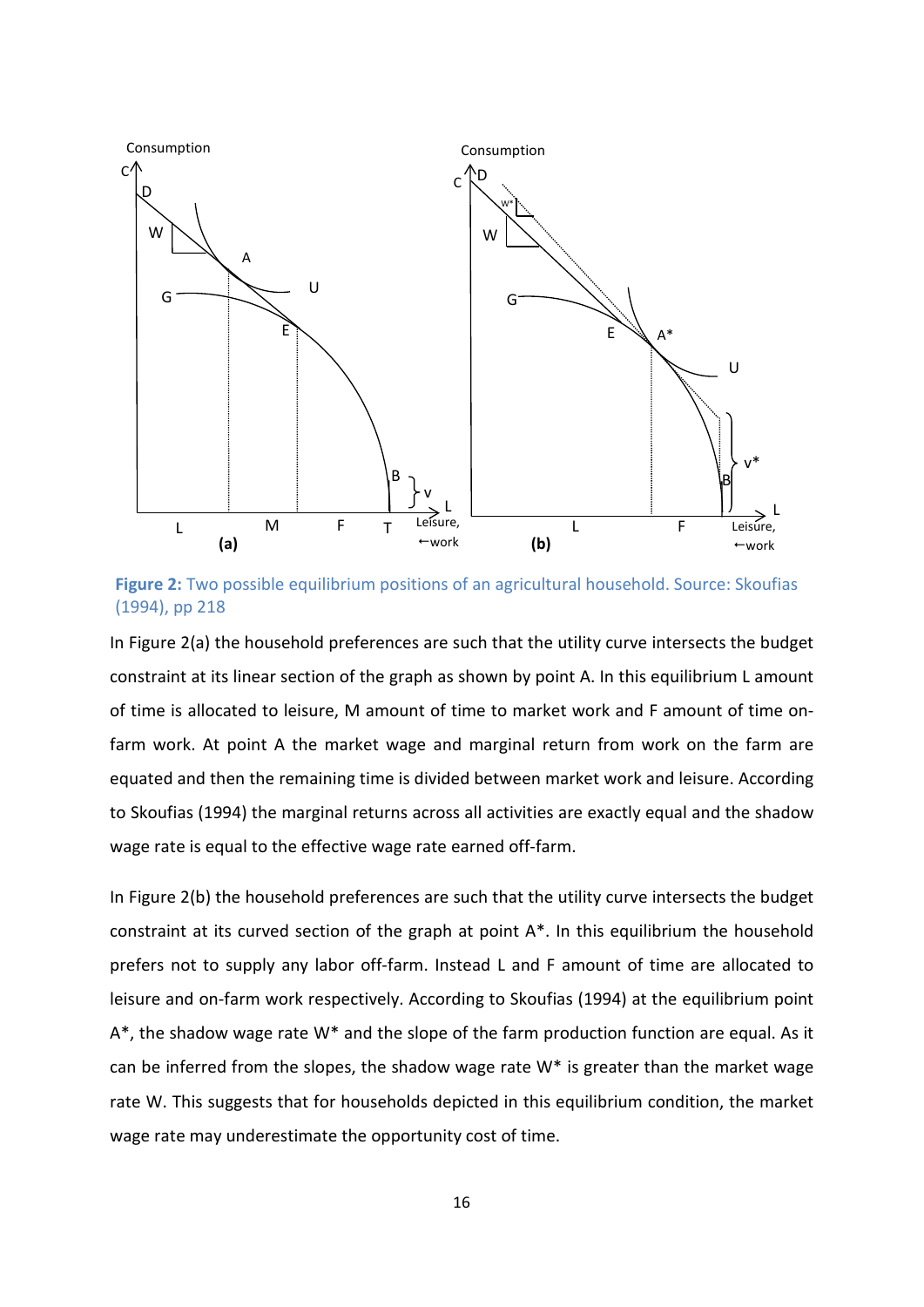According to Singh et al. (1986) when the household's consumption and agricultural outputs are not homogenous, if the household chooses to consume all of its production, it will end up in a corner solution. In this case the households' labor supply decision is the same as the one shown in Figure 2(b). When the household's decision leads to a corner solution, separability does not hold and there exists a virtual price which is a function of both preferences and technology. Other reasons for rejection of the assumption of separability include imperfections in the product market, such as restriction on volume of trade (Sicular, 1986), and when risk and risk aversion are significant factors of decision (Delforce, 1994).

One way of dealing with non-separability of household production and consumption decision is to derive shadow price in order to incorporate the impacts of factors which are the reasons for non-separability. In order to drive shadow price and explore the consequences, Singh et al. (1986) defines the full income function at maximized profit as the maximization of the right hand side of the budget constraint (equation 2) with respect to outputs and variable inputs subject to the production function.

$$
\max_{Q_j, V_i} \ P_L T + \sum_{j=1}^n P_j Q_j - \sum_i^m P_i V_i - P_L L + E
$$
  
sub. to.  $F(\mathbf{Q}, \mathbf{V}, \mathbf{K}) = 0$ 

And then full income at maximized profit can be written as

= Λ�PL, Pj, Pi, , , � = PLT + π�PL, Pj, Pi, � + … … … … … … … … … … … … … … … (5)

The full-income function is the sum of the value of time endowment  ${P_L}T$ , a short-run profits function  $(\pi(P_L, P_i, P_i, K))$ , which has the usual properties such as convex in all prices), and exogenous income  ${E}$ .

For the expenditure side of full income (the left hand side of equation 2), Singh et al. (1986) defines expenditure function as the minimum expenditure, required to meet a specified level of utility (say  $\bar{U}$ ). That is the same as: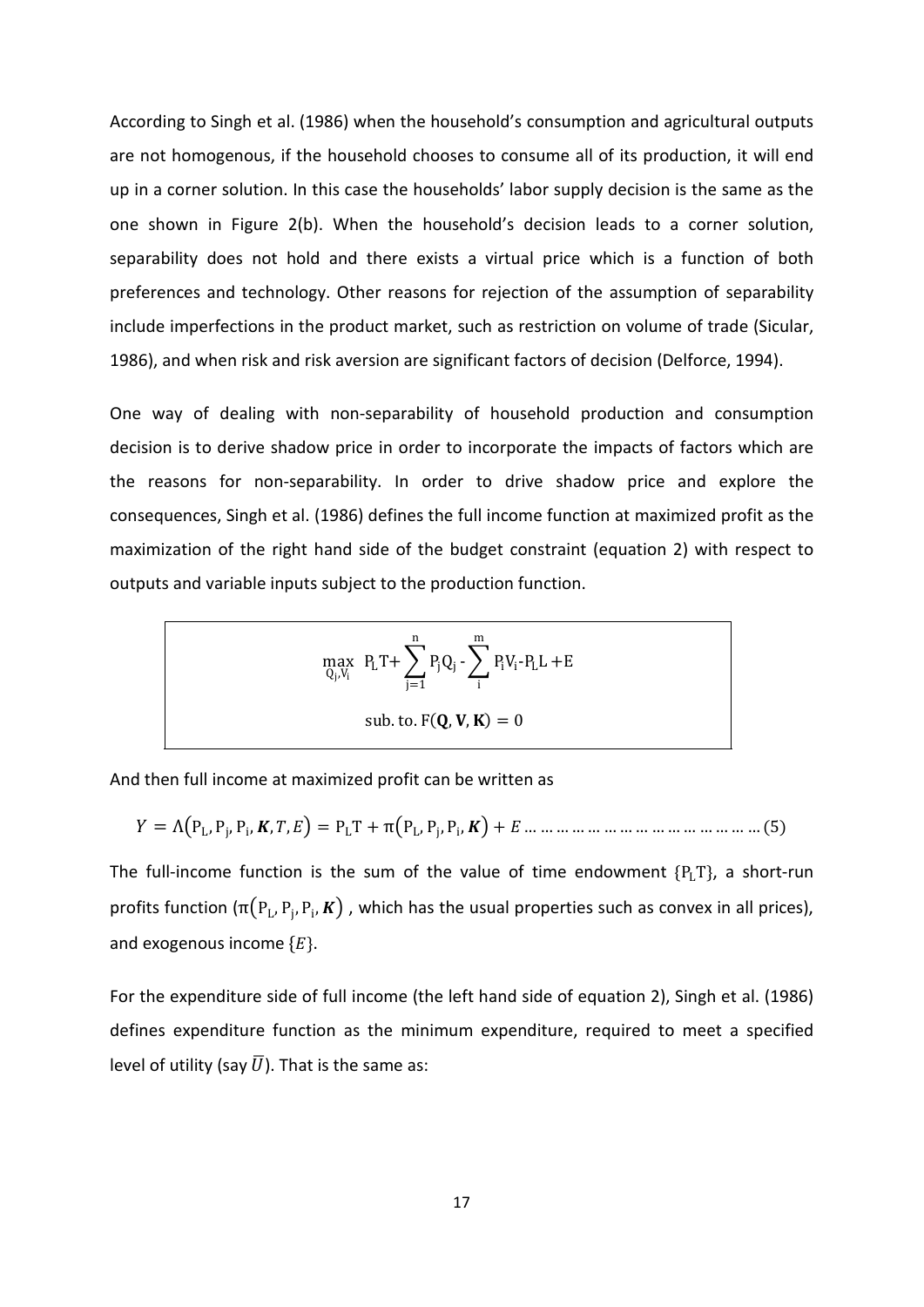$$
\min_{X_j} \sum_{j=1}^{L} P_j X_j
$$
  
sub. to.  $U(X, X_L) = \overline{U}$ 

And the resulting expenditure function  $e(P_i, \overline{U})$  is concave in prices, and the partial derivatives with respect to price are the Hicksian (compensated) demand functions.<sup>[2](#page-23-0)</sup>

The households' equilibrium is set at the equality of the expenditure and the full income at maximized profit.

Λ�PL, Pj, Pi, , , � = �,�� … … … … … … … … … … … … … … … … … … … … … . . (6)

According to Singh et al. (1986) this condition holds whether or not households face given market prices. Assume for a reason such as missing market, there are additional identities to the household equilibrium, which is the household has to equate consumption with production for some commodities. Equivalently, for each of the commodities that the market is missing, the household is required to equate the commodities demand and supply. Singh et al. (1986) states that this second set of equilibrium conditions implicitly defines a set of virtual prices or shadow prices which, if they existed, would make the household reach the second identity of the equilibrium.

As the virtual prices are driven from the two equilibrium identities, they will be a function of market prices, time endowment, fixed inputs, either exogenous income or utility, and fixed household characteristics, if it is included in the model. These virtual prices are determined by the household's preferences and its production technology. They are not taken parametrically by the household as market prices are. In the existence of virtual prices, change in market prices will not only affect household behaviors directly but also indirectly through changes in the virtual prices. In addition the relationship between consumption and production will not be only through income as in the separated model. According to Singh et al. (1986) household commodity demands will depend on production technology, both through the virtual price and through full income. These virtual prices will also link household preferences and output supplies and input demands. Therefore output supplies

 $\overline{a}$ 

<span id="page-23-0"></span> $2$  Shephard's lemma – states that the derivative of the expenditure function with respect to the price of the good, at a given level of price and utility, gives the demand (Hicksian demand) function. Varian (1992) pp 74.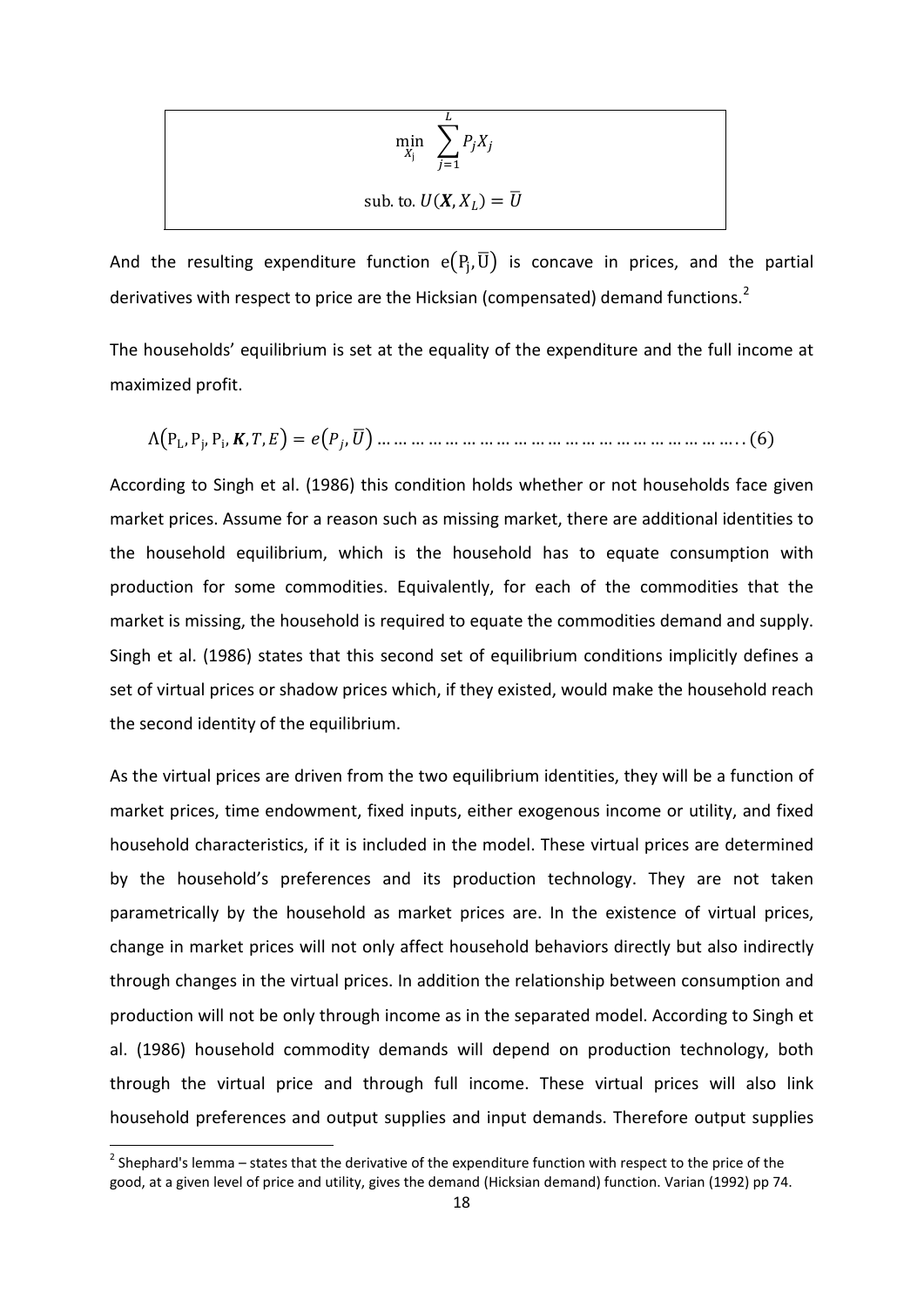and input demands will be functions of household characteristics, in addition to production sector variables.

#### <span id="page-24-0"></span>**3.1.3. Separability Test**

In the literature related to agricultural household models there are only a few studies which test the assumption of separability. One of the seminal papers in this stream of literature is Lopez (1986). In Lopez's study the assumption of separated production and consumption decision is violated due to the presence of significant commuting time to off-farm work. The cost of commuting causes a wage difference between on-farm and off-farm labor. The study uses standard non-nested hypothesis techniques to test hypotheses of no independence using recursive and non-recursive models estimated on household data from Canada. According to Benjamin (1992) this testing procedure is sensitive to misspecification, whether statistical or of functional form, and it is difficult to interpret a rejection of separation.

Another study by Pitt and Rosenzweig (1986) focuses on evaluation of the impact of change in health on productivity, labor supply, and overall farmers' income. In their study they implement an indirect method of testing separation by investigating the relationship between farmers' illness and profit. They test the hypothesis that if labor supply is not dependent on household characteristics then farmers' illness should not affect profit. This also means that family labor and hired labor are perfect substitutes and any missing labor from the household can perfectly be substituted by hired labor. Their analysis provides a method to test non-separability arising from missing labor market.

Benjamin (1992) tests the hypothesis that household labor demand (farm employment) is independent of household composition. To test for the independence of labor demand from household characteristics, he investigates three conditions. The first condition is nonseparation arising due to constraints on off-farm employment opportunities that affect onfarm employment decisions. The second case is when farmers' labor demand is constrained by labor shortages such as in peak agricultural seasons. The third and more general condition is when there is wage difference between family labor and hired labor. The third case provides a means of interpreting efficiency difference between family and hired labor.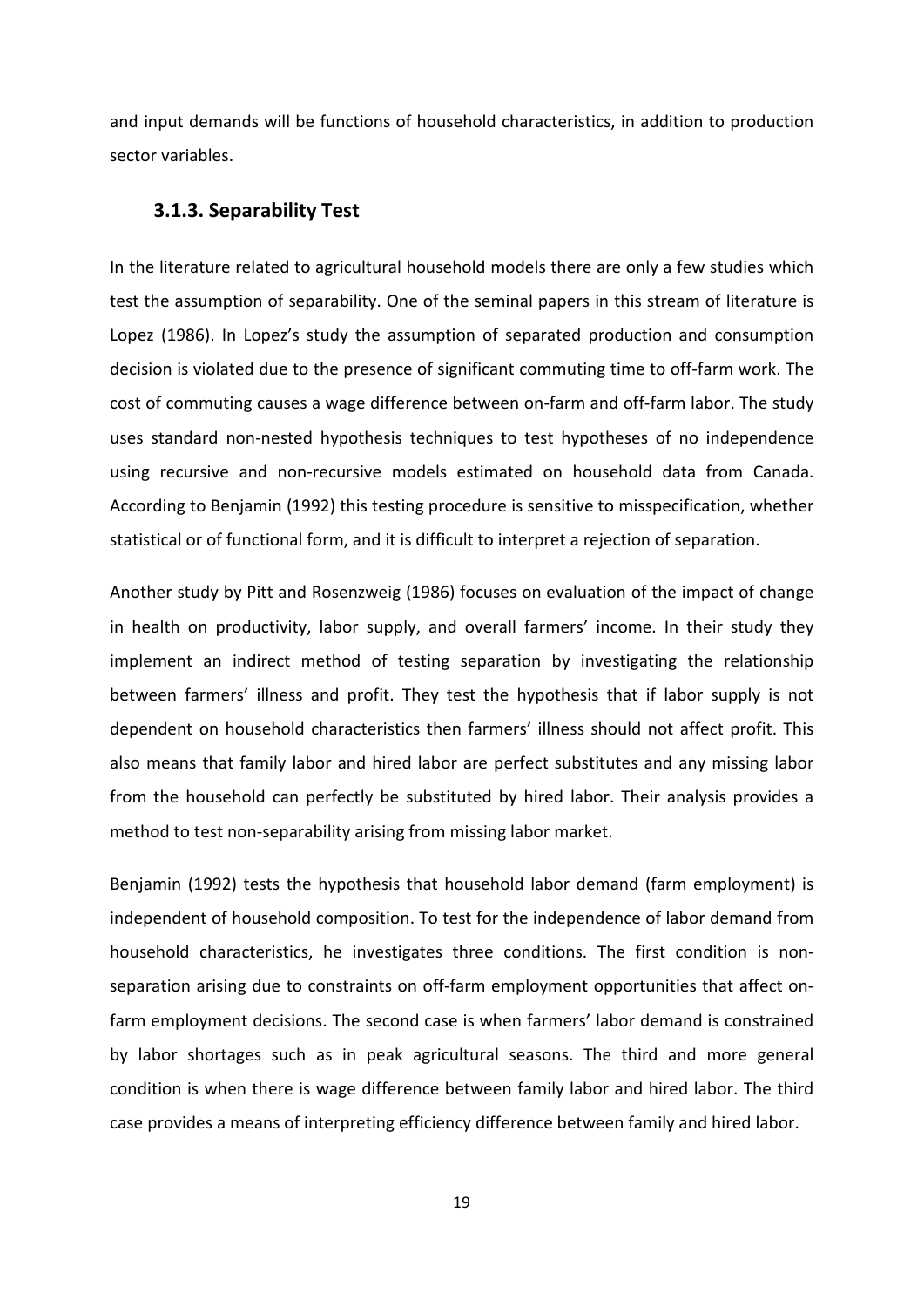Benjamin (1992) suspects that the most likely cause of correlation between demographic variables and hired labor demand is labor market imperfection. In an imperfect labor market household labor and hired labor wages differ, which suggests efficiency difference. In order to test efficiency difference, assume that hired labor wage is different from off-farm wage for family labor, which might be due to transport cost, transaction cost, or lack of market opportunities. According to Benjamin (1992) the wage difference implicitly represents the wage of using labor of differing efficiencies, even though it is determined by the market. The household maximizes profit by hiring labor until the marginal product and wage of hired labor are equal. At the optimum point labor supply of the household is a function of off-farm income, maximized profit, total income, household time endowment and household characteristics. Labor demand is a function of hired labor wage and fixed input.

In order to test efficiency difference between family labor  $L_f$  and hired labor  $L_h$ , let one hour of hired labor is perfectly substitutable but equal to  $\alpha$  hours of family labor. Measured in family labor equivalent efficiency hours:

∗ = + <sup>α</sup>ℎ … … … … … … … … … … … … … … … … … … … … … … . . (7.1)

The objective is to test whether  $\alpha = 1$ , *i.e.* one hour of hired labor is perfectly substitutable to one of hour of family labor. Total labor  $L = L_f + L_h$  and so

 ∗ <sup>=</sup> <sup>1</sup> <sup>+</sup> (1 <sup>−</sup> <sup>α</sup>) ℎ + <sup>α</sup>ℎ … … … … … … … … … . … … … … … … . … . (7.2)

Benjamin (1992) implements modified Lagrange multiplier framework and testes whether  $\alpha = 1$  using household data from Java. If  $\alpha = 1$  then  $L^* = L$ , which means that there is no difference between family labor and hired labor efficiency and assumption of separation holds. The empirical result of Benjamin (1992) does not reject the null hypothesis that there is no efficiency difference between family labor and hired labor.

#### <span id="page-25-0"></span>**3.1.4. Review of Empirical Studies**

The first systematic review of theoretical and empirical studies of agricultural household models is provided in Singh et al. (1986). According to Singh et al. (1986) the first empirical studies of agricultural household models using econometric approach are Yotopoulos et al.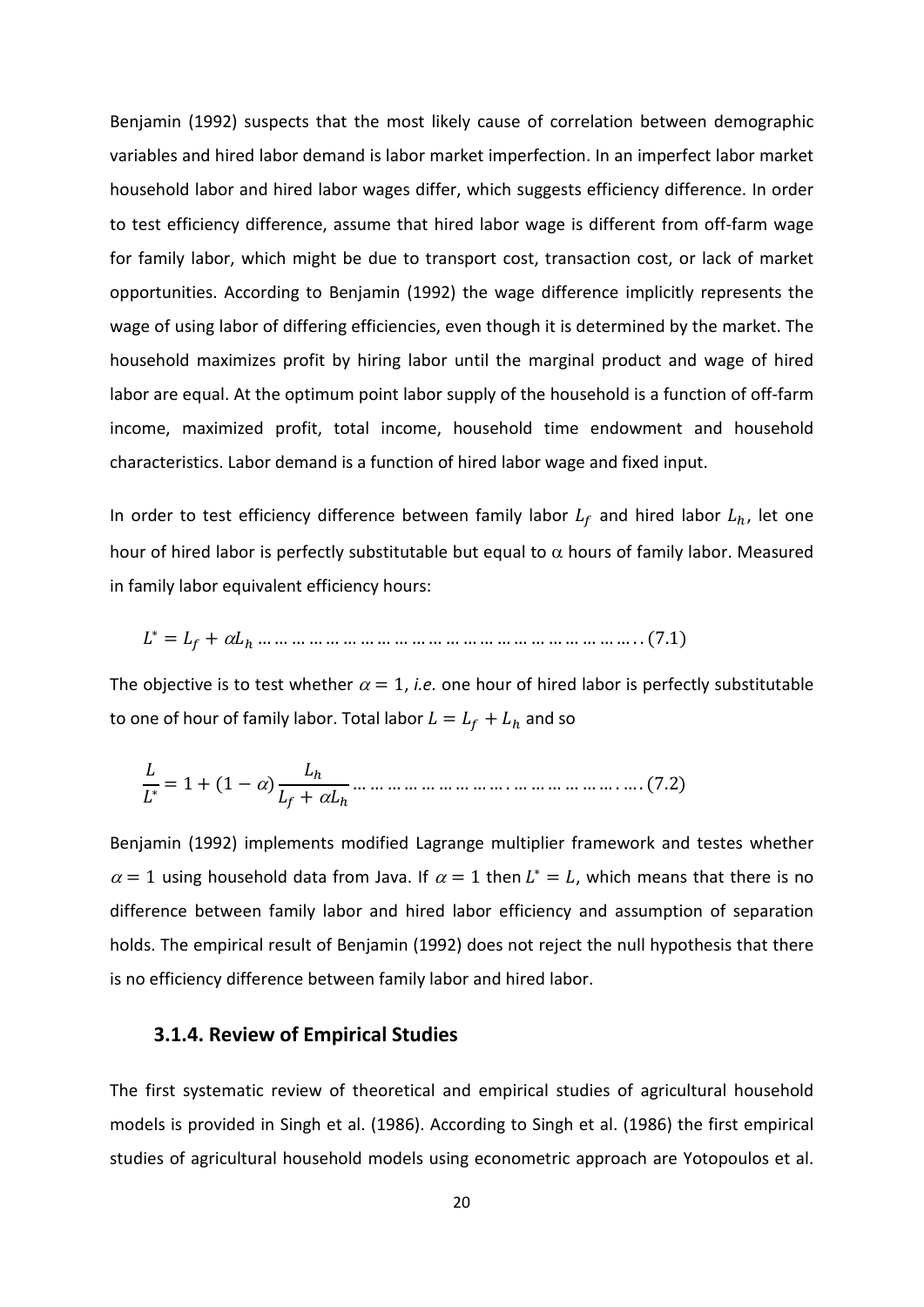(1976); Lau et al. (1978); Kuroda and Yotopoulos (1978), (1980); Adulavidhaya et al. (1979); Adulavidhaya et al. (1984); and Barnum and Squire (1978), (1979a, b). These studies assume that farm household production and consumption decision are separable. They aggregate agricultural productions and consumption into one commodity; purchased market goods into one nonagricultural commodity, and leisure. They apply a system of linear equations using real world data and their elasticity estimates show that the profit effect is an important part of households' production and consumption decision making. They also estimate own price elasticities and cross price elasticities of agricultural consumption, marketed goods and labor supply, and suggest that the level of farm incomes and the availability of nonfarm goods are important determinants of responsiveness.

In agricultural households production is usually diversified in order to satisfy the household's needs. Singh and Janakiram (1986) extend the agricultural household model to incorporate multi-crop production characteristics of farm households. They apply programming models using data from Nigeria and Korea. The sample area in Korea is highly commercial even though they retain parts of production for home consumption. The households in this sample area are highly involved in product and factor market and off-farm income contributes significant proportion of their total income. In contrast, the households surveyed in Nigeria are from a semi-arid area where most of agricultural output is produced for consumption. They are far from product and factor markets but they still earn a small proportion of their total income from off-farm activities. Singh and Janakiram (1986) analyze household behaviors of these two dissimilar areas and find that the Nigerian households' consumption is more income responsive and less price responsive than the Korean households. In addition they show that the impact of government policies, which are directed towards farm households, is determined by the integration of production and consumption in a single household and policy makers need to be aware of this relationship in order to determine the direction and magnitude of the impact of a policy.

The study of Strauss (1986a) analyzes food consumption and caloric availability in Sierra Leone. It explores the effects of price and income on nutrient availability using agricultural household model, which assumes that output supply and input demand are separable. Using a quadratic expenditure system approach, the result of the study shows that, in general, an

21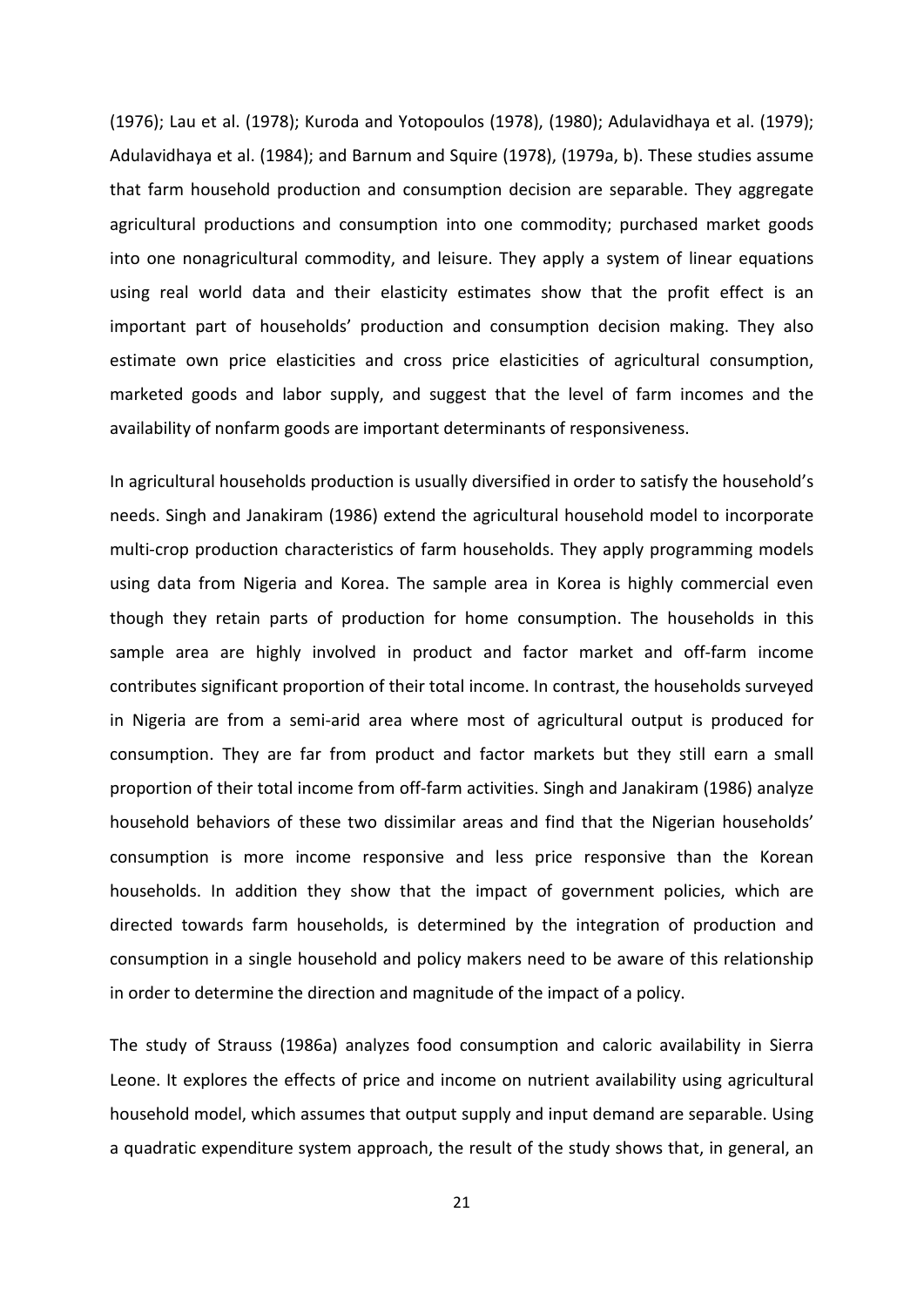increase in food price leads to an increase in caloric availability due to the profit effect for producers. But a rise only in the price of rice has negative impact on caloric availability for middle and high expenditure households which suggest that there might be a tradeoff between long run output growth and short run nutritional availability.

Bezuneh et al. (1988) analyzes the impact of food aid in the form of food for work project on Kenyan development. It implements a separable agricultural household model using linear programing. The result shows that food for work has significantly increased agricultural production, income, capital investment, employment and marketable agricultural production surplus. This indicates that food aid can have a positive impact on food security and development of Kenya. Likewise, Shiferaw et al. (2003) develops a separable household food security model following the agricultural household model outlined by Singh et al. (1986) in order to analyze determinants of food security in southern Ethiopia. It compares the significance of supply-side and demand-side variables and finds that supply-side variables (technology adoption, farming system, farm size, and land quality) are more significant.

Most studies including studies in this section that are reviewed so far assume that production decisions are made independently of consumption and labor supply decisions. This approach eases application of agricultural household model by enabling independent estimation of production and consumption sectors. Nevertheless, Lopez (1986) shows that there are likely cases where production decisions cannot be made independently of consumption and labor supply decisions. These include cases in which the utility function is misspecified, where there is disutility attached to working off-farm, or where family labor and hired labor are imperfect substitutes. Lopez (1986) develops a structural model where production and consumption decisions are interdependent and proposes a statistical test to identify the separability of the two decisions. Then the structural model is applied to a farmhousehold cross-sectional data from Canada. The result of the study shows that for this specific dataset the assumption of independent production and consumption decision does not hold. It also shows that joint estimation of production and consumption sectors of the farm household model results in an important gain in explanatory power of the structural model. Moreover it shows that estimated labor supply elasticities of on-farm and off-farm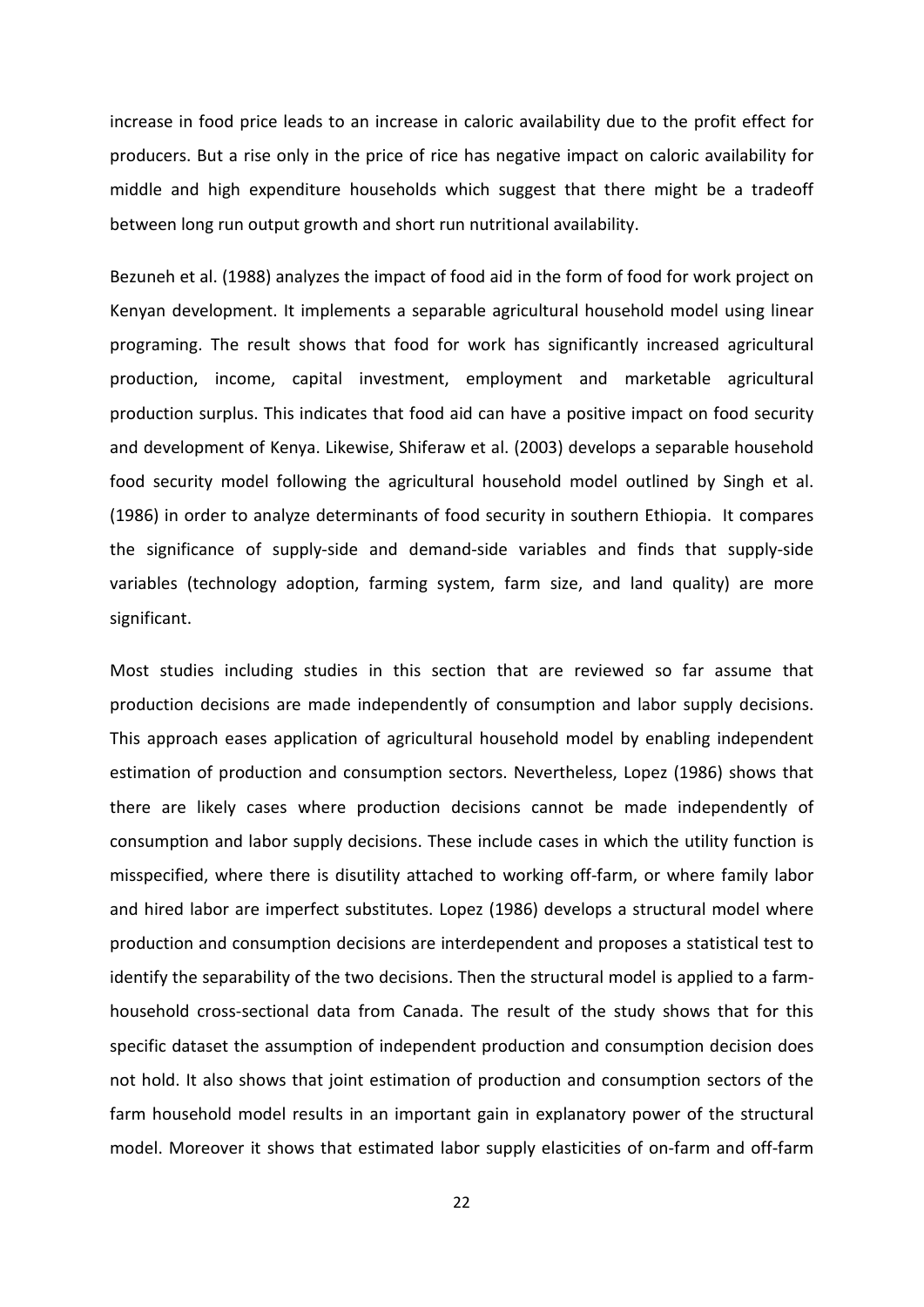employments are different, thus suggesting that farm household models should allow for behavioral difference towards on-farm and off-farm work.

Benjamin (1992) proposes an empirical model for testing the separation assumption of agricultural household model which could be distorted by imperfections in labor market arising due to reasons such as hiring constraints or efficiency difference between family labor and hired labor. For this purpose he uses data from rural Java on actual labor used on the farm, both family and hired. The findings for the farm households of rural Java indicate that separation assumption cannot be proven wrong. In contrast Skoufias (1994) shows that the assumption of non-separability is more plausible. The study uses data from rural India to estimate shadow wages of family male and female labor. The estimated shadow wages and shadow incomes are used in order to estimate structural model of labor supply. Skoufias (1994) conducts the analysis in three steps. First production function of the farm household is estimated with family male and female and hired male and female labors specified as heterogeneous inputs. Second, shadow wages (marginal products) for all labors and shadow income of the farm households' is derived from the estimated production function. Then total hours of off-farm and on-farm employment by family labor are regressed on shadow wages and shadow incomes. The analysis shows that the relationship between household characteristics and labor demand indicates that there is significant relationship between production and consumption decision making that hinders functionality of the assumption of separability.

An independent study by Henning and Henningsen (2007) develop a rural household model which incorporates transaction costs and labor heterogeneity and estimated it using data from Midwest Poland. Their result shows that farm households' behavior is significantly influenced by transaction costs and labor heterogeneity which indicates that the assumption of separability does not hold for their dataset. However, their result also shows that price elasticities do not change significantly if transaction costs and labor heterogeneity are neglected. In addition the findings of Grimard (2000) based on a dataset from Côte d'Ivoire also shows that the assumption of separation is rejected for the dataset indicating that there exists an interdependency between amount of rainfall, labor input and households' composition.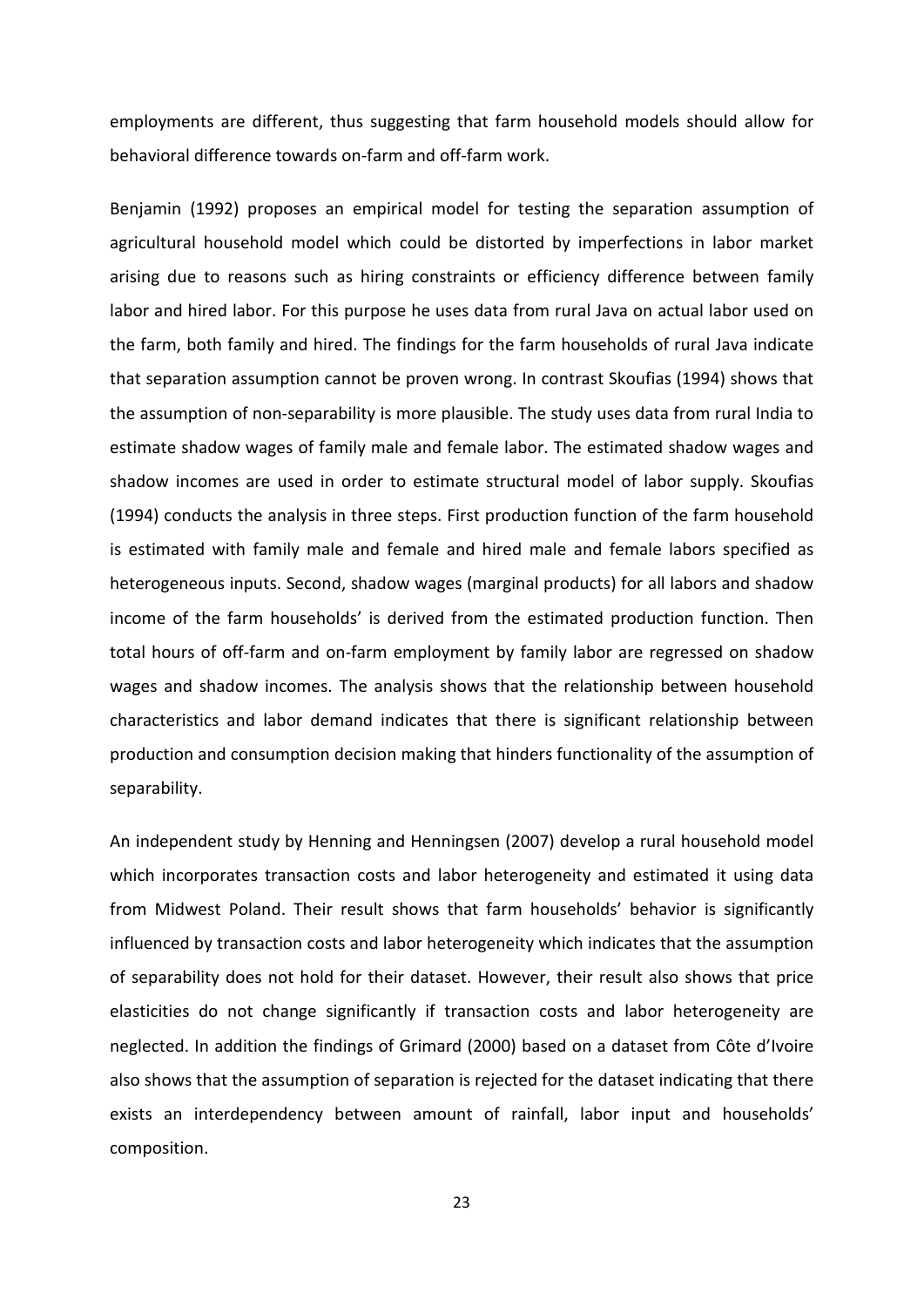Bowlus and Sicular (2003) follow Benjamin's (1992) model and test for separability using panel data on farm households in 16 villages in Zouping County, China for the period 1990 to 1993. They estimate labor demand in farm production as a function of household size and composition in order to test the null hypothesis that coefficients of household size and composition are not significantly different form zero. Non rejection of the null hypothesis implies separability. Their test of separability between household labor demand and supply rejects the assumption of separability due to underdeveloped factor market in rural China. On the other hand their result also shows that separability holds around towns where there exists wider factor market.

Vakis et al. (2004) uses mixture distribution techniques and develops a model which does not depend on labor market participation to identify separability of farm households' production and consumption decision. Fitting the model with a data from Peru shows that there are two different types of households. The first type of households has separable production and consumption decisions and the second type has non-separable. Further, in an attempt to avoid issues that previous studies of separation test encountered, such as simultaneity bias and estimation of the production function, Le (2010) develops two types of tests which the author claims them to be simpler and less data intensive. Then the testes are applied to a data from farm households in Vietnam. The result of the empirical analysis shows that separation assumption does not hold for the Vietnamese dataset.

Despite the contributions of the existing studies, the assessment of the progress made in rural household modeling by De Janvry and Sadoulet (2006) concludes that there has not been significant progress in addressing the issues of market failure and separability of production and consumption decision of rural households since thorough introduction of the topic by Singh et al. (1986). This leaves wide opportunity for development of structural models and empirical assessment.

#### <span id="page-29-0"></span>**3.2. Model: Incorporating labor allocation for water collection**

Labor allocation for water collection displaces household's labor from productive activities such as agricultural production and off-farm employment (Harvey and Taylor, 2000). A farm household that is located in an area with a well-built infrastructure may not need to worry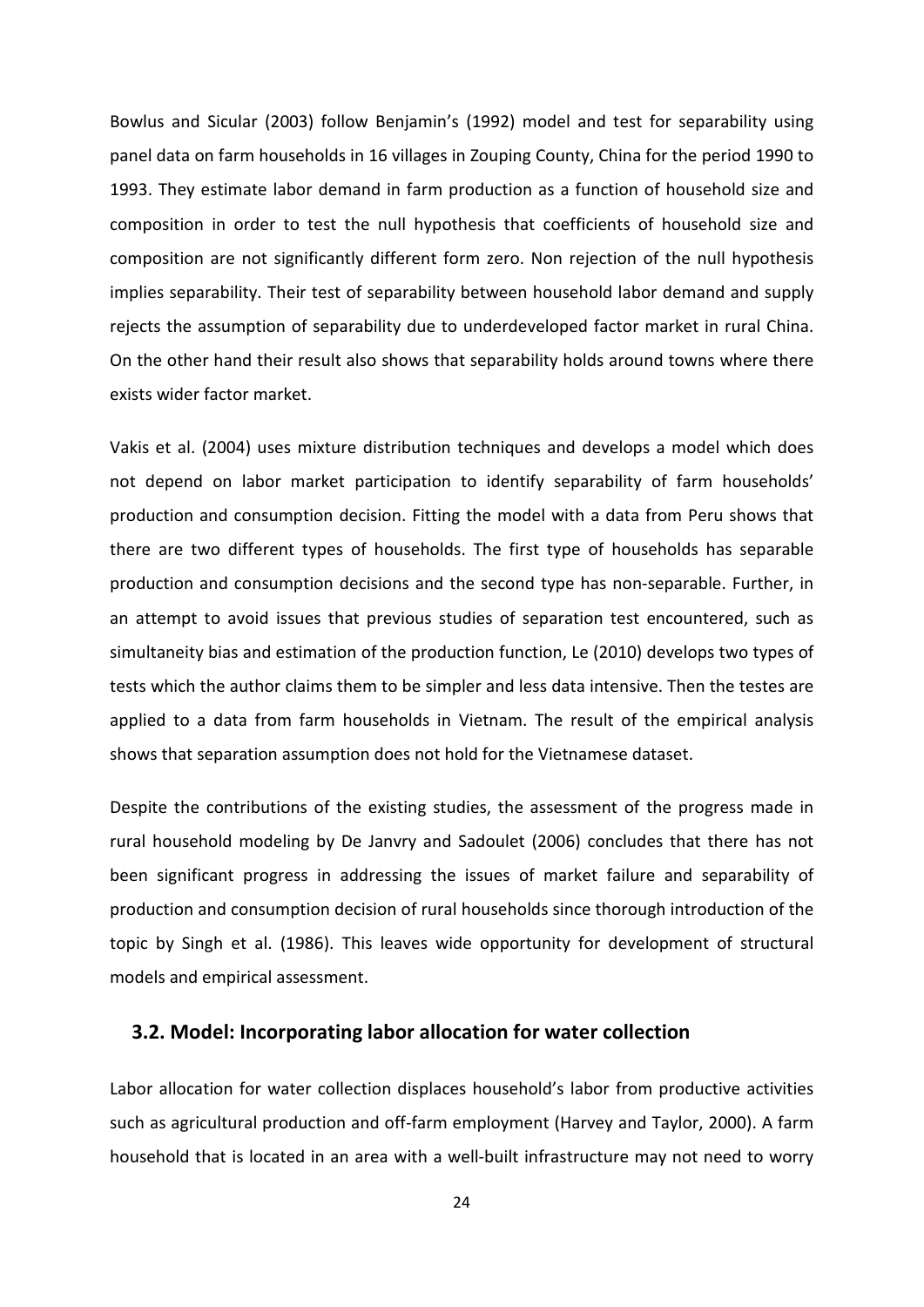about the time spent looking for clean water and its impact on total productive activities. But in developing countries like Ethiopia, only less than 30% percent of the rural farm households have access to clean water. The Ethiopia Rural Household Survey (ERHS) dataset 1989-2009 shows that on average households with no access to clean water allocate up to three hours of their productive time per day for water collection. This problem has been long recognized and there are governmental and non-governmental organizations working to alleviate the problem; however there is a lack of studies which assess the economic impact of the problem. In this part of this study an empirical model will be developed which incorporates the labor allocation for water collection into the agricultural household model. The model will enable assessing if the total time spent looking for clean water has significant impact on the households' economy as well as food security.

The household as a consumer faces standard utility maximization problem under the assumption of separated production and consumption decisions. Assume a well behaved utility function as in equation 1:

= (, ) ………………………………………………………………………………………......................... (8)

Where -  $\boldsymbol{X}$  is vector of consumption of commodities, and

 $X_L$  is consumption of leisure.

The difference between equation (1) and (8) is imbedded implicitly in the definition of consumption of leisure. In the former equation total time is allocated between off-farm and on-farm activities, and leisure. So, leisure is implicitly defined as total time minus household's total time of off-farm and on-farm activities. While in equation (8) total time is divided between off-farm and on-farm activities, water collection and leisure. Leisure is implicitly defined as total time minus time spent on off-farm and on-farm activities and water collection. The relationship between time allocated for water collection and utility is negative because time spared for water collection reduces the consumption of leisure, i.e.

 <sup>=</sup> < 0 … … … … … … … … … … … … … . . … … … … … . . … … … … … … (8.1)

Where  $-T_w$  is time allocated for water collection.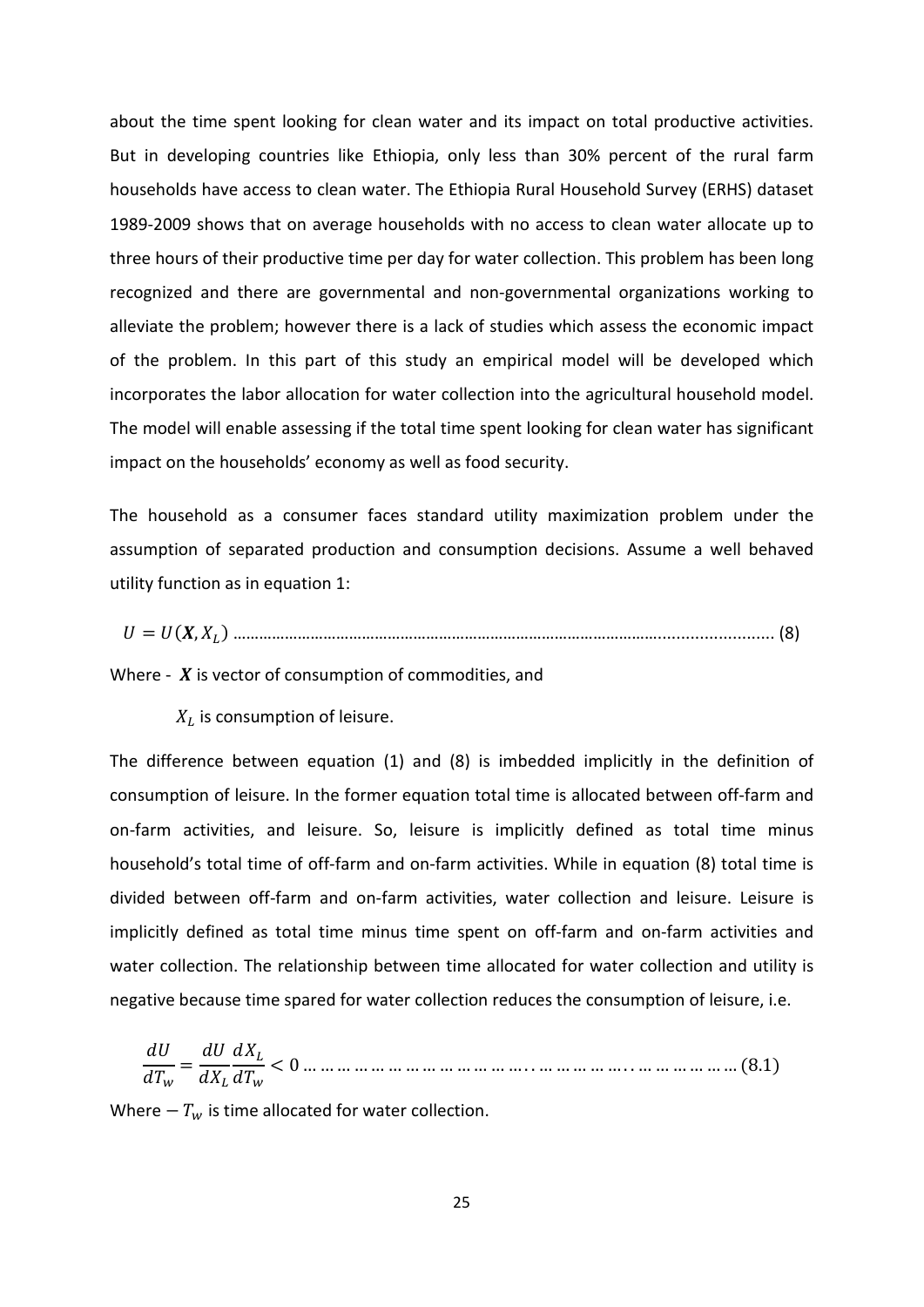The budget constraint of the utility maximization is defined in the same way as equation (2) except the total time endowment of the household is divided between time allocated for water collection  $(T_w)$  and the rest of household activities (T).

� =1 = PL(T+)+�PjQj n j=1 -�PiVi-PLL m i +E …………………………………………………….………….……… (9)

The modified Lagrangian function of utility maximization subject to budget constraint and production function is:

$$
L = U(X, X_L) + \lambda \left[ P_L(T + T_w) + \sum_{j=1}^n P_j Q_j - \sum_i^m P_i V_i - P_L L + E - \sum_{j=1}^L P_j X_j \right] + \mu [F(Q, V, K)] \dots (10)
$$

The first order conditions given by equations  $4.1 - 4.6$  still holds with slight modification on equation 4.2 provided by equation 10.1 and an additional first order condition because now the household have additional choice variable, which is time allocated for water collection.

Ƚ <sup>=</sup> (T+) <sup>+</sup>� =1 −� − + −� =1 = 0 … … … … … … . … . . (10.1) Ƚ <sup>=</sup> + = 0 … … … … … … … … … … … … … … … … … … … … … … . … … … … . . (10.2)

With the changes made so far the method of analysis reviewed under the separated production and consumption decision of the agricultural household model (section 3.1.1.) holds. In line with Barnum and Squire (1979), Straus (1986b) and Sicular (1986) solving the first order derivatives arranged into a system of linear equations in matrix form provides solutions for commodity demands, marginal utility of full income, output supplies, variable input demands, labor supply for water collection and associated multipliers.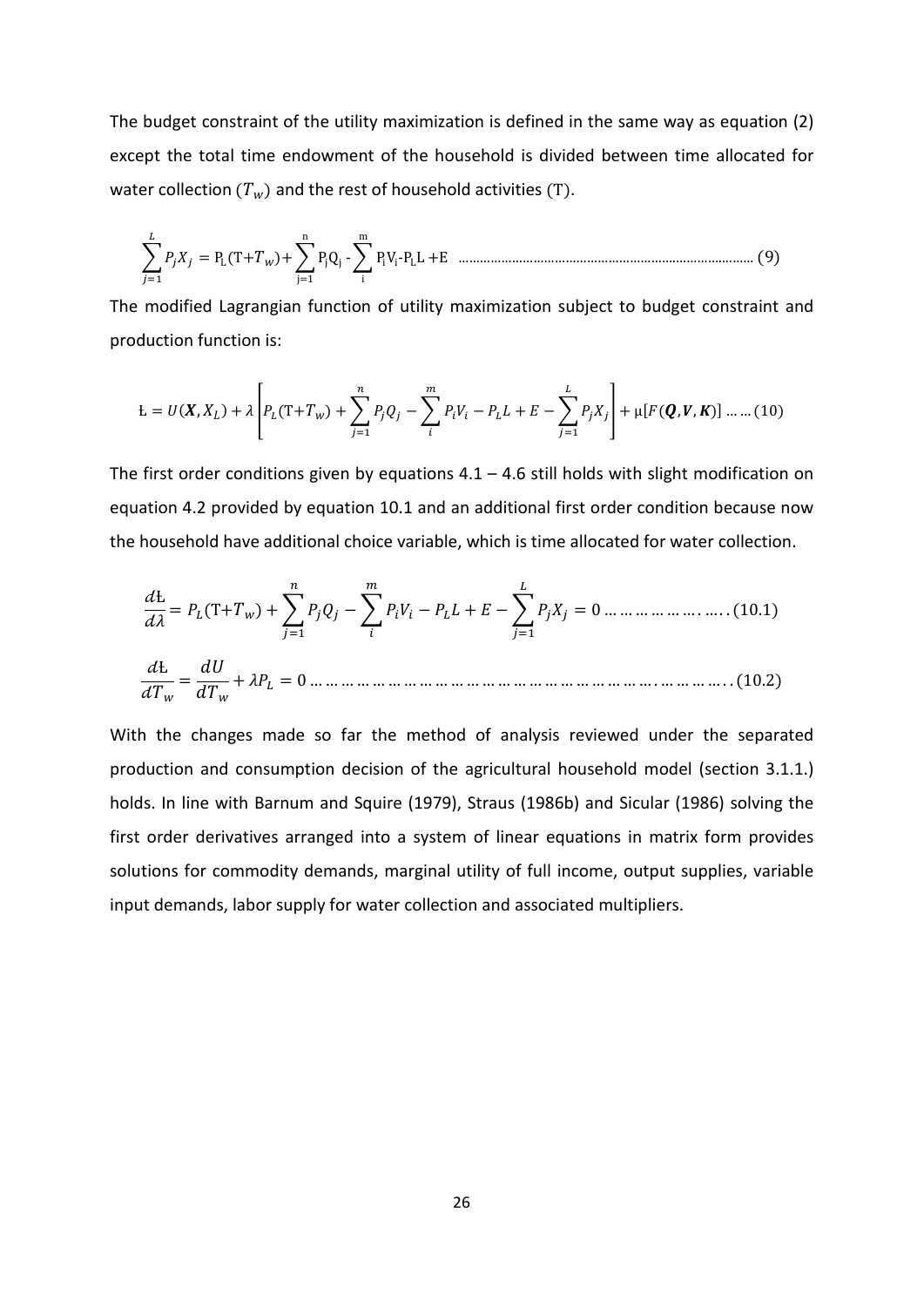### <span id="page-32-1"></span><span id="page-32-0"></span>**4. Empirical Application**

#### **4.1. Background of the Study Areas**

The Ethiopian government (official name Federal Democratic Republic of Ethiopia) is organized as Federal state  $\rightarrow$  Regional state  $\rightarrow$  Zone  $\rightarrow$  Woreda  $\rightarrow$  Kebele (or Peasant Association). Kebele is the smallest unit of government. It is composed of smaller villages and individual households. Woreda contains several adjacent kebeles. Likewise zone contains adjacent woredas and regional states comprise adjacent zones. Each regional state is a semi-autonomous body with its own governor or president. There are nine regional states - Tigray, Afar, Amhara, Oromiya, Somali, Benishangul/Gumuz, Southern Nations Nationalities and Peoples, Gambella, and Harar. The regional states have the power to make fiscal decisions and they are directly accountable to the Federal Government. In addition Addis Ababa City administration and Dire Dawa city council are independent administrative states. They are directly accountable to the Federal Government of Ethiopia as well. Further all the regions are divided into 800 woredas and around 15,000 kebeles (5,000 Urban & 10,000 Rural). Except at two of the regional states, it is woredas that have the significant local power. Their decisions directly affect the welfare of the citizens. In the two regions it is zones that have the local power. In these regions, woredas are directly accountable to zones and fiscal decisions like budget is made at zone level (Hailu, 2000; FDRE, 2008).

The cross section data used for this study comes from the Ethiopia Rural Household Survey (ERHS) dataset 1989-2009. The survey was conducted in six different years (1994, 1995, 1997, 1999, 2004 and 2009) by selecting 15 villages stratified by main agro-ecological zones and sub-zones giving a sample of 1477 households. To select a sample of random households from the villages, first the list of the households were organized in association with the Kebele officials. Then the households are stratified by household head, weather a household is headed by woman or man. Random households are selected from both groups and surveyed (Dercon & Hoddinott, 2011). Table 1 provides background of the survey sites.

27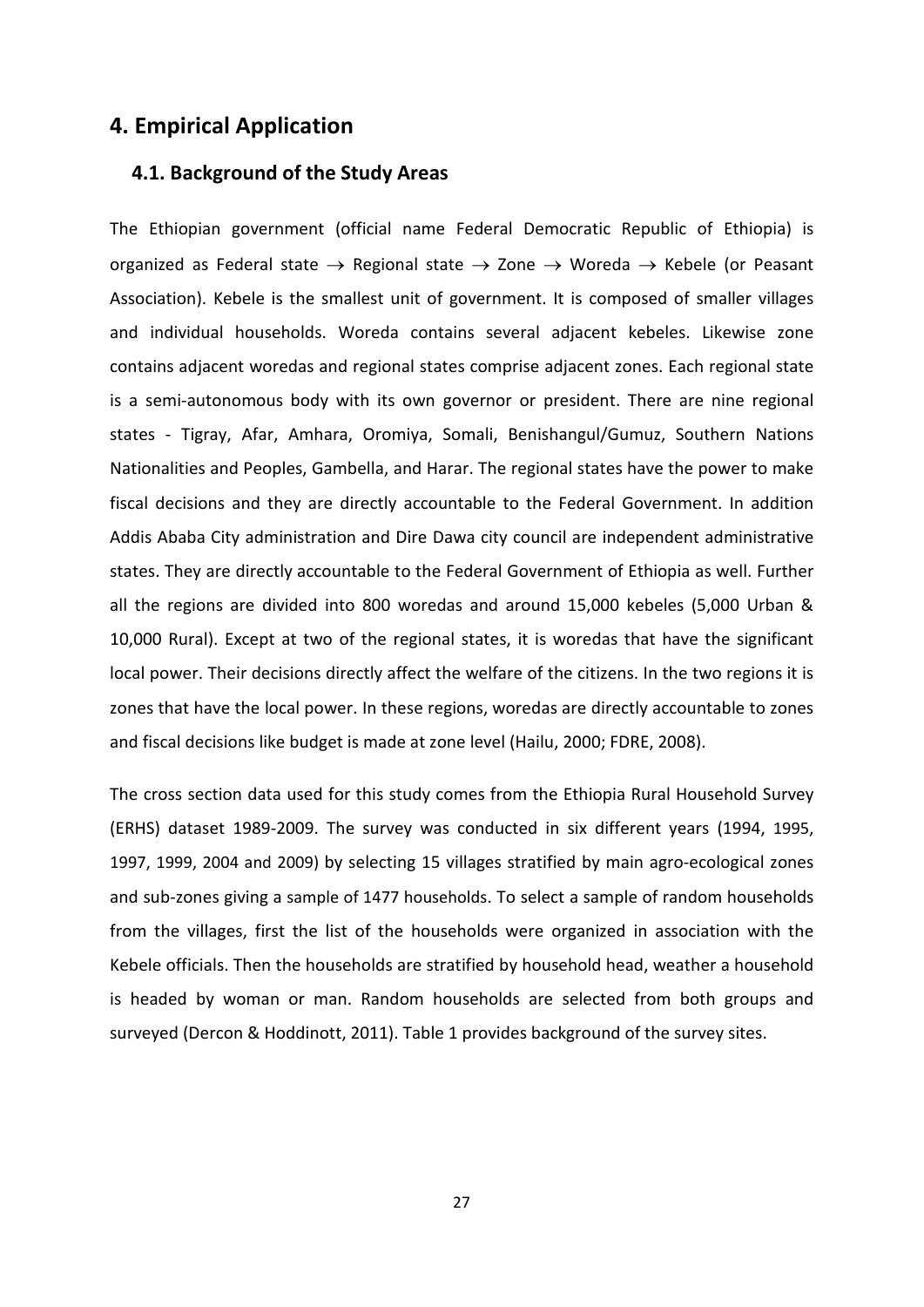| <b>Survey site</b> | Location            | <b>Background</b>                                                                                    | <b>Main crops</b>                            | Perennial<br>crops?       | <b>Mean</b><br>Rainfall<br>in mm |
|--------------------|---------------------|------------------------------------------------------------------------------------------------------|----------------------------------------------|---------------------------|----------------------------------|
| Haresaw            | <b>Tigray</b>       | Poor and vulnerable area.                                                                            | Cereals                                      | no                        | 558                              |
| Geblen             | <b>Tigray</b>       | Poor and vulnerable area;<br>used to be quite wealthy.                                               | Cereals                                      | no                        | 504                              |
| Dinki              | North Shoa          | Badly affected in famine<br>in 84/85; not easily<br>accessible even though<br>near Debre Berhan.     | Millet, teff                                 | no                        | 1664                             |
| Debre<br>Berhan    | North Shoa          | Highland site. Near town.                                                                            | Teff, barley,<br>beans                       | no                        | 919                              |
| Yetmen             | Gojjam              | Near Bichena. Ox-plough<br>cereal farming system of<br>highlands.                                    | Teff, wheat<br>and beans                     | no                        | 1241                             |
| Shumsha            | South Wollo         | Poor area in<br>neighborhood of airport<br>near Lalibela.                                            | Cereals                                      | no                        | 654                              |
| Sirbana<br>Godeti  | Shoa                | Near Debre Zeit. Rich<br>area. Much targeted by<br>agricultural policy. Cereal,<br>ox-plough system. | Teff                                         | no                        | 672                              |
| Adele Keke         | Hararghe            | Highland site. Drought in<br>85/86                                                                   | Millet,<br>maize,<br>coffee, chat            | yes, no food              | 748                              |
| Korodegaga         | Arssi               | Poor cropping area in<br>neighborhood of rich<br>valley.                                             | Cereals                                      | no                        | 874                              |
| Turfe<br>Kechemane | South Shoa          | Near Shashemene. Ox-<br>plough, rich cereal area.<br>Highlands.                                      | Wheat,<br>barley, teff,<br>potatoes          | yes, some                 | 812                              |
| Imdibir            | Shoa<br>(Gurage)    | Densely populated enset<br>area.                                                                     | Enset, chat,<br>coffee, maize                | yes,<br>including<br>food | 2205                             |
| Aze Deboa          | Shoa<br>(Kembata)   | Densely populated. Long<br>tradition of substantial<br>seasonal and temporary<br>migration.          | Enset,<br>coffee,<br>maize, teff,<br>sorghum | yes,<br>including<br>food | 1509                             |
| Addado             | Sidamo<br>(Dilla)   | Rich coffee producing<br>area; densely populated.                                                    | Coffee, enset                                | yes,<br>including<br>food | 1417                             |
| Gara Godo          | Sidamo<br>(Wolayta) | Densely packed enset-<br>farming area. Famine in<br>83/84. Malaria in mid-88.                        | Barley, enset                                | yes,<br>including<br>food | 1245                             |
| Doma               | Gama Gofa           | <b>Resettlement Area</b><br>(1985); Semi-arid;<br>droughts in 85, 88, 89, 90;<br>remote.             | Enset, maize                                 | yes, some                 | 1150                             |

## <span id="page-33-0"></span>Table 1: Characteristics of the sample sites. Source: Dercon and Hoddinott (2011)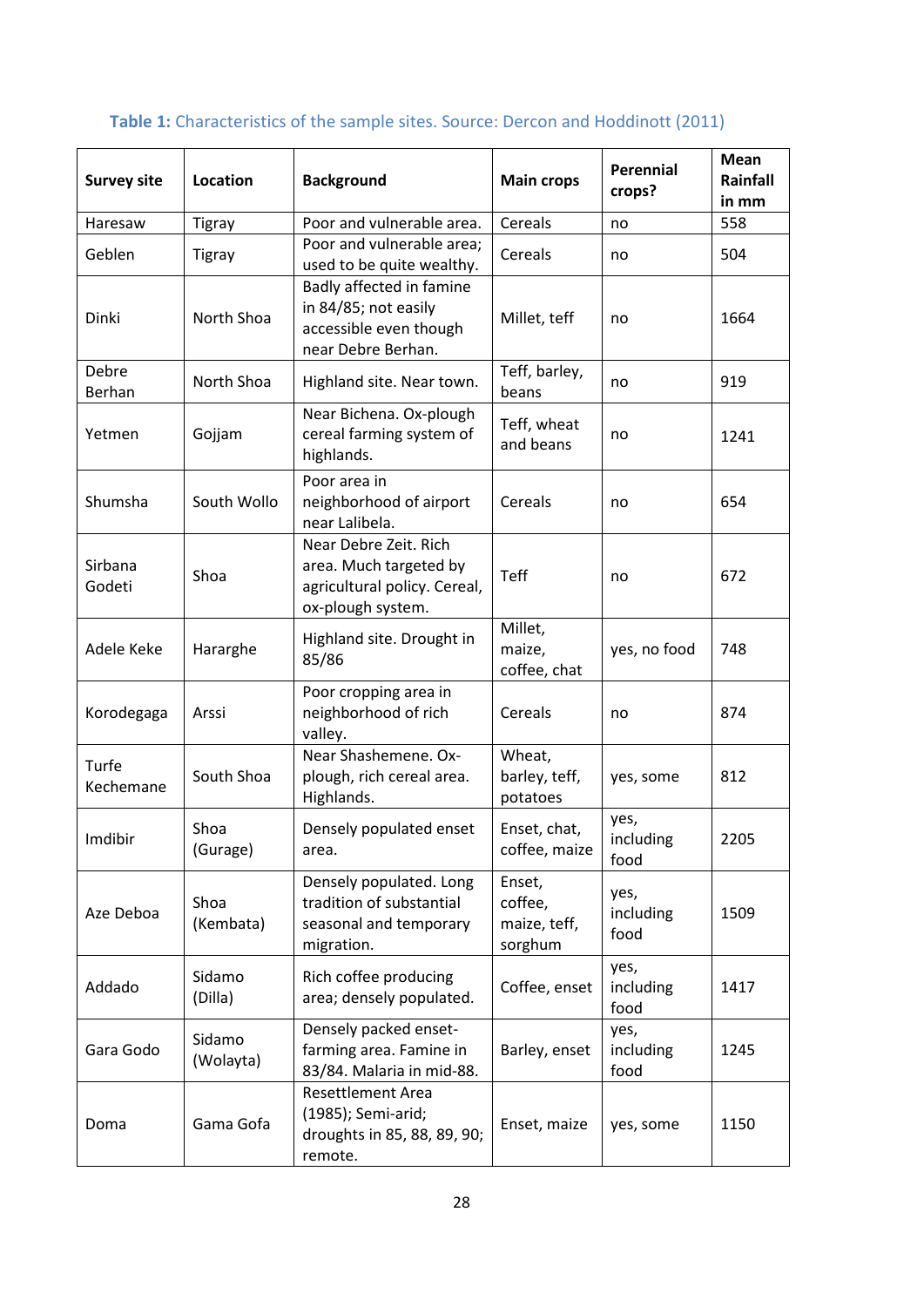According to the summary provided by Dercon and Hoddinott (2011), out of the total households included in the sample 32.4% are from grain ploughing central highlands of Ethiopia which comprises 27.7% of the country's total population. 25.6% of the sample comes for Arsi/Bale which is also a grain ploughing area in central Ethiopia and it holds 9.3% of the country's total population. 12.4% of the sample is from Sorghum plough/hoe Hararghe area in the east of Ethiopia holding 9.9% of the total population. 29.6% of the sample comes from Enset producing areas of southern Ethiopia which holds 31.9% of the total population. Five of the fifteen villages surveyed are enset producing. Enset (scientific name Enset Ventricosum) is a perennial herb with edible corm, supporting about 13 million people in Ethiopia (Amede and Delve, 2006).

#### <span id="page-34-0"></span>**4.2. Dataset**

The publicly available Ethiopian Rural Household Surveys dataset (2011) from 1989 to 2009 provides comprehensive household level data on household characteristics, agriculture and livestock information, food consumption, health, women's activities, as well as community level data on electricity and water, sewage and toilet facilities, health services, education, NGO activity, migration, wages, and production and marketing (Dercon & Hoddinott, 2011). The availability of this dataset has considerably reduced the financial cost and time required to collect such data for this study. The publishers require that any study which chooses to use the dataset must contain the following acknowledgement:

*"These data have been made available by the Economics Department, Addis Ababa University, the Centre for the Study of African Economies, University of Oxford and the International Food Policy Research Institute. Funding for data collection was provided by the Economic and Social Research Council (ESRC), the Swedish International Development Agency (SIDA) and the United States Agency for International Development (USAID); the preparation of the public release version of these data was supported, in part, by the World Bank. AAU, CSAE, IFPRI, ESRC, SIDA, USAID and the World Bank are not responsible for any errors in these data or for their use or interpretation."*

For this thesis, cross sectional data for the year 2009 is extracted and organized from the survey for production and consumption related variables. The variables are summarized on table 2.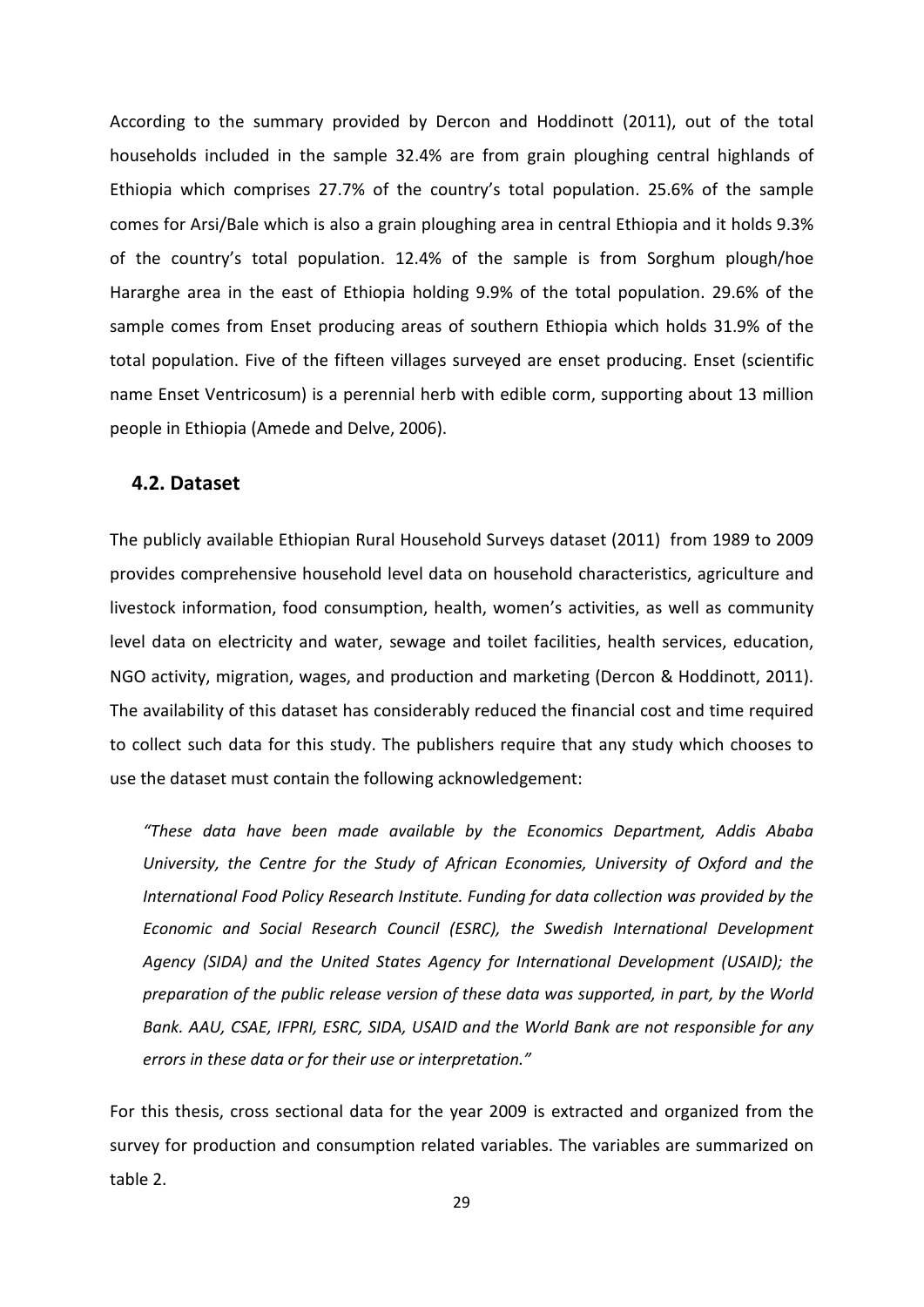| <b>Variables</b>                                               |                    | <b>Mean</b> | std. Dev. |
|----------------------------------------------------------------|--------------------|-------------|-----------|
|                                                                | Barely (in Kg)     | 633.6245    | 906.1408  |
|                                                                | Wheat (in Kg)      | 977.1268    | 1951.084  |
|                                                                | White Teff (in Kg) | 582.1974    | 1341.079  |
| <b>Agriculture Productions</b>                                 | Black Teff (in Kg) | 288.2727    | 258.106   |
|                                                                | Sorghum (in Kg)    | 381.1397    | 371.2853  |
|                                                                | Maize (in Kg)      | 634.4357    | 1045.236  |
| Per capita food expenditure in Birr                            |                    | 165.9143    | 131.2337  |
| Area of harvested land in hectares                             |                    | 1.161882    | 1.20682   |
| Number of oxen                                                 |                    | 1.253404    | 1.379012  |
| Fertilizer use in kg                                           |                    | 86.22656    | 133.8057  |
| Number of Adult labor in the household                         |                    | 1.845972    | 5.0528    |
| Number of Hired labor                                          |                    | 1.675005    | 7.366236  |
| Time required to reach to a water source in minutes per day    |                    | 16.11044    | 17.03943  |
| Production capital in Birr                                     | 385.2985           | 1141.376    |           |
| Number of visits by extension service agent                    |                    | 5.835855    | 12.17913  |
| Annual total income in Birr                                    |                    | 3579.457    | 6847.143  |
| Current total Livestock endowment in Birr                      |                    | 7946.609    | 11310.81  |
| Household size                                                 |                    | 5.687546    | 2.567312  |
| household head's schooling years                               |                    | 1.694915    | 2.758962  |
| Age of household head                                          |                    | 51.34342    | 17.13327  |
|                                                                |                    |             |           |
| Number of household heads at least with one years of education | 669 (49%)          |             |           |
| Water harvesting number of households                          | 160 (12%)          |             |           |
| Number of households whose one or more crop is severely        |                    | 568 (42%)   |           |
| affected during the last harvesting season                     |                    |             |           |
| Irrigating number of households                                |                    | 332 (25%)   |           |
| Number of male headed households                               |                    | 828 (61%)   |           |
| Number of enset producing households                           |                    | 349 (26%)   |           |
| Total observations 1350                                        |                    |             |           |

<span id="page-35-0"></span>**Table 2:** Data summary. Data source: Ethiopian Rural Household Surveys Dataset (2011)

The main agricultural products produced in the surveyed villages are barely, wheat, white teff, black teff, sorghum and maize. In addition 26% of the households produce enset. Only 25% of the households practice irrigation on a smaller share of their harvested land and only 12% are involved in water harvesting. Approximately 42% of the households report that one or more crops have been severely affected by unfavorable weather conditions in the last harvesting season. 61% of the households have male heads with an average age of 51 and family size of 5. The average schooling years of the household heads in the sample is 1.7 years and 49% of the household heads have at least a one year of education.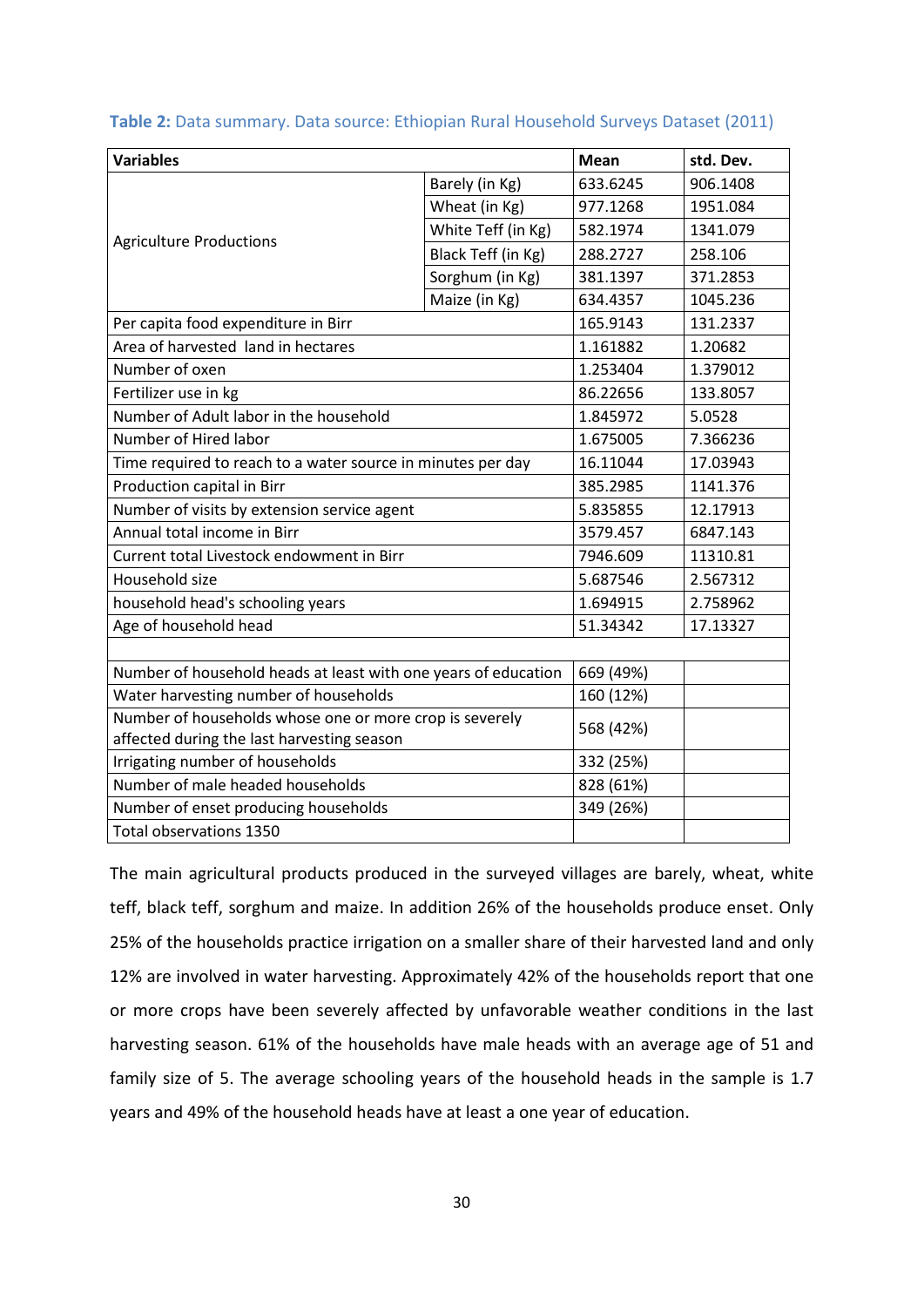Subsistence agriculture is commonly practiced with an average land holding of 1.2 hectares, one ox on average, and an average use of 86 kilograms of fertilizer per harvesting season. The average allocation of domestic adult labor on different plots owned by the households is about 1.8 and hired labor is about 1.7. An average household owns a production capital worth about 385 birr and has been visited by an extension agent about 6 times in the past five years. In addition, the average livestock endowment of the sample households is worth 7946 birr and average total income including sales from agricultural outputs is 3579 birr and the average per capita food expenditure is 166 birr.

On average the households spend 16 minutes to reach a water source, maximum time reaching up to 3 hours in the data. The total time depends on the proximity of households to a water source that they depend on for daily supply. Households that are situated far from a water source require longer time.



<span id="page-36-0"></span>**Figure 3:** Length of time households need to reach a water source.

Furthermore, the relationship between the time required by the households to reach a water source and their wealth illustrated on Figure 3 shows that wealthier households spend less time collecting water daily. However, a detailed investigation of the survey data shows that water sources such as borehole, well and piped water are geographically almost equally distributed for both high income and low income households. Wealthier households spend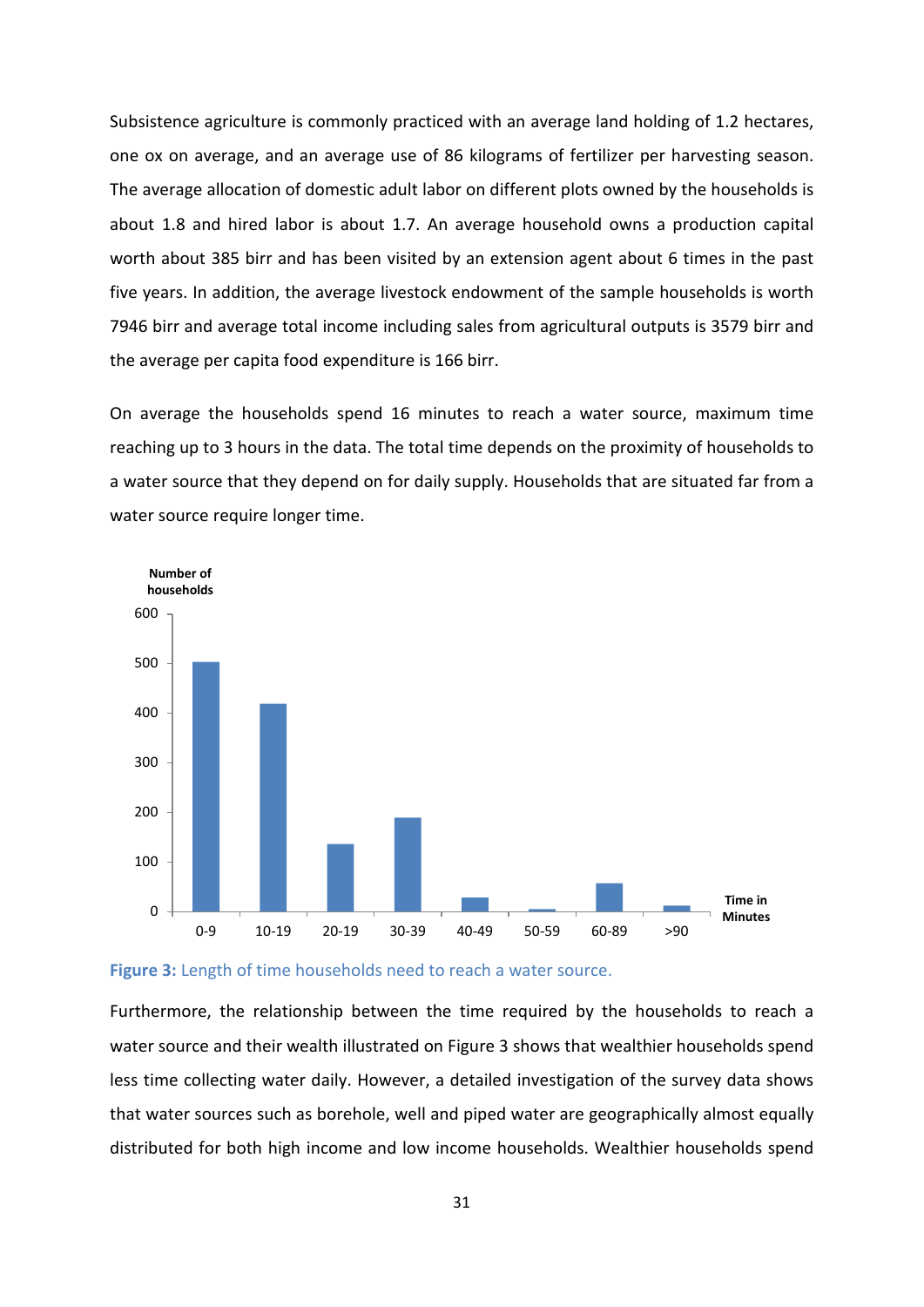less time collecting water because they have better means of transportation such as donkeys for carrying water and small motor vehicles.



<span id="page-37-1"></span>**Figure 4:** Plot between wealth measured in livestock endowment and required time to reach a water source.

#### <span id="page-37-0"></span>**4.3. Econometric Model Specification**

The agricultural household model provides a holistic framework to analyze the economic relations of production and consumption decision in the farm household. The recursive agricultural household model has an advantage of econometric estimation simplicity and it is best suitable for the available data. The separation property of the recursive model enables separate estimation of consumption and production sectors. However, when one of the assumptions does not hold it will result in inconsistent estimators. According to Delforce (1994) the problem is significant for studies that focus on production side than consumption. As the focus of this study is investigating determinants of food security, the study inclines to consumption side.

Assuming that the assumptions of the recursive model holds, first the production function will be defined. Then food demand equation will be specified using the utility maximization results of the agricultural household model.

The production side parameters are estimated using the Cobb-Douglas production function which is one of the most widely used functional forms. In the simple Cobb-Douglas production function output is a function of labor and capital. However, there are more variables than just the two which can significantly affect production such as fertilizer and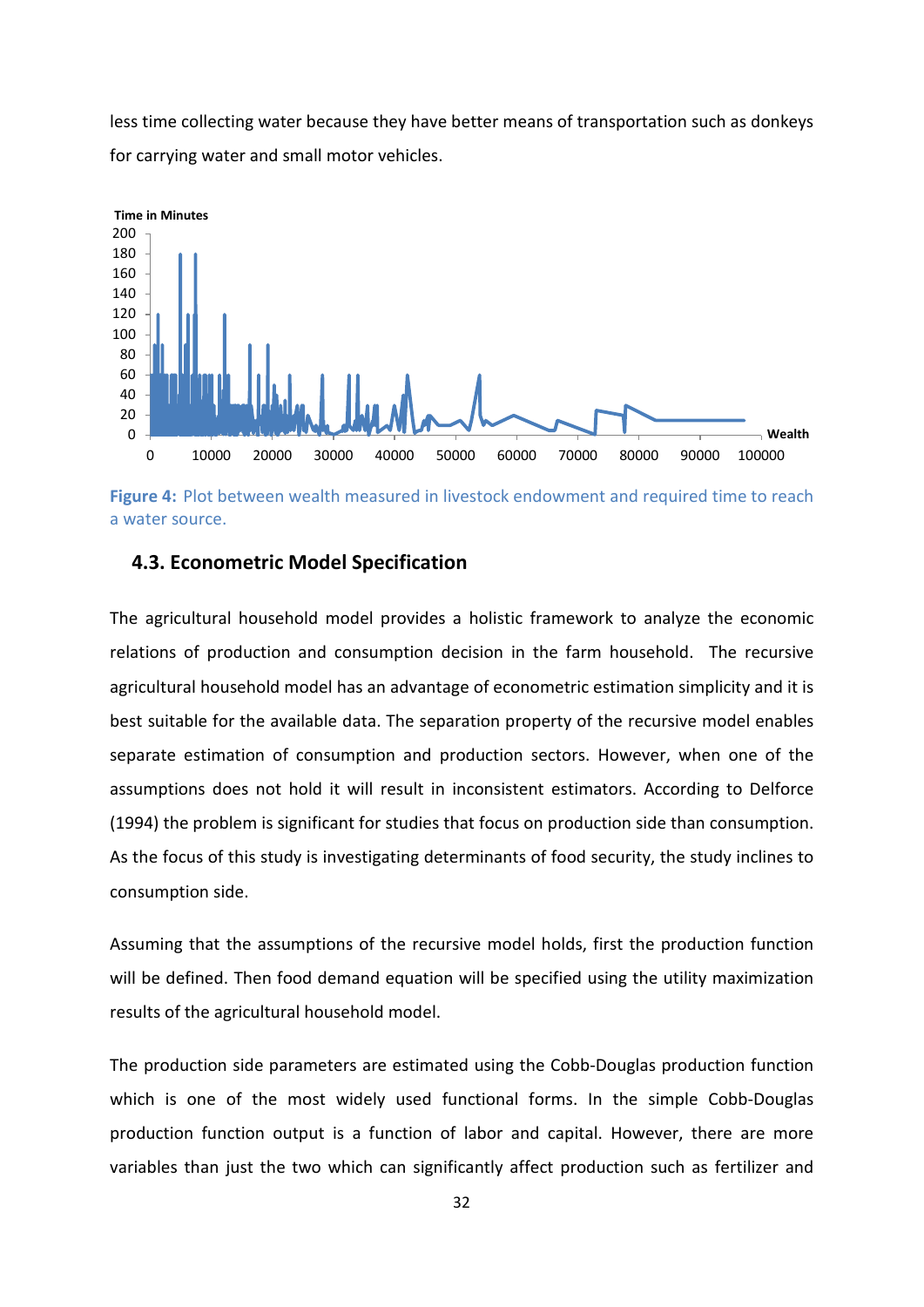land. In order to incorporate these variables in the production function we adopt General Cobb-Douglas production function developed by Diewert (1973). Diewert (1973) shows that the General Cobb-Douglas production function satisfies properties of standard production function which are non-negative, non-decreasing, continuous and quasi-concave.

The Generalized Cobb-Douglas production function is given by:

 = ��� 1 <sup>2</sup> <sup>+</sup> 1 <sup>2</sup> � … … … … … … … … … … … . . … … … … … … … . . … … … … (8) =1 =1

Where y is output,  $x_1, ..., x_n$  are quantities of the n inputs, k>0,  $\alpha_{ij} = \alpha_{ji}$  and  $\sum_{i=1}^n\sum_{j=1}^n\alpha_{ij}=1$  (which is the assumption of constant returns to scale).

Assuming that  $\alpha_{ij} = 0$  for all  $i \neq j$ , and taking natural log of equation (8) gives a standard Cobb-Douglas equation with many inputs, which is to be estimated. In its natural log form:

 = 0 + � =1 + … … … … … … … … … … … … … . … … … … … … … … … … … … (9)

Where  $\alpha_0 = lnk$  (*k* is the constant term in equation 8), and *e* is the error term

Even though the generalized Cobb-Douglas production function can handle a large number of inputs and satisfies properties of a standard production function it is often criticized for being restrictive due to its assumptions of constant returns to scale (CRTS) and perfect competition in both input market and output market. These assumptions make it difficult for the Cobb-Douglas model to measure technical efficiency levels and growth effectively. Murthy (2004) argues that as long as factors are paid according to their relative shares the assumption about market does not significantly affect the estimation power of Cobb-Douglas production function. Moreover it can be estimated by relaxing the CRTS assumption and then test whether the summation of the coefficients is significantly different from one using the standard econometric procedure. Moreover, according to Miller (2008), given that the assumptions hold, the Cobb-Douglas production function fits very well to the real world data.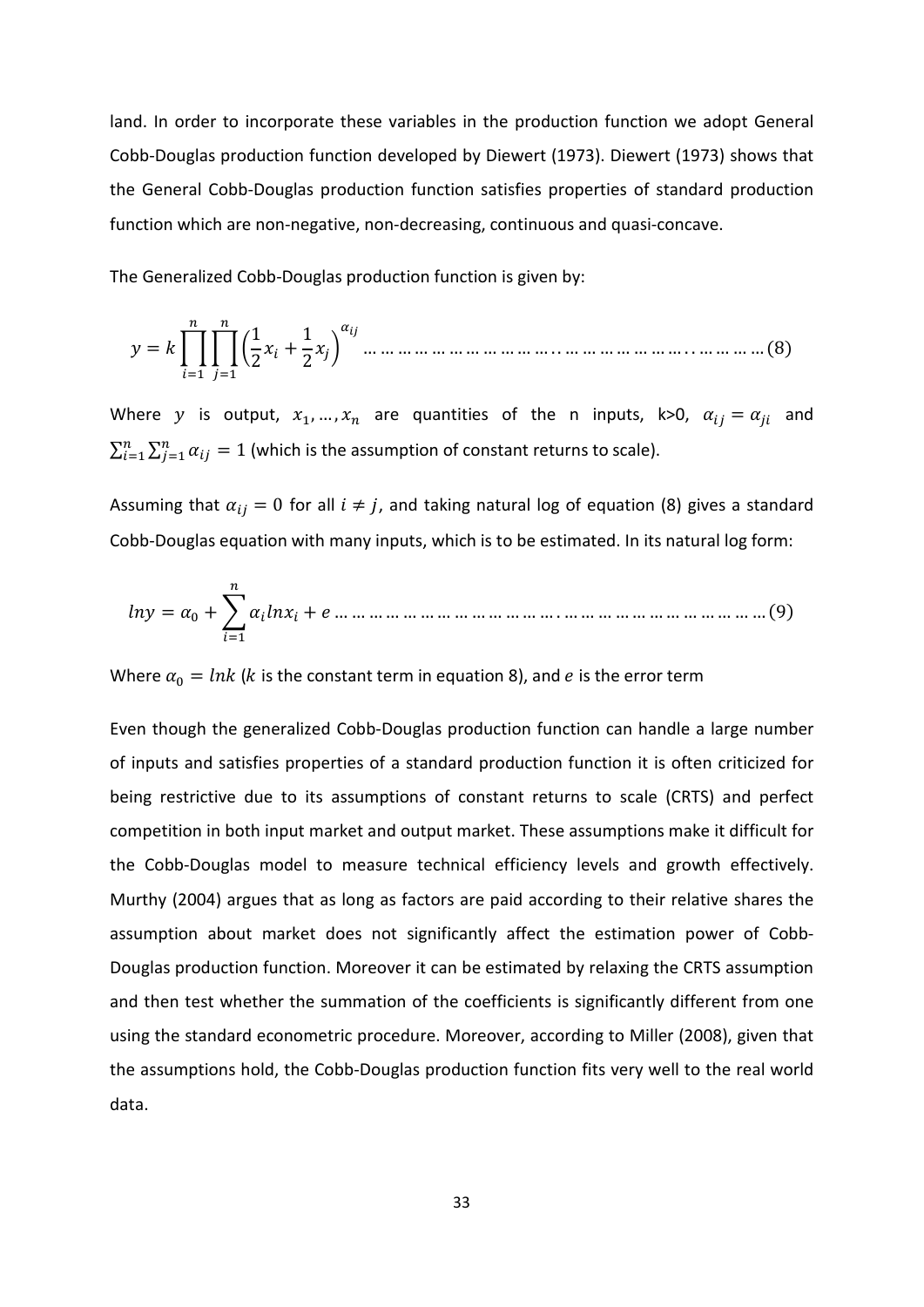The aim of this study would have been addressed better if consumption side is estimated with calorie intake as an independent variable. But due to limited data I am forced to approximate calorie intake by per capita food expenditure. In order to estimate consumption side, it is assumed that the demand equation from the utility maximization of the recursive household model has a functional form of log-linear. The log-linear demand equation is widely used because the estimated coefficients are the respective elasticities of demand and it is capable of modeling nonlinear effects. According to Oum (1989) the log linear demand function resembles the demand function obtainable form a Cobb-Douglas utility function. Oum (1989) states that the main drawback of the log linear demand model is that estimated elasticities are invariant across all data points, and not dependent on the location of the demand curve. But this is a problem only for studies that are interested in investigating variations in elasticities across different cross section and over time. Rather than estimating single demand equations for each product consumed or for each individual member of the household, aggregate demand equation per household is estimated for per capita food consumption expenditure.

 = 0 +� + … … … … … … … … … … … … … … … … … … … … … … … … … … … . . (10) =1

Where  $-K$  is household's per capita food consumption expenditure;

 $x_i$  for  $i = 1...n$ , includes consumption side variables and household characteristics;  $u$  is an error term which is assumed to be uncorrelated with the production function error term e.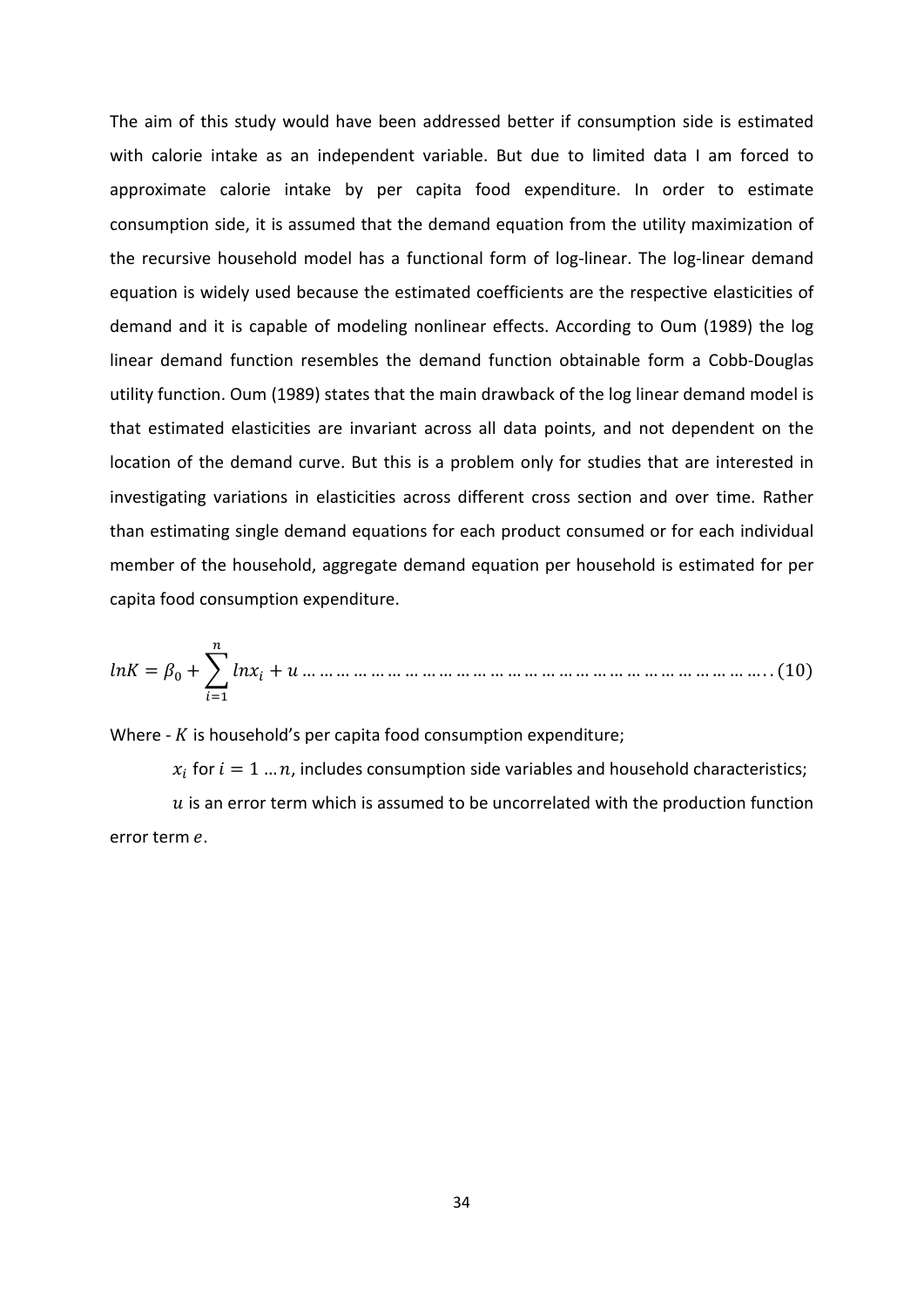### <span id="page-40-0"></span>**5. Estimation, Results and Discussion**

Often survey data suffer from measurement error and missing data owing to reasons such as unwillingness of respondents to give valuable information. In such cases some observations will not be consistent with the rest of the data set and distort estimation because they constitute either outliers or missing values. Before immersing into estimation it is important to check the consistency of the observations included in the data set. According to Gujarati (2003) observations that distort estimation are outliers, leverages or combinations of the two, which are sometimes called influential points. Outliers are observations with significantly higher residuals than the rest of the observations. Leverages are observations with significantly high value of an explanatory variable. Few of the reasons for the occurrence of such observations are missing data, measurement error or data entry error. For instance, in one of the detected outliers in the data set organized for this study, the household has reported high income, land endowment and household size, but no output or consumption expenditure. Such observation result from important missing data and they have the ability to distort estimation. Their influence can be seen by estimating with and without such observations. Outliers and leverages need to be carefully examined in order to determine if they are results of data collection error or combination of unusual conditions which might reveal important information. Upon determining causes of data distorting observation, if necessary they have to be removed from the data set for the sake of reliable estimation. Such observations have been identified using Cook's D and DFITS statistic, which provide the aggregate impact of outliers and leverages. After a thorough examination, from all the distorting observations 50 were dropped from the dataset, which is about 3% of the total sample observations.

#### <span id="page-40-1"></span>**5.1. Production Sector of the Farm Household**

Production sector of the farm households is estimated using ordinary least square (OLS) on log transformed form of the Generalized Cob-Douglas production function specified in section 4.3. The dependent variable is aggregate household agricultural production, which is the monetary sum of all crops produced during the surveyed production season. The explanatory variables included are: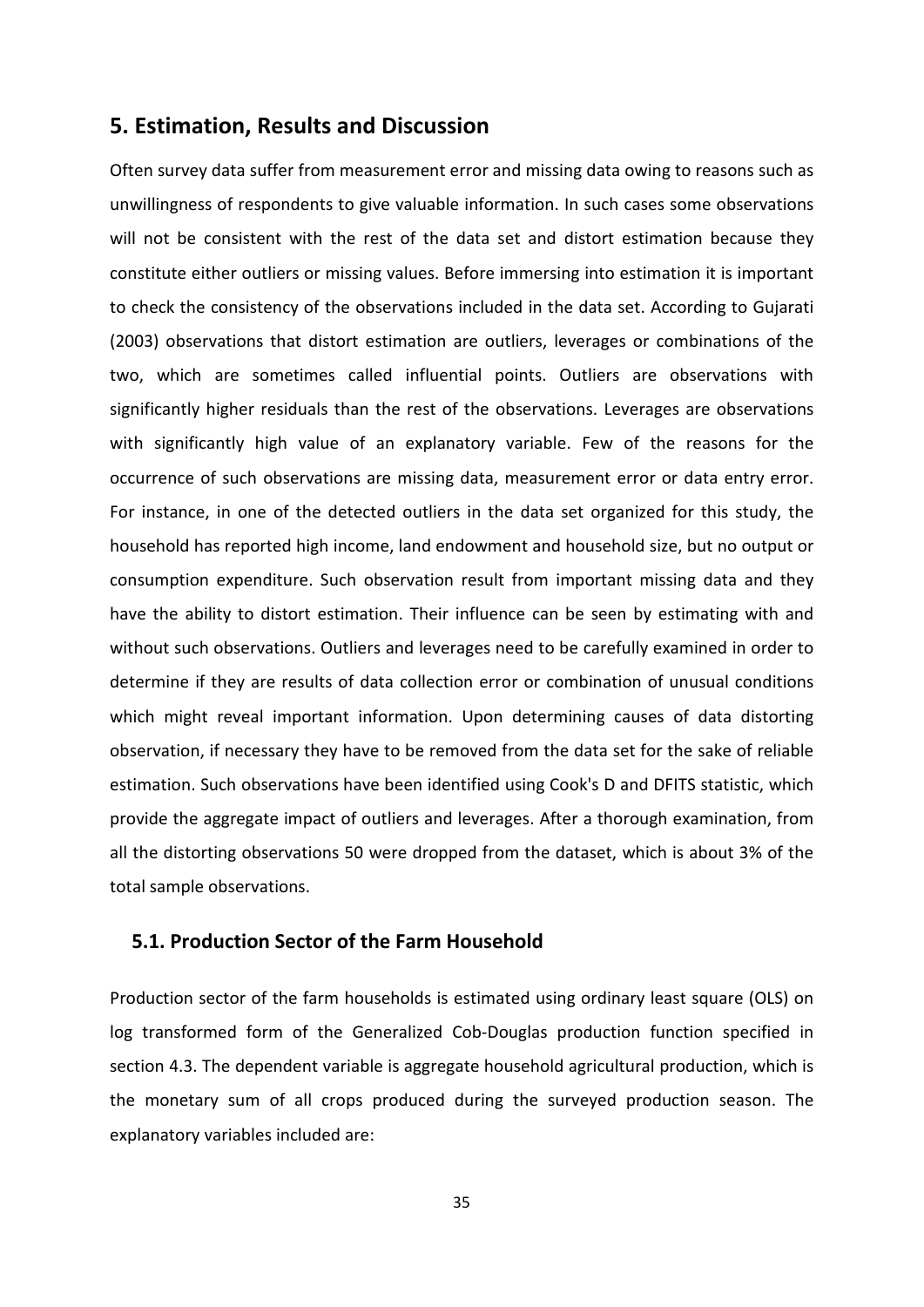*Harvested land* – which is the summation of all plots of lands used by the household for crop production, in hectares. Harvested land size is expected to have a positive impact on production because assuming that the additional unit of land is arable, increasing land size increases agricultural production.

*Oxen* – is the number of oxen that the household owns and uses for agricultural production purposes such as ploughing and threshing. The number of oxen is also expected to have positive relationship with production.

*Adult labor* – is the number of adult members of the household who are involved in farm activities. Adult labor being one of the vital inputs of agricultural output of rural farm households it is expected to have direct relation with production.

*Hired labor* – is the number of labor hired from outside during the surveyed harvesting season. Hired labor is also expected to exhibit positive sign.

*Fertilizer* – is total kilograms of fertilizer used. Keeping other inputs constant a unit increase in use of fertilizer is expected to result in an increase in agricultural production.

*Time spent looking for water* – is the total time in minutes that the household requires to reach the water source. Allocating labor time for water fetching diverts productive labor from farm activities. So its estimated coefficient is expected to have negative sign.

*Extension service* – is the numbers of times that a household has been visited by a government extension service agent in the last five years. The data on extension service is available as the number of visits in last five years and the duration is acceptable because the main purpose of extension service agents is to teach modern agricultural methods. Leaving centuries old agricultural practices and migrating to modern ways requires years to be completely adopted. Once adopted, modern agricultural practices provide better technology leading to an increase in production. So extension service is expected to have a positive relationship with agricultural production.

*Production capital* – is the monetary value of production equipment owned by the household such as hoe, ploughs, and sickle. An additional unit of capital is expected to have a positive impact on production.

*Dummy for water harvesting* – is a dummy variable which is equal to one if the household has been involved in water harvesting. Water harvesting enables households to save water during rainy seasons to be used during dry seasons. So it is expected to show positive relation with agricultural output.

36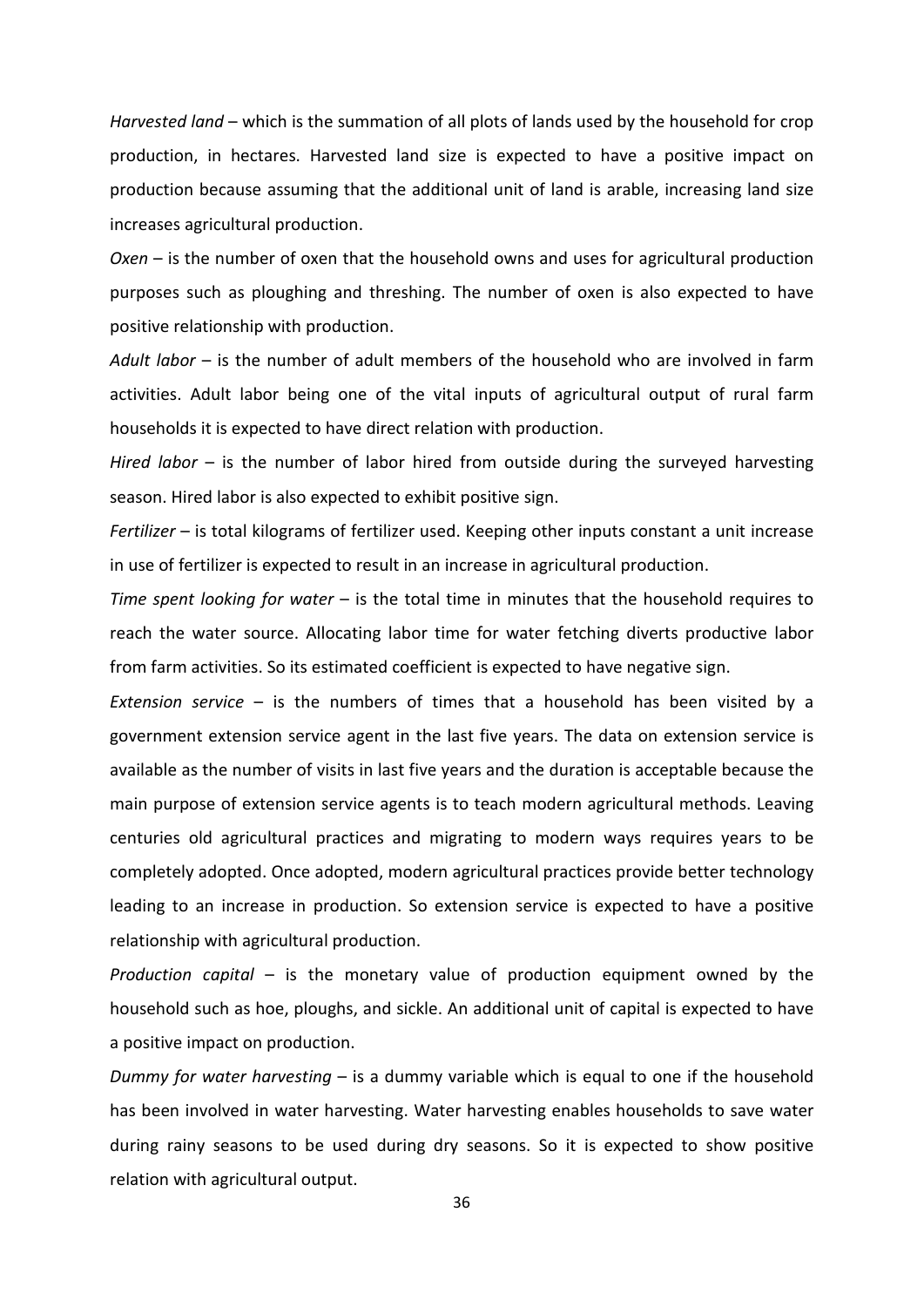*Dummy for season* – is a dummy variable which is equal to one if one or more crops were severely affected by weather condition in the previous harvesting season. It is expected to have negative sign because weather conditions that have the ability to severely affect one or more crops also have the potential to degrade agricultural land.

*Dummy for irrigation* – is a dummy variable which is equal to one if the household irrigates any portion of the land harvested. Irrigation provides sustainable water for agriculture; hence its estimated coefficient is expected to have positive sign.

| <b>Explanatory variables</b>     | Coefficients       |
|----------------------------------|--------------------|
|                                  | (standard errors)  |
|                                  | 1.849***           |
| Log harvested land               | (0.128)            |
|                                  | $0.181*$           |
| Log oxen                         | (0.0999)           |
|                                  | $0.211***$         |
| Log fertilizer                   | (0.0232)           |
|                                  | 0.0725             |
| Log adult labor                  | (0.0643)           |
|                                  | 0.000355           |
| Log hired labor                  | (0.0454)           |
|                                  | $-0.205***$        |
| Log time spent looking for water | (0.0477)           |
|                                  | $0.135***$         |
| Log production capital           | (0.0431)           |
|                                  | 0.0186             |
| Log extension service            | (0.0358)           |
|                                  | 0.0264             |
| Dummy for water harvesting       | (0.138)            |
|                                  | $-0.113$           |
| Dummy for season                 | (0.0809)           |
|                                  | 0.0409             |
| Dummy for irrigation             | (0.0978)           |
|                                  | $5.626***$         |
| Constant                         | (0.239)            |
|                                  | Observations 1,224 |
|                                  | 0.503<br>R-squared |

<span id="page-42-0"></span>**Table 3:** OLS result of estimated production function. Dependent variable: aggregate household agricultural production. (\*\*\* p<0.01, \*\* p<0.05, \* p<0.1)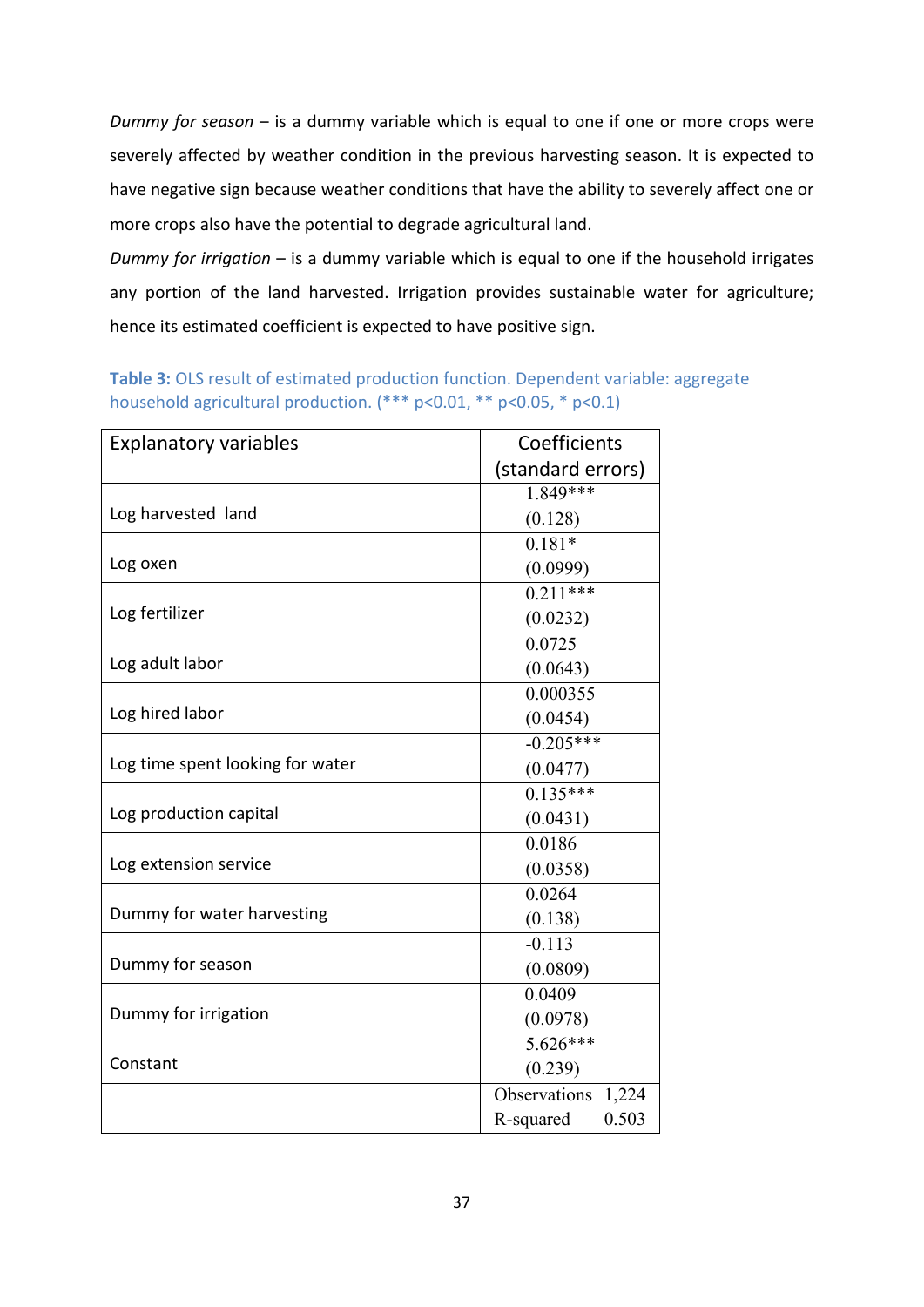The distribution of land by household head's age indicates that households with head aged between 30 and 60 own more land than the rest. The interaction effect of household head's age and land endowment on production is investigated by creating an interaction variable. Including this variable resulted in a positive but insignificant coefficient. In addition introducing the interaction variable resulted in high variance inflation factor (VIF) $3$  indicating existence of multicollinearity. As a result it has not been included in the main analysis.

The result of estimation of production function presented on Table 3 shows that statistically significant variables are harvested land, fertilizer, time spent looking for water, production capital, and number of oxen. The estimation also shows that all explanatory variables exhibit theoretically expected signs.

Land being a vital input of agriculture it has the highest coefficient (1.849), which is significant at 1% and positive. The estimated coefficient shows that when land possession of the farm households increase by one percent agricultural production increases by 1.85 percent. This finding is in line with the findings of Nisrane et al. (2011). In their study of sources of growth and inefficiency in agricultural production in Ethiopia, they estimate determinants of production and find out that the size of cultivated land is the largest coefficient and it is positive and significant determinant of agricultural production growth.

The main contents of fertilizer such as nitrogen, phosphorus and potash are important nutrients for crop production and productivity making it one of the important determinants of agricultural productions. As shown on Table 3, in this study fertilizer is found to be significant variable at 1%, with the second largest coefficient of 0.211. This indicates that a one percent increase in fertilizer use leads to a 0.211 percent increase in agricultural outputs. As studies conducted elsewhere, studies conducted in Ethiopia too (such as Demeke et al., 2011; Kidane, 2005; and Nisrane et al., 2011) show that fertilizer is one of the vital inputs to agricultural production. Based on the significance of fertilizer for crop production it might be expected to have a higher coefficient, but Nisrane et al. (2011) also finds a smaller coefficient and argues that it is because fertilizer needs to be combined with other inputs such as water and improved seeds in order to increase production.

 $\overline{a}$ 

<span id="page-43-0"></span><sup>3</sup> "VIF shows how the variance of an estimator is *inflated* by the presence of multicollinearity" (Gujarati, 2003).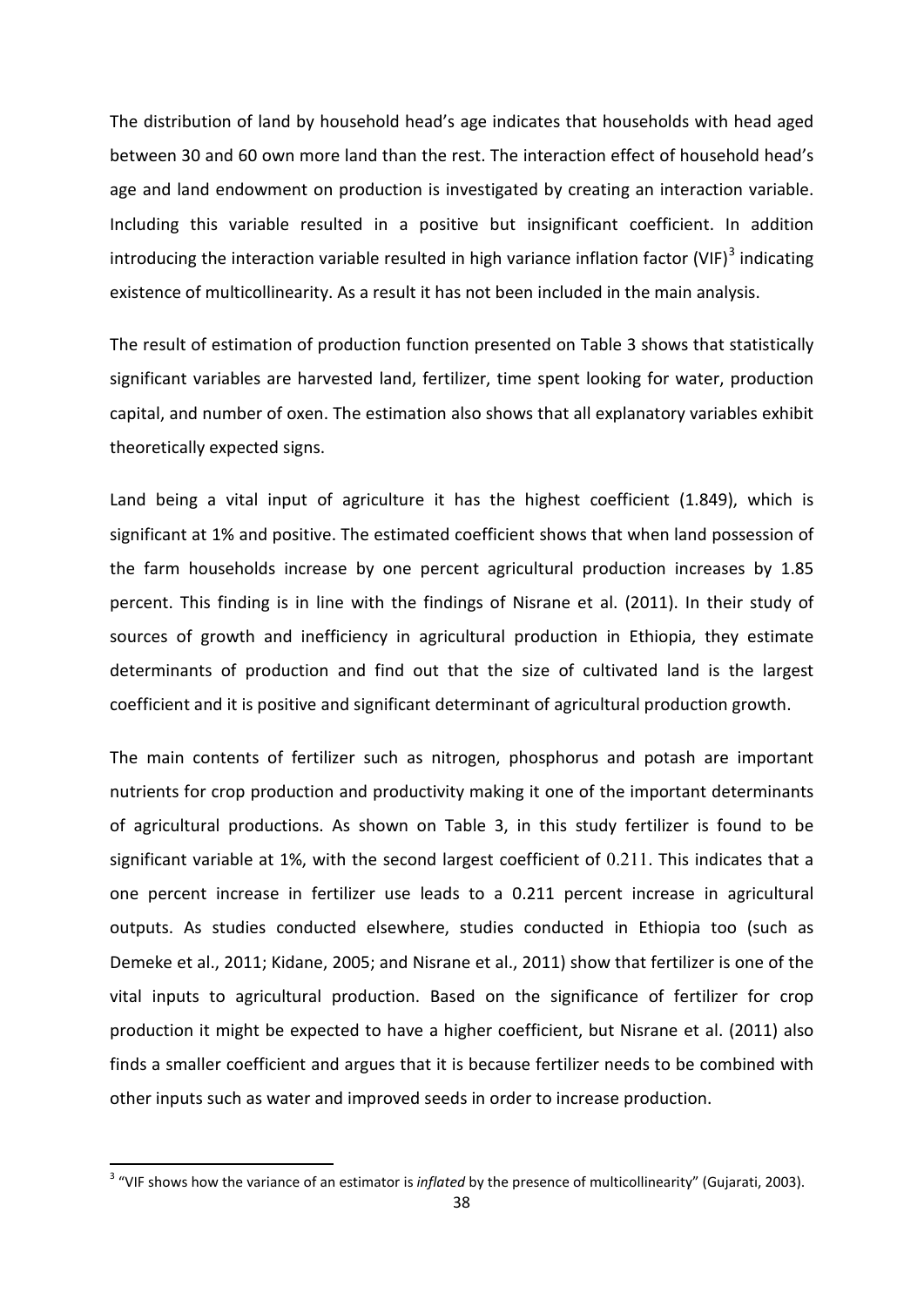The main capital input used by rural farm households of Ethiopia for ploughing and threshing is oxen. The agricultural use of oxen for the rural households can be considered as an equivalent substitute of the uses of tractor and combine for large scale commercial farms. In this analysis number of oxen is found to be significant at 10% with a coefficient of 0.181. A one percent increase in the number of oxen owned by a household leads to a 0.181 percent increase in the households agricultural output. Another capital input included in the analysis is production capital which is the monetary value of production equipment owned by the household such as hoe, ploughs, and sickle. It is found to be statistically significant at 1%. A one percent increase in production equipment has the ability to increase agricultural output by 0.135 percent.

Time spent looking for water is an explanatory variable included to capture the impact of labor allocation for water collection on agricultural production. This variable is found to be significant at 1%. A one percent increase in time spent looking for water decreases agricultural production by 0.205 percent implying a negative relationship as expected. Another water related variable included in the production function estimation is dummy variable for water harvesting. This variable is not found to be significant even though it has a positive coefficient. The dummy variable incorporated to capture the impact of irrigating any portion of the total land harvested on the rural households' agricultural production is also not statistically significant but estimation has resulted in a positive sign as expected.

Moreover, the rest of explanatory variables, which are adult labor, hired labor, number of times a household is visited by extension service agent, and the dummy variable for the impact of previous season, are not found to be statistically significant but their coefficients exhibit expected signs.

#### <span id="page-44-0"></span>**5.2. Consumption Sector of the Farm Household**

The utility maximization objective of the farm household is analyzed using the demand functions resulting from maximized utility subject to budget constraint and technology constraint of farm production. As stated in section 4.3, per capita food expenditure equation is formulated based on the resulting demand equations of the maximization problem and estimated using the following explanatory variables: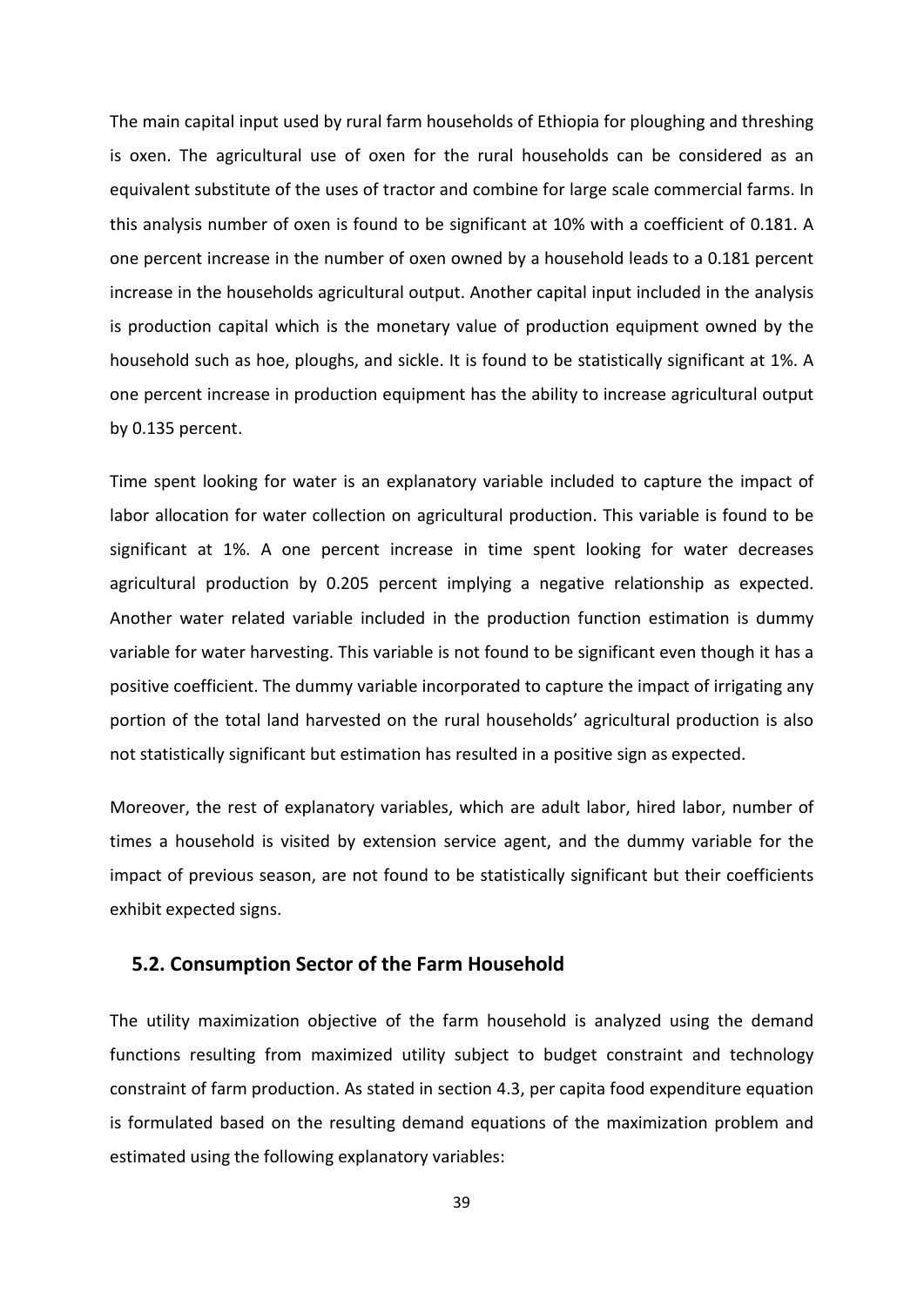*Total income* – is the households' total income composed of off-farm employment, transfers, sales of agricultural outputs and income generated from business activities. Keeping other variables constant, an increase in the household's total income is expected to increase food consumption expenditure. So, total income is expected to have positive coefficient.

*Output* – is the monetary summation of all of the household's agricultural outputs. It is also expected to have a positive relationship with food consumption expenditure.

*Livestock* – is the monetary value of the household's livestock endowment. In rural farm households livestock serves as both food source and security against difficult times when crop production fails. It is expected to have positive effect.

*Time spent looking for water* – is the total time in minutes that the household requires to reach a water source. Allocating labor time for water fetching diverts productive labor from household activities so its estimated coefficient is expected to have negative sign.

*Household size* – is the number of members of the household. Keeping other factors constant, increasing the number of household members decreases consumption per capita. So its estimated coefficient is expected to have negative sign.

*Dummy for gender of household head* – is a dummy variable which is equal to one if the household head is male, zero otherwise. It is expected to have positive sign because male heads are given higher status in the social and economic activities of the rural society.

*Dummy for season* - is a dummy variable which is equal to one if one or more crops were severely affected by weather condition in the previous harvesting season. It is expected to have negative sign because bad weather conditions will reduce production and food stored for the next season.

*Dummy for Enset* – is a dummy variable which is equal to one if the household produces enset. It is expected to have positive sign because enset is an additional source of food and security against drought due to drought resistance nature of the plant.

In addition the impact of interaction effect between schooling years and income was investigated by creating an interaction variable and it did not result in any significant outcome. Per capita food consumption expenditure function is estimated using instrumental variable regression. Total Income is instrumented by schooling years and age of household head. Schooling years measures the number of years the households head spent in school. The household head's general knowledge is expected to increase with increasing years of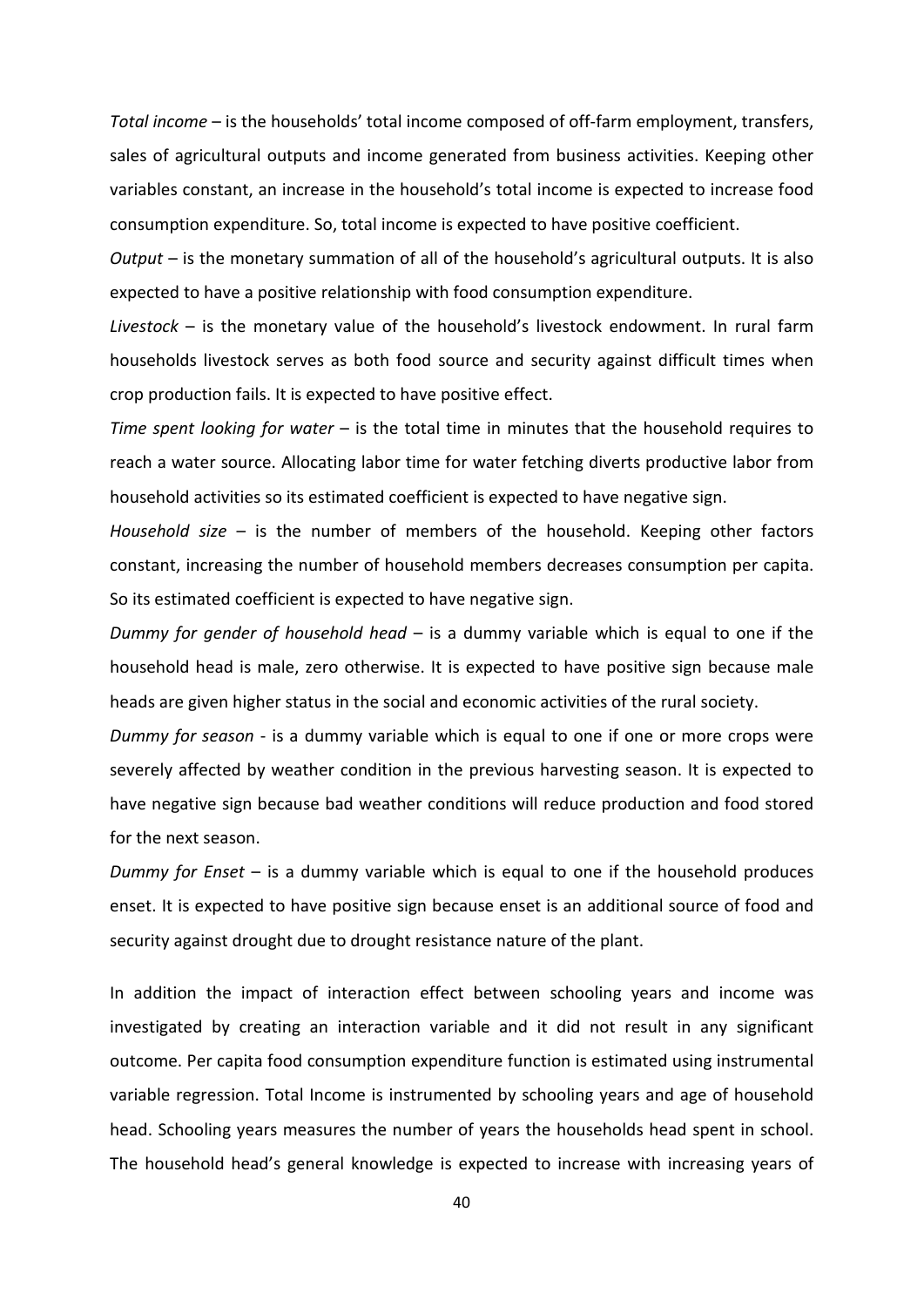schooling because education is expected to enhance the household head's critical thinking ability leading to better household management and income generating skills. In addition age of household head can be taken as equivalent to work experience. Knowledge and experience are expected to influence total income positively.

<span id="page-46-0"></span>**Table 4:** Instrumental variable, 2SLS estimation result of estimated per capita food expenditure function. Dependent variable: per capita food consumption expenditure.  $(*** p<0.01, ** p<0.05, * p<0.1)$ 

| <b>Explanatory variables</b>       | Coefficients       |
|------------------------------------|--------------------|
|                                    | (standard errors)  |
|                                    | $0.547**$          |
| Log total income                   | (0.251)            |
|                                    | 0.0125             |
| Log output                         | (0.0563)           |
|                                    | 0.0257             |
| Log livestock                      | (0.0306)           |
|                                    | $-0.0529**$        |
| Log time spent looking for water   | (0.0258)           |
|                                    | $-0.805***$        |
| Log household size                 | (0.178)            |
|                                    | $0.122*$           |
| Dummy for gender of household head | (0.0651)           |
|                                    | $0.118***$         |
| Dummy for season                   | (0.0450)           |
|                                    | $-0.0259$          |
| Dummy enset                        | (0.0590)           |
|                                    | $1.770*$           |
| Constant                           | (1.028)            |
|                                    |                    |
| First stage regression result      |                    |
|                                    | $0.146***$         |
| Schooling years                    | (0.0534)           |
|                                    | 0.079              |
| Age of household head              | (0.1103)           |
|                                    | Observations 1,357 |
|                                    |                    |

The first stage regression results of two stage least square (2sls) shows that both instruments have positive relationship with income but only schooling years is found to be statistically significant. The validity of the instruments is confirmed using Sargan test of joint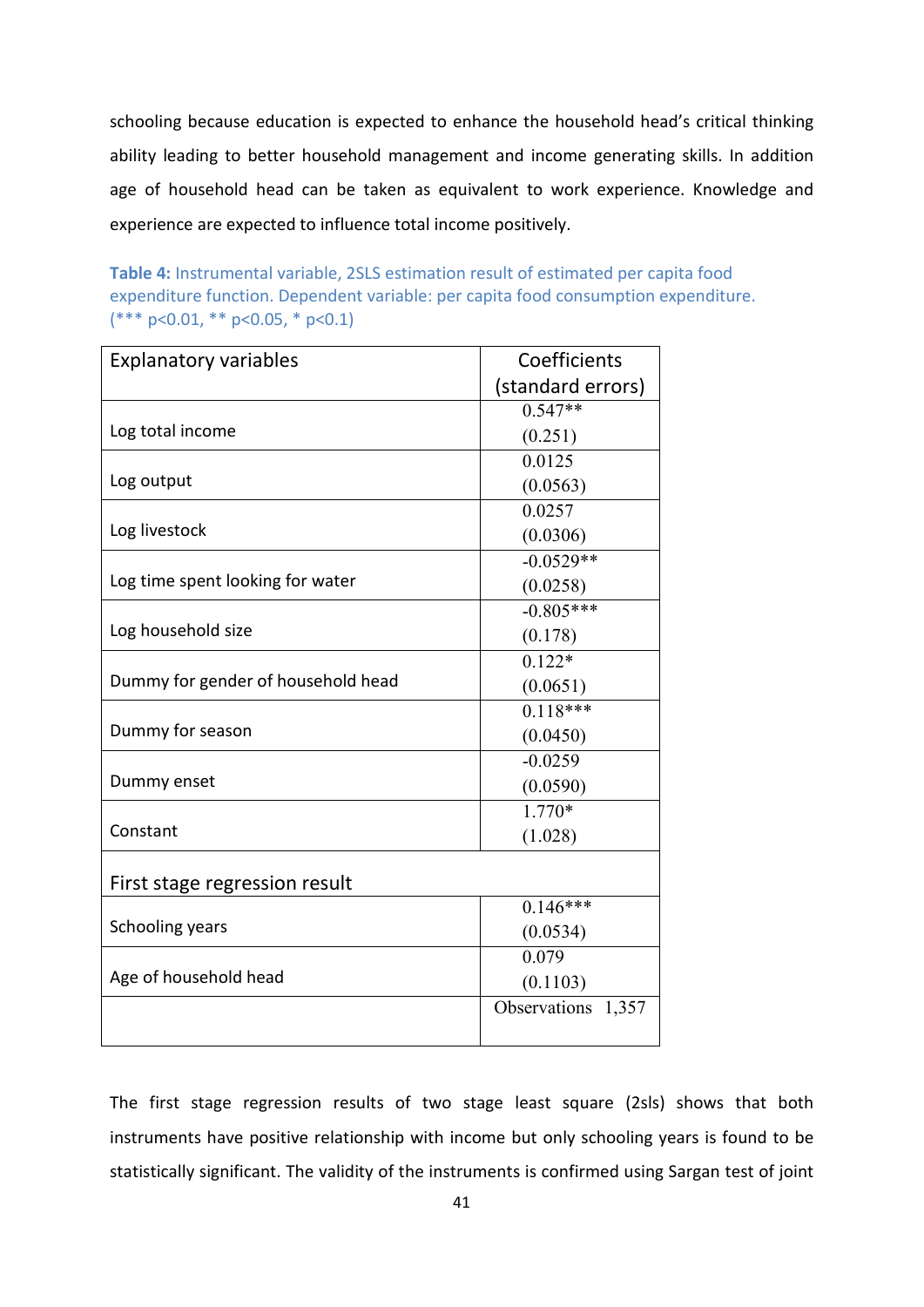null hypothesis that the instruments are valid instruments. P-values of Sargan test shows that the null hypothesis cannot be rejected at 1%, 5% or 10%, implying that the instruments are valid. In addition endogeneity of total income is verified using Wu-Hausman test of the null hypothesis that the regressor is exogenous. The null hypothesis is rejected at 5% indicating that setting total income as endogenous and using instrumental variables is statistically acceptable.

The final estimation results show that the variables total income and time spent looking for water are statistically significant at the 5% level, household size and the dummy for season at the 1% level, while the dummy for the gender of household head is significant at the 10% level. All the explanatory variables have the expected signs except dummy for season and enset.

Total income of the household which consists of income generated from off-farm employment, business activities, transfers and agricultural production sales have the highest coefficient. It shows that a one percent increase in total income leads to 0.5 percent increase in per capita food expenditure. The studies of Njimanted (2006) in rural Cameroon and Demeke (2011) in rural Ethiopia also show that household income is one of the major determinants of food expenditure and food security in rural societies.

Another significant determinant of per capita food expenditure is household size. It has a negative coefficient as expected. A one percent increase in the number of member of a household leads to 0.805 percent decrease in per capita food expenditure. This result is in line with the findings of Ramakrishna and Demeke (2002) in Ethiopia and Nyariki et al. (2002) in Kenya. But the studies of Alene and Manyong (2006) in Nigeria, and Toulmin (1986) in Mali find positive relationship between household size and per capita food expenditure. They argue that households with more members have better opportunity to earn income from diversified sources which increases income earring leading to higher food expenditure and food security.

The dummy variable included to capture the impact of previous season is found to be significant but with a different sign than expected. The estimated coefficient shows that a weather condition that has severely affected one or more crops during the last season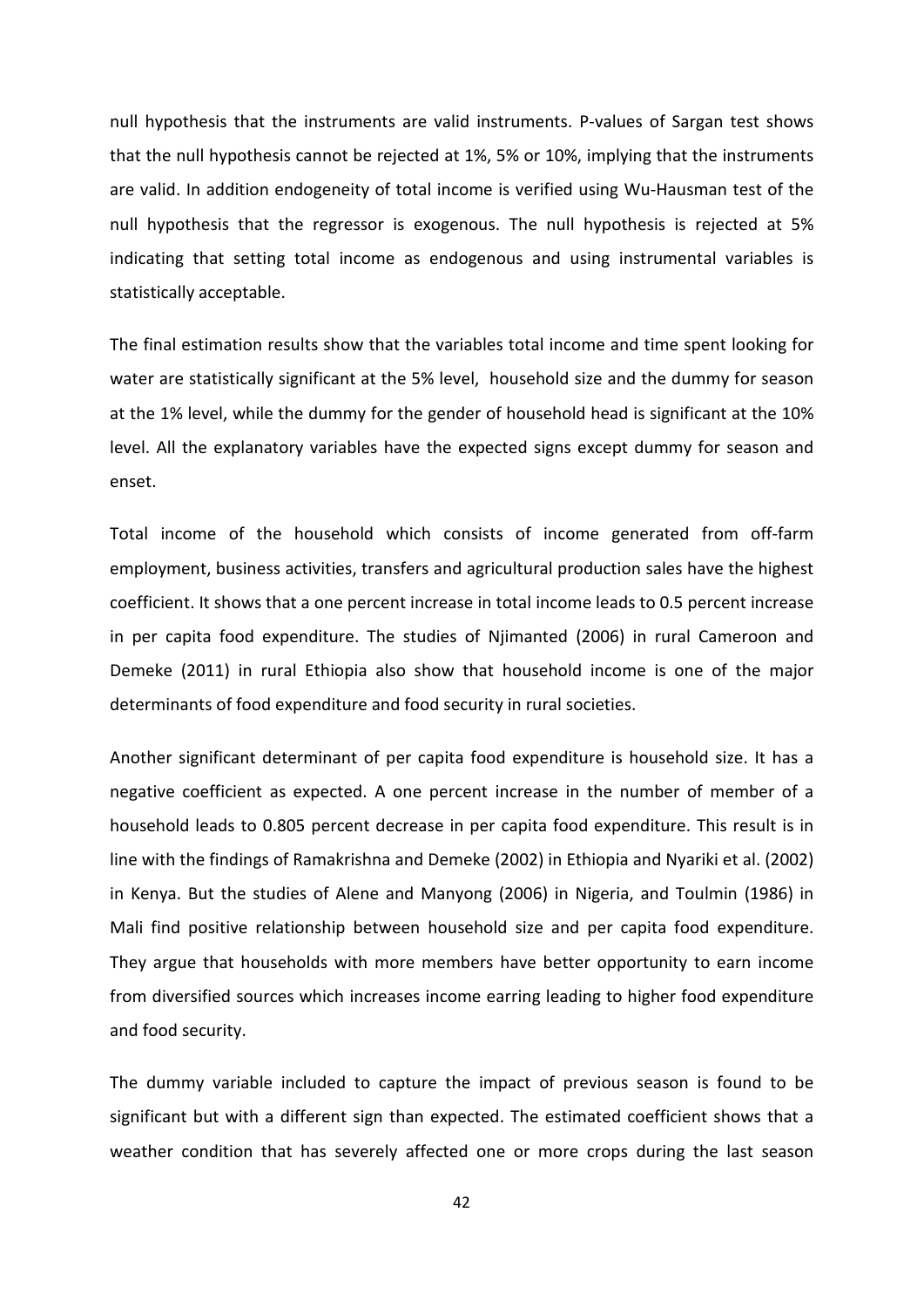increases per capita food expenditure by 0.12 percent. A negative sign was expected based on a premise that bad weather reduces production and food stored for the next season. A possible explanation for the unexpected sign might come from the composition of the rural households' food consumption. In the rural parts of Ethiopia it has been customary to receive food aid from the government when crop production fails due to unfavorable weather condition. It is probable that food aid increases when the weather condition gets worse leading to a positive relationship with food consumption. The scope and analysis of this study does not enable to verify this condition therefore it is left for future studies. In addition the dummy variable for enset production has also resulted unexpected negative sign. Enset is known to be drought resistant source of food and income in southern Ethiopia. But it is not found to be significant in this study.

Time spent looking for water has resulted in a negative sign as expected and it is found to be significant determinant of per capita food expenditure. A one percent increase in minutes traveled to fetch water leads to a 0.05 percent decrease in per capita food expenditure. The dummy variable for the gender of household head is also found to be significant and it has expected positive sign. The estimated coefficient shows that household with male head has an advantage of 0.122 percent increment in per capita food expenditure. The sign is in line with the findings of Dercon et al. (2005), whose study shows negative but insignificant relationship between female headed households and per capita consumption.

In most studies of rural households agricultural output and livestock are significant determinants of food expenditure and food security (see for example Singh et al. 1986; Webb et al. 1992; Yared et al. 1999; Shiferaw et al. 2003; Dercon et al. 2005). In this study, even though they have positive signs as expected, they are not found to be statistically significant.

### <span id="page-48-0"></span>**5.3. Food Security and Labor Allocation for Water Collection**

In rural Ethiopia households spend a significant share of their daily productive time looking for clean water for drinking and other household activities such as cooking. The median household in the sample data of this study spends up to one hour to travel to a water source. The labor hour allocated for water collection reduces the total time available for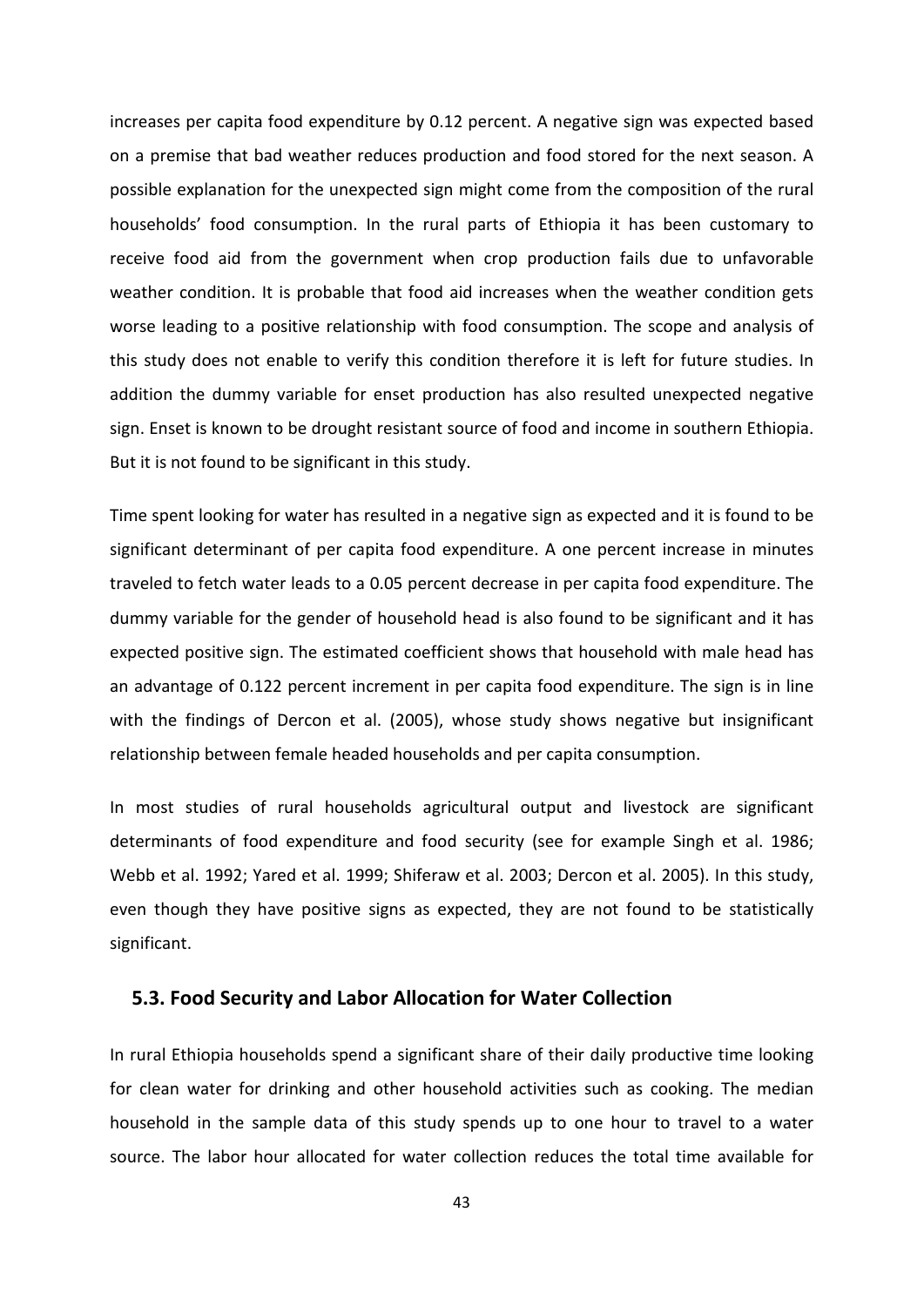productive activities in addition to the reduction on the households' leisure consumption. Its impact on agricultural production is investigated through the production sector of the farm household and its direct impact on household's utility is explored through consumption sector. Aggregate of the two will show the total effect.

In the econometric specification of section 4.3 per capita food expenditure is defined as a function of total income, time spent looking for water and the rest of the variables. Further in the budget constraint total income is defined as

 = PLT +�PjQ<sup>j</sup> n j=1 −�PiV<sup>i</sup> − PLL m i + E … … … … … … … … … … … … … … . … … … . . … … (11)

= PLT + + E … … … … … … … … … … … … … … … … … … … … . … … … … … … … … … . . . (12)

Where  $y = \sum_{j=1}^n P_j Q_j - \sum_{i=1}^m P_i V_i - P_L L$  , which is equal to net agricultural output or equivalently profit from agricultural production.

Where total income of the household  $(I)$  is equal to households time endowment, plus the value of households total agricultural production, minus the value of variable inputs including labor, and plus exogenous income which is generated outside the household such as remittance.

Moreover agricultural output is defined as a function of the time spent looking for water and the rest of the explanatory variables. The total impact of time spent looking for water on per capita food expenditure is:

$$
\frac{dk}{dT_w} = \frac{dk}{dI} \frac{dI}{dT_w} + \frac{dk}{dT_w}
$$
\n
$$
\frac{dI}{dT_w} = \frac{d(P_L T + y + E)}{dT_w} = \frac{dy}{dT_w} = -0.205
$$
\n
$$
\frac{dk}{dT_w} = (0.547)(-0.205) + (-0.0529) = -0.165
$$

The total impact of time spent looking for water on per capita food consumption expenditure is -0.165. This implies that for a one percent increase in minutes traveled to a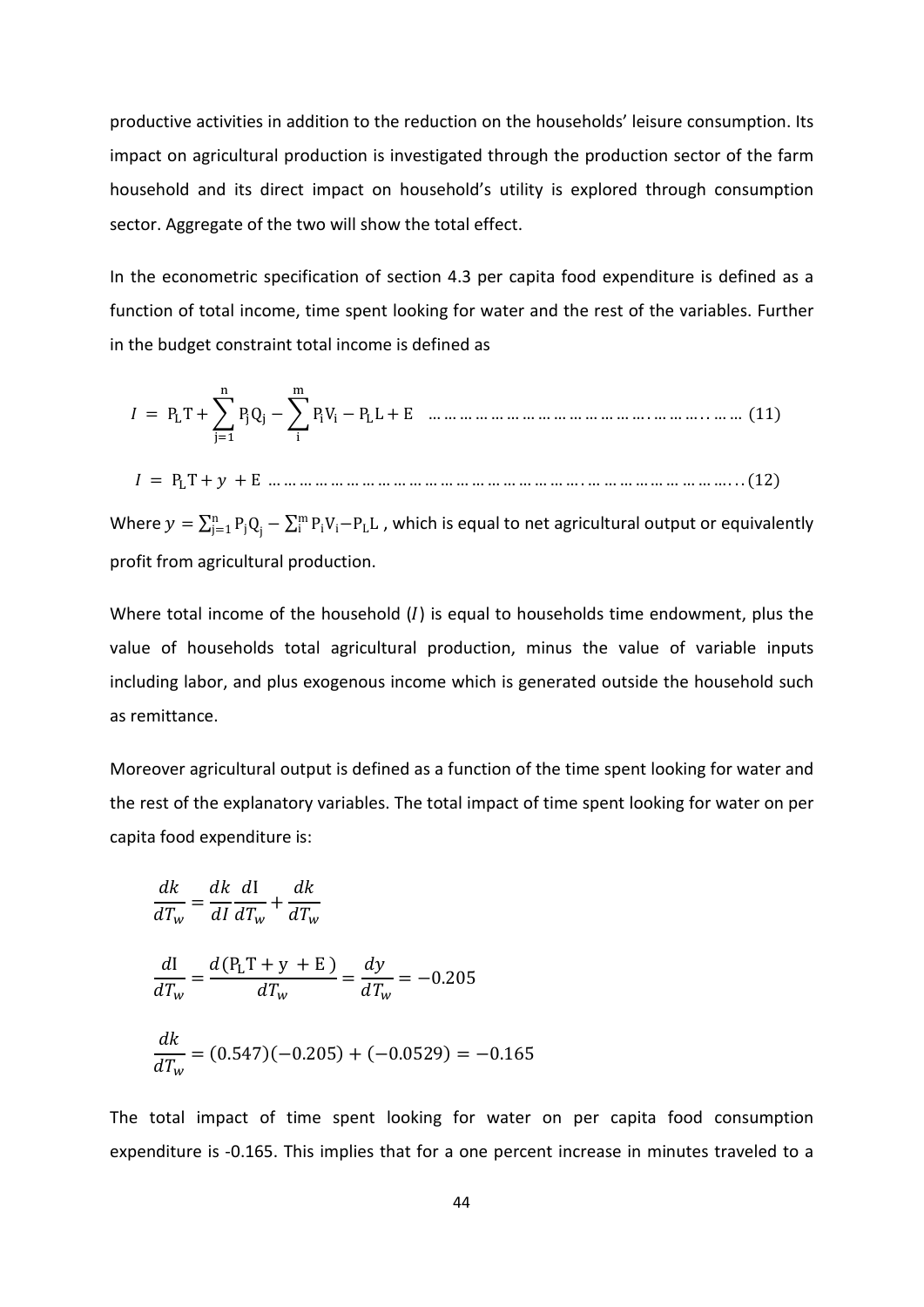water source, per capita food consumption will decrease by 0.165 percent. The median household of the sample data spends about 60 minutes to reach water source and have per capita food consumption expenditure of 200 birr. For the median household if minutes traveled to a water source decrease by 0.6 minutes it will increase per capita food consumption expenditure by 0.33 birr. This result is small but if it is aggregated per household per month it is about 60 birr which is equivalent to 5% of the household's total income per month. This implies that time spent looking for water has significant impact on the rural households' economy.

The results should be interpreted for food security with caution because food security is multi-dimensional, and includes more variables than food expenditure. According to FAO (1996) the dimensions of food security includes availability, access, utilization, and stability of nutritious food for active and healthy life. Households' food consumption expenditure indicates food availability and accessibility. However it does not show utilization or nutritious quality to meet the minimum requirement for a healthy life. Therefore the results of the analysis based on per capita food expenditure can be good indicators of necessary condition for food security but not sufficient. Thus this study shows that reducing time spent looking for water increases per capita food consumption expenditure and as a result enhances food security.

#### <span id="page-50-0"></span>**5.4. Sensitivity Analysis**

Sensitivity of the production sector estimation is conducted in relation to household members who are responsible for water collection every day. In rural households all members participate in household activities with a varying degrees based on their age and physical status. It can be argued that children might contribute significantly in daily water collection if the distance traveled is not long. Households with higher number of children might cover a significant share of their daily water requirement with the help from young family members who can collect water using small equipment such as clay pots. If a household's water need is supplied by young members, adult members will be totally free for productive activities. Hence time spent on collecting water will not have significant effect on productive activities, which is mainly done by adult labor. To investigate this effect the production function was estimated adding a variable that is the number of children in the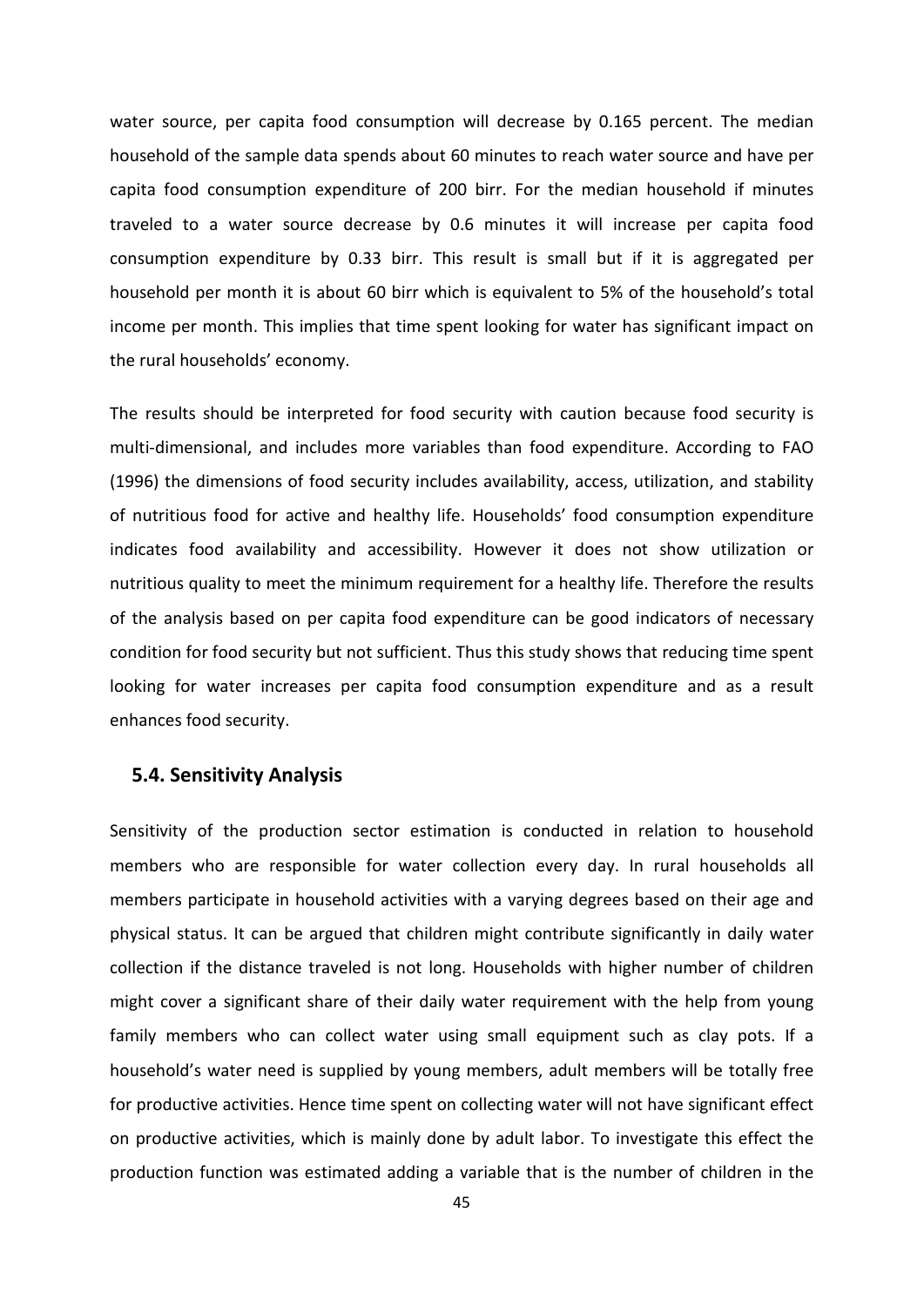household. The result shows that coefficient of time spent looking for water is still negative and significant. The magnitude of its coefficient changes from -0.205 to -0.210, with a difference of 0.005. This implies that despite the number of children in a household, time spent looking for water has negative and significant effect on household's production.

In addition, both the production and consumption sectors estimation results' sensitivity to a variation in an observation was tested by varying each variable by ±25% and sample average from highest and lowest quartiles. For both sectors the estimated coefficient of time spent on collecting water remained negative and significant with a minor variation in magnitude.

Furthermore, heteroscedasticity test of the production function and consumption function implies existence of potential heteroscedasticity. According to Gujarati (2003) OLS and 2SLS estimates are unbiased in the presence of heteroscedasticity. However the existence of heteroscedasticity affects the magnitudes of standard errors of estimated coefficients and calculated t-statistic. In order to address this issue Robust Standard Error estimation technique was used, which is the most common remedy for the effect of Heteroscedasticity. It resulted in slight change of the variances as well as the standard errors but the significance of the coefficients remains the same.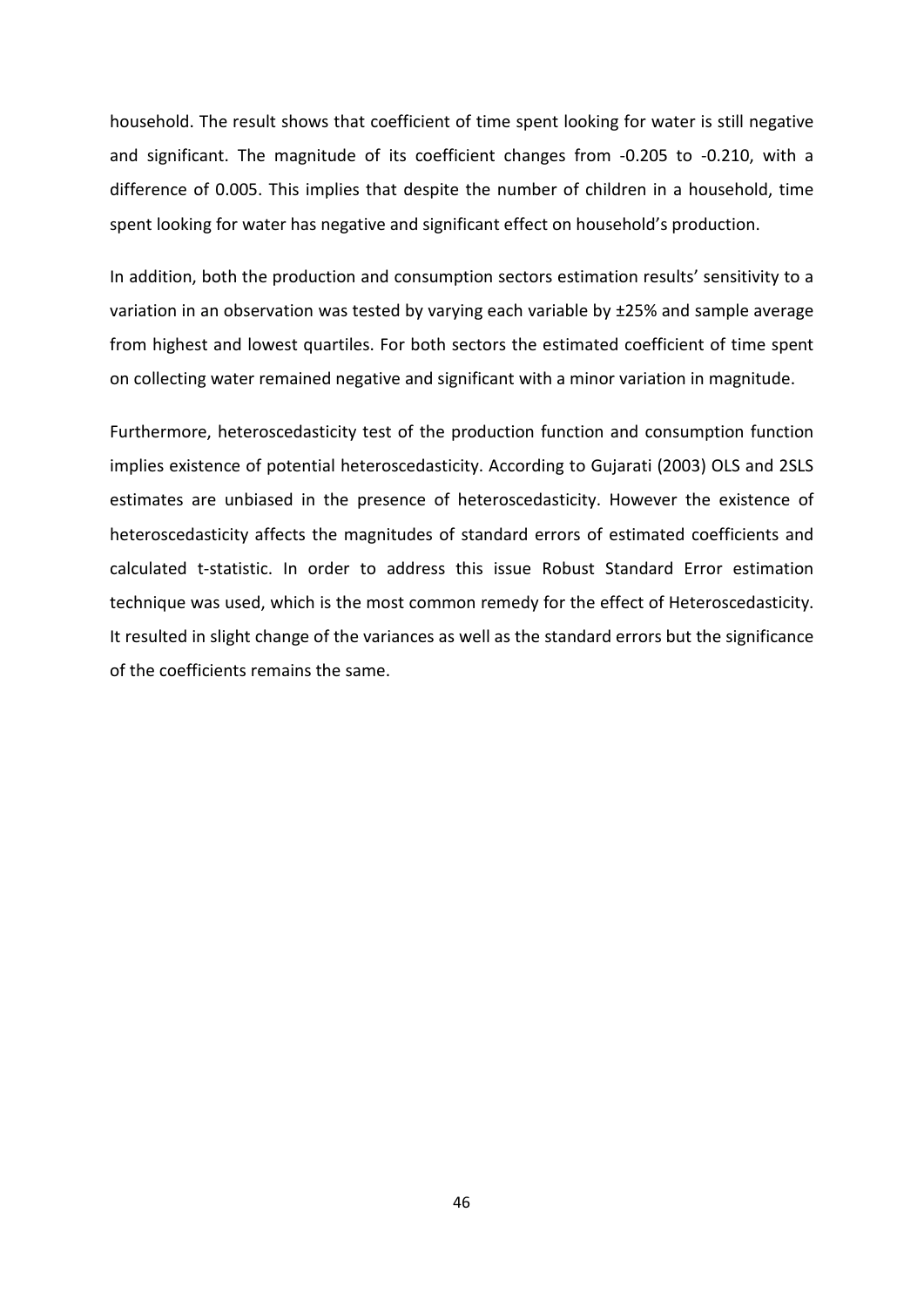## <span id="page-52-0"></span>**6. Conclusion**

Due to a lack of basic infrastructure, it is common in least developed countries that households spend a considerable share of the hours that they have available per day for production activities on fetching water. This study analyzes the economic impact of time spent looking for water on rural farm households of Ethiopia. The total effect of labor allocation for water collection on the household's economy is investigated by taking into account its impact on both agricultural production and consumption activities. This approach allows deviating from the common way of studying the impact of water availability on-farm households' economy that is investigating its impact through agricultural production.

For the analysis, the agricultural farm household model has been adopted and a variable capturing labor allocation for water collection has been integrated in the model. The estimated econometric model has been developed based on the results of the recursive agricultural household model. Based on this analytical framework, an empirical application has been presented based on econometric estimates using the Ethiopian Rural Household Surveys (2011) dataset.

The findings of the analysis show that time spent looking for water has a significant and negative effect on both production and consumption sectors. In aggregate production and consumption, reducing time spent on fetching water by one percent leads to an increase in per capita food consumption by 0.165 percent. Thus the total effect of labor allocation for water collection on food security approximated by per capita food consumption expenditure shows that reducing time spent on collecting water can have significant contribution to food security, and as a result improves development and welfare of the society.

Hopefully this study will help stakeholders who are working to alleviate water problems in Ethiopia as well as other developing countries to justify their actions with an economic study. Furthermore policy analysts can learn from this study's result that labor allocation for water collection has significant impact on-farm households' agricultural output and food consumption. It imposes a negative impact on food security by displacing productive labor away from productive activities. Measures aimed at reducing time spent looking for water can improve household's food security plus welfare of the society.

47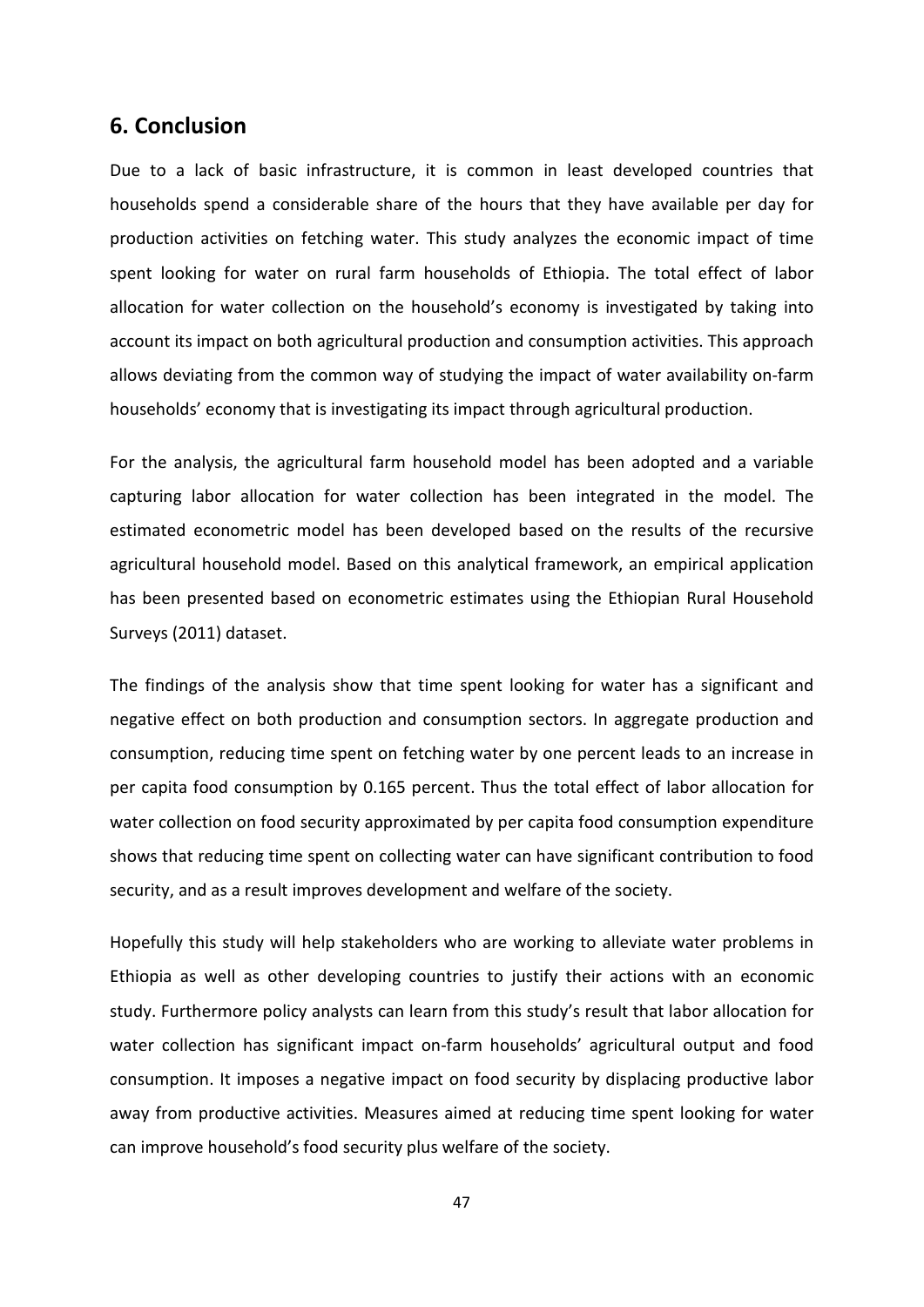Regarding the approximation of food security by per capita food consumption expenditure, future studies can address the broader concept of food security by collecting survey data on daily calorie intake, sustainable food supply, and diversity of food intake in order to meet dietary need for healthy life. In this way the direct effect of time spent on collecting water on food security can be addressed. Moreover this thesis can be used as a ground to incorporate health, risk, management, political and social variables with water availability and asses the overall impact on food security.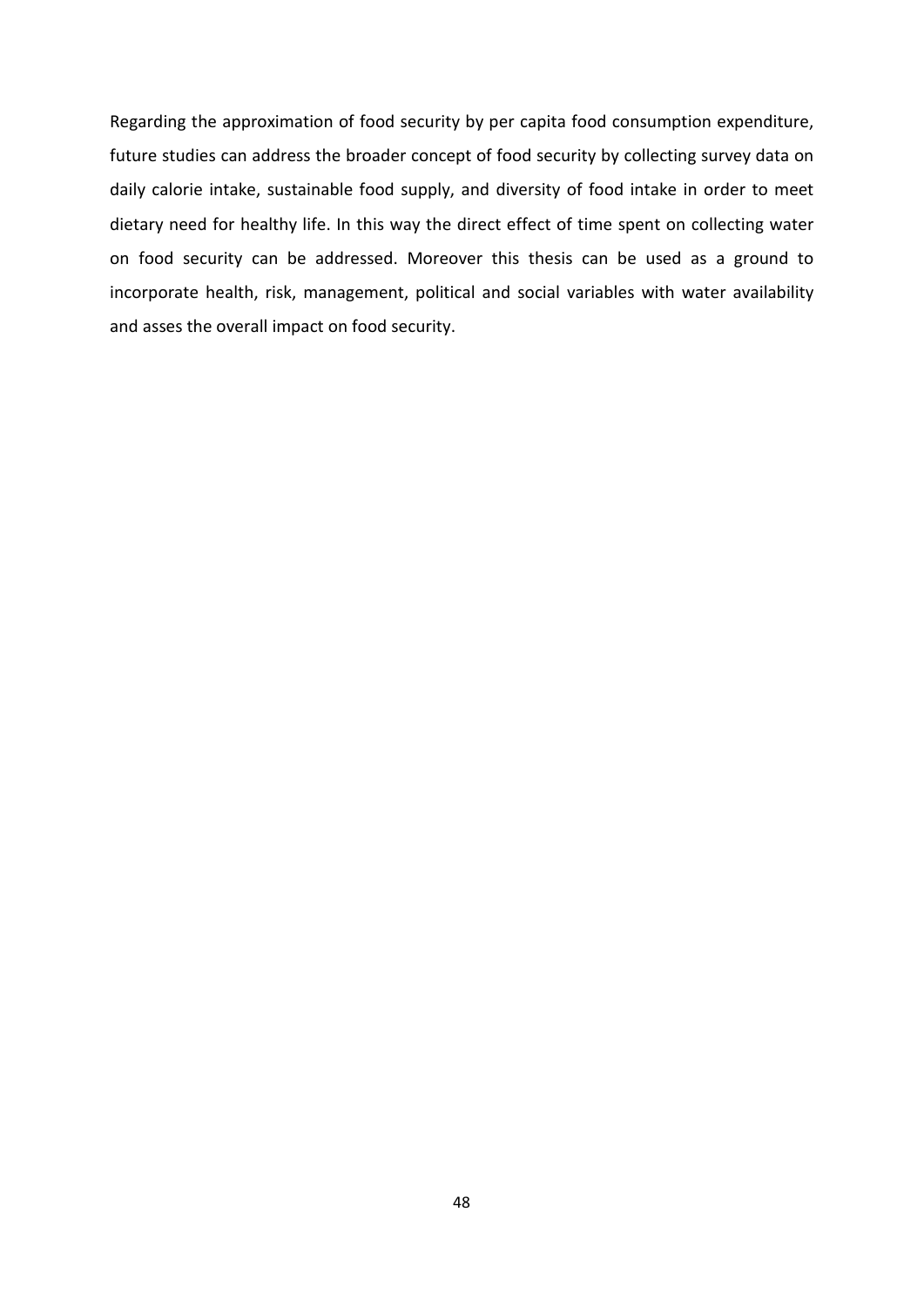### <span id="page-54-0"></span>**References**

- Adulavidhaya, K., Kuroda, Y., Lau, L., Lerttamrab, P., & Yotopoulos, P. (1979). A microeconomic analysis of the agriculture of Thailand. Food Research Institute Studies, 17(1), 79-86.
- Alemu, Z. G., Oosthuizen, L. K., & Van Schalkwyk, H. D. (2002). Agricultural development policies of Ethiopia since 1957. South African Journal of Economic History, 17(1-2), 1-24.
- Alene, A. D., & Manyong, V. M. (2006). Endogenous technology adoption and household food security: The case of improved cowpea varieties in northern Nigeria. Quarterly Journal of International Agriculture, 45(3), 211-230.
- Amedea, T., Delve, R. (2006). Improved Decision-Making for Achieving Triple Benefits of Food Security, Income and Environmental Services through Modeling Cropping Systems in the Ethiopian Highlands. African Highlands Initiative (AHI), Working Papers, 20
- Audavidhaya, K., Yoshimi, K., Lau, L. J., & Yotopoulos, P. A. (1984). The comparative statics of the behavior of agricultural households in Thailand. Singapore Economic Review, 29.
- Awulachew, S. B., Loulseged, A., Loiskandl, M., Ayana, W., & M Alamirew, T. (2007). Water resources and irrigation development in Ethiopia (Vol. 123): IWMI.
- Barnum, H. N., & Squire, L. (1978). Technology and relative economic efficiency. Oxford economic papers, 30(2), 181-198.
- Barnum, H. N., & Squire, L. (1979a). An Econometric Application of the Theory of the Farm Household, Journal of Development Economics, 6(1), 79-102.
- Barnum, H. N., & Squire, L. (1979b). A Model of an Agricultural Household. Washington, DC: World Bank. Occasional Paper, 27.

Becker, G. (1965). A Theory of the Allocation of Time. Economic Journal 75 (299), 493-517.

- Behrman, J. & Deolalikar, A. (1988). Health and nutrition. Handbook of Development Economics, 1, 631-711.
- Benjamin, D. (1992). Household composition, labor markets, and labor demand: testing for separation in agricultural household models. Econometrica: Journal of the Econometric Society, 287-322.
- Bezuneh, M., Deaton, B. J., & Norton, G. W. (1988). Food aid impacts in rural Kenya. American Journal of Agricultural Economics, 70(1), 181-191.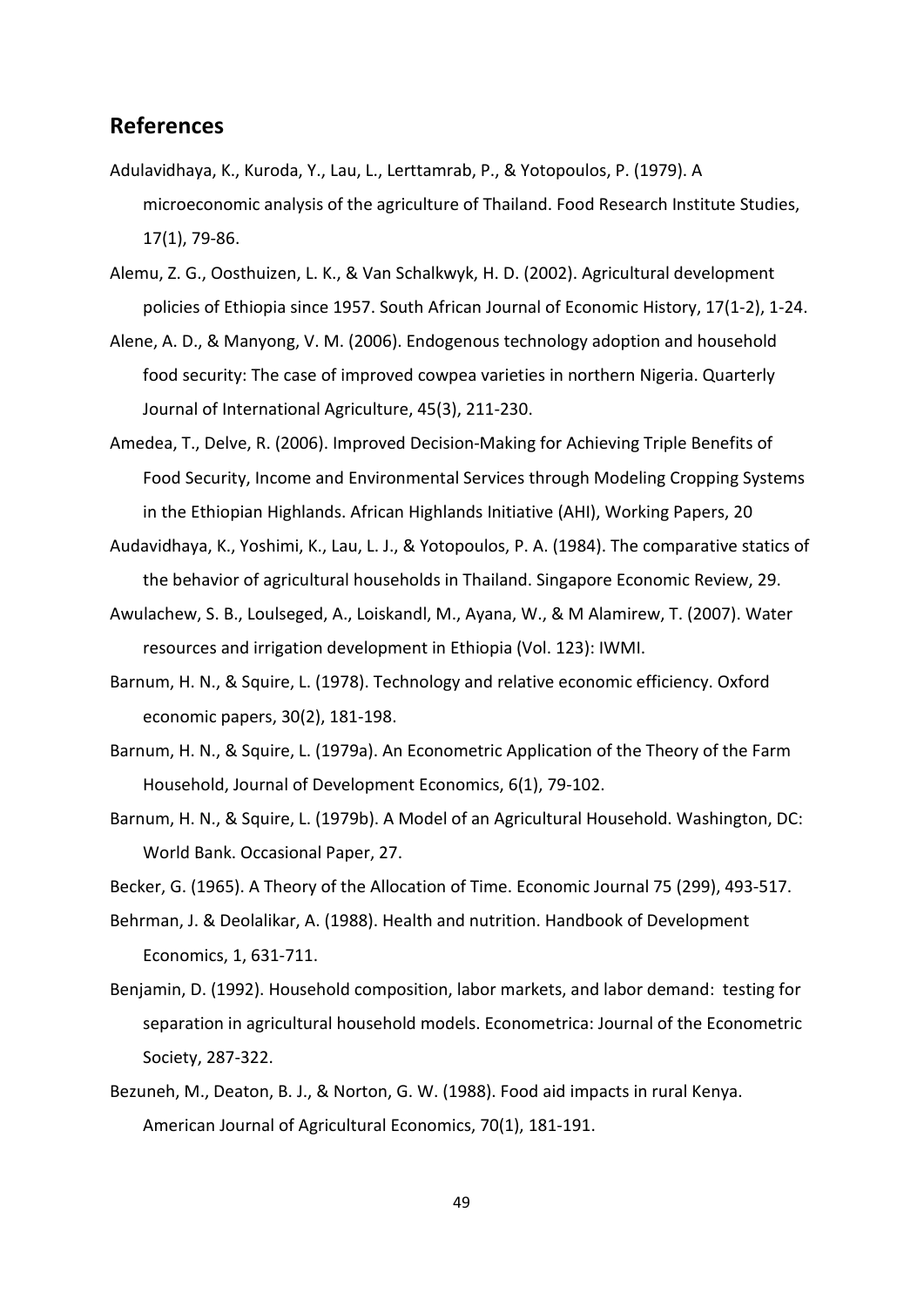- Bowlus, A. J., & Sicular, T. (2003). Moving toward markets? Labor allocation in rural China. Journal of Development Economics, 71(2), 561-583.
- Davies, S. (2010). Do shocks have a persistent impact on consumption? The case of rural Malawi. Progress in Development Studies, 10(1), 75-79.
- De Janvry, A., & Sadoulet, E. (2006). Progress in the modeling of rural households' behavior under market failures. In De Janvry, A., & Kanbur, R. (Eds.), Poverty, Inequality and Development: Essays in Honor of Erik Thorbecke. New York: Springer.
- Delforce, J. C. (1994). Separability in farm-household economics: An experiment with linear programming. Agricultural Economics, 10(2), 165-177.
- Demeke, A. B., Keil, A., & Zeller, M. (2011). Using panel data to estimate the effect of rainfall shocks on smallholders' food security and vulnerability in rural Ethiopia. Climatic change, 108(1), 185-206.
- Dercon, S. (2004) Growth and Shocks: Evidence from Rural Ethiopia, Journal of Development Economics, 74 (2): 309–29.
- Dercon, S., & Hoddinott, J. (2011). The Ethiopian Rural Household Surveys 1989–2009: Introduction. International Food Policy Research Institute.
- Dercon, S., Hoddinott, J., & Woldehanna, T. (2005). Shocks and consumption in 15 Ethiopian villages, 1999-2004. Journal of African Economies, 14(4), 559-585.
- Diewert, W. E. (1973). Separability and a generalization of the Cobb-Douglas cost, production and indirect utility functions. Research Branch, Program Development Service, Department of Manpower and Immigration. Department of Economics, University of British Columbia.
- Ethiopia Rural Household Survey Dataset, 1989-2009. (2011). Washington, D.C.: International Food Policy Research Institute (IFPRI) (datasets).
- FAO, WFP & IFAD. (2012). The State of Food Insecurity in the World 2012. Economic growth is necessary but not sufficient to accelerate reduction of hunger and malnutrition. Rome, FAO.
- FAO. (1996). Rome declaration on world food security. World Food Summit. 13–17 Nov. 1996, Rome, Italy.
- Federal Democratic Republic of Ethiopia (FDRE). (2008). Summary and Statistical Report of the 2007 Population and Housing Census, Population Size by Age and sex. Addis Ababa, Ethiopia: Population Census Commission.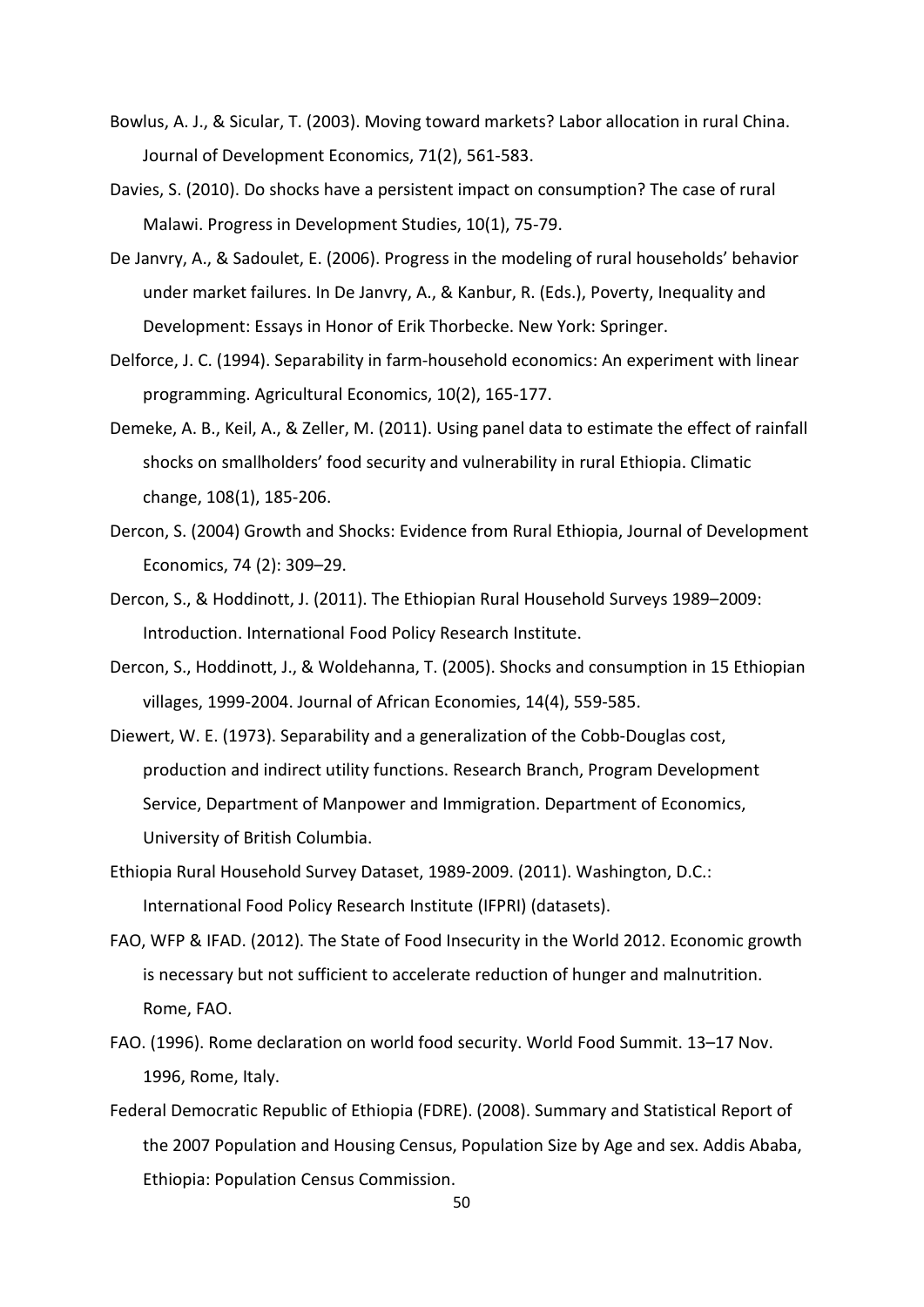- Frenken, K. (Ed.). (2005). Irrigation in Africa in figures: AQUASTAT survey, 2005 (Vol. 29). FAO.
- Gebeyehu, Admasu. (2002). Research and Development in Land and Water Resources. Paper presented at the MoWR/EARO/IWMI/ ILRI International Workshop, Addis Ababa, December 2–4.
- Graham, J., & Green C. (1984). Estimating the Parameters of a Household Production Function with Joint Products. Review of Economics and Statistics, 66, 277–282.
- Grey, D., & Sadoff, C. W. (2007). Sink or swim? Water security for growth and development. Water Policy, 9(6), 545.
- Grimard, F. (2000). Rural Labor Markets, Household Composition, and Rainfall in Côte d'Ivoire. Review of Development Economics, 4(1), 70-86.
- Gujarati, D. N. (2003), Basic econometrics. 4<sup>th</sup>: New York: MeGraw-Hill.
- Hailu, G. (2000). Energy Law Ethiopia. In Kluwer Law International. Leuven, Belgium.
- Harvey, A. S., & Taylor, M. E. (2000). Time use. In Grosh, M. and Glewwe, P. (Eds.), Designing Household Survey Questionnaires for Developing Countries. Washington, DC: The World Bank, 249-272
- Henning, C. H., & Henningsen, A. (2007). Modeling farm households' price responses in the presence of transaction costs and heterogeneity in labor markets. American Journal of Agricultural Economics, 89(3), 665-681.
- Holden, S., Bekele, S., & Pender, J. (2005). Policy Analysis for Sustainable Land Management and Food Security: A Bioeconomic Model with Market Imperfections (Vol. 140).
- Hurni H. (1993). Land degradation, famine, and land resource scenarios in Ethiopia. In: Pimentel D, ed. (1993). World Soil Erosion and Conservation. Cambridge Studies in Applied Ecology and Resource Management. Cambridge, UK: Cambridge University Press, pp 27–61.
- Jorgenson, D., & Lau, L. J. (2000). An economic theory of agricultural household behavior. Econometric Modeling of Producer Behavior.
- Kidane, H., Alemu, Z. G., & Kundhlande, G. (2005). Causes of Household Food Insecurity in Koredegaga Peasant Association, Oromiya Zone, Ethiopia. Agrekon, 44(4), 543-560.
- Kuroda, Y., & Yotopoulos, P. A. (1978). A Microeconomic Analysis of Production Behavior of the Farm Household in Japan: A Profit Function Approach. The Economic Review (Japan), vol. 29, pp. 116-29.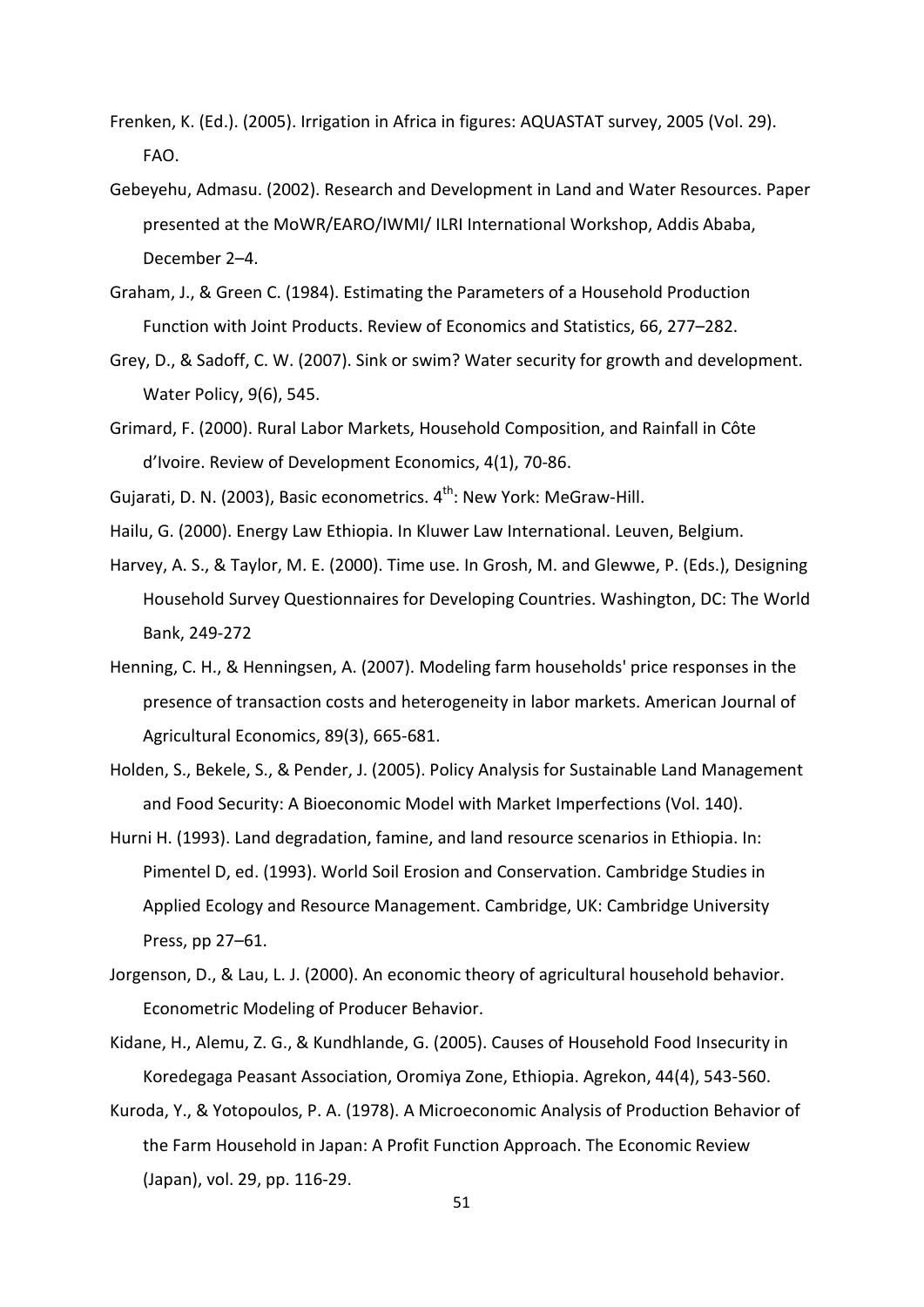- Kuroda, Y., & Yotopoulos, P. A. (1980). A Study of Consumption Behavior of the Farm Household in Japan: An Application of the Linear Logarithmic Expenditure System. The Economic Review (Japan), vol. 31, pp. 1-15.
- Lau, L. J., Lin, W. L., & Yotopoulos, P. A. (1978). The Linear Logarithmic Expenditure System: An Application to Consumption Leisure Choice. Econometrica, vol. 46, pp. 843-68.
- Le, K. T. (2010). Separation hypothesis tests in the agricultural Household model. American Journal of Agricultural Economics, 92(5), 1420-1431.
- Lopez, R. (1986). Structural models of the farm household that allow for interdependent utility and profit maximization decisions. In Singh, I., Squire, L., & Strauss, J. (eds.), Agricultural Household Models: Extensions, Applications, and Policy. Johns Hopkins University Press, Baltimore, MD. PP. 306-326.
- Miller, E. (2008). An assessment of CES and Cobb-Douglas production functions. Congressional Budget Office, USA
- Murthy, K. V. (2004). Arguing a Case for Cobb-Douglas Production Function. Review of Commerce Studies, 20, 21. Delhi, India.
- Nakajima, C. (1969). Subsistence and commercial family farms: some theoretical models of subjective equilibrium. Subsistence agriculture and economic development, 165, 185.
- National Meteorological Services Agency (2001). Initial National Communication of Ethiopia to the United Nations Framework Convention on Climate Change. Addis Ababa, Ethiopia.
- Nisrane, F., Berhane, G., Asrat, S., Getachew, G., Taffesse, A. S., & Hoddinott, J. (2011). Sources of Inefficiency and Growth in Agricultural Output in Subsistence Agriculture: A Stochastic Frontier Analysis. ESSP II Working Paper 19. Addis Ababa: International Food Policy Research Institute/Ethiopia Strategy Support Program II.
- Njimanted, G. F. (2006). Econometric model of poverty in Cameroon: A system estimation approach. International Review of Business Research Paper, 2(2), 30-46.
- Nyariki, D. M., Wiggins, S. L., & Imungi, J. K. (2002). Levels and causes of household food and nutrition insecurity in dryland Kenya. Ecology of Food and Nutrition, 41(2), 155-176.
- Oum, T. H. (1989). Alternative demand models and their elasticity estimates. Journal of Transport Economics and Policy, 163-187.
- Ramakrishna, G., Demeke, A. (2002). An empirical analysis of food insecurity in Ethiopia: the case of North Wello. Africa Development 27(1):127–143-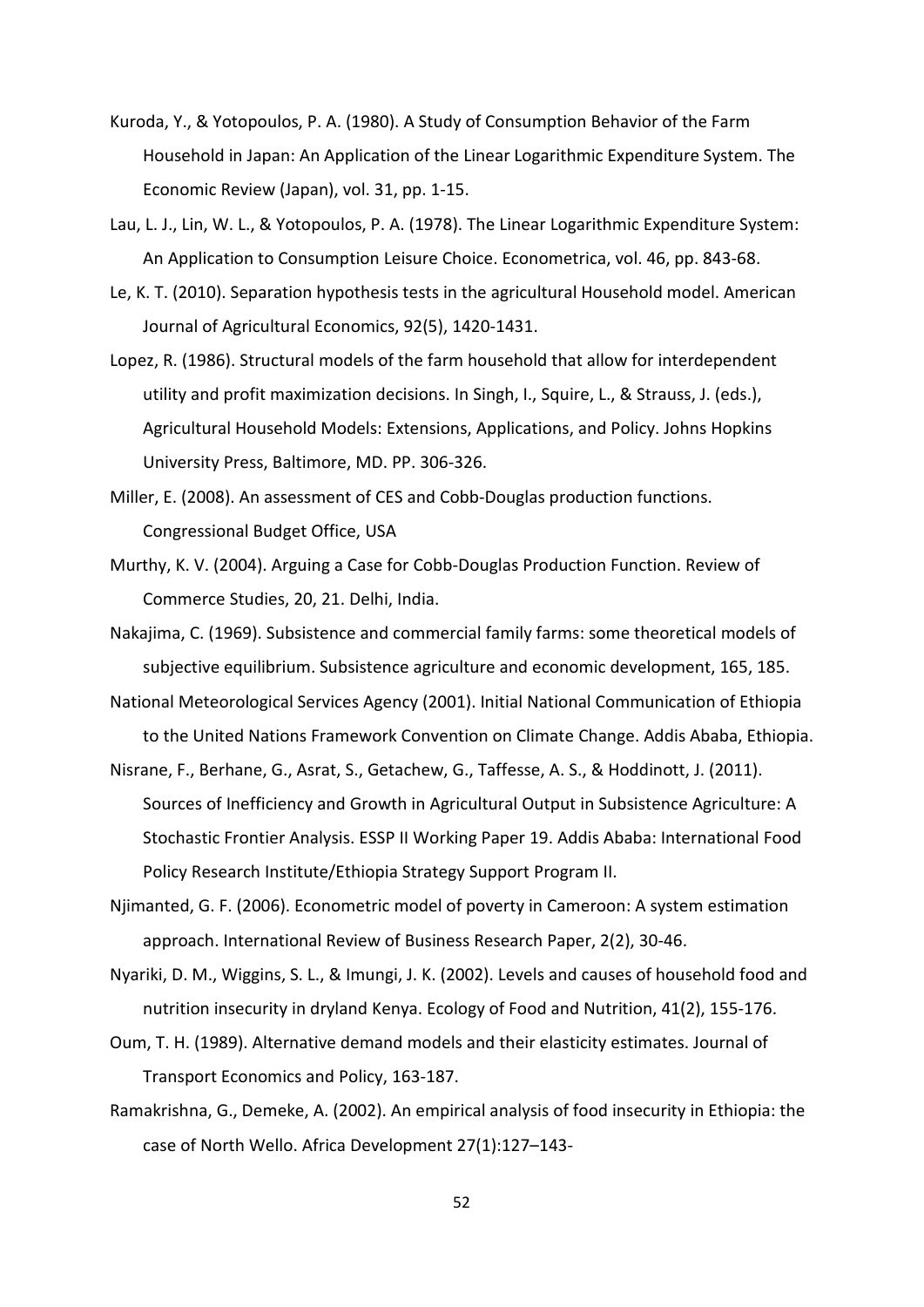- Sen, A. (1981). Poverty and famine. Oxford, UK: Clarendon Press. (1981b). Ingredients of famine analysis: Availability and entitlements. Quarterly Journal of Economics, 95, 745- 762.
- Shiferaw, F., Kilmer, R. l. Gladwin, C. (2003). Determinants of food security in Southern Ethiopia: A selected paper presented at the 2003 American Agricultural Economics Association Meetings in Montreal, Canada.
- Sicular, T. (1986). Using a Farm-Household Model to Analyze Labor Allocation on a Chinese Collective Farm. In Singh, I., Squire, L., & Strauss, J. (eds.), Agricultural Household Models: Extensions, Applications, and Policy. Johns Hopkins University Press, Baltimore, MD. PP. 277-305.
- Singh, I. & Janakiram, S. (1986) Agricultural household modeling in a multi-crop environment: case studies in Korea and Nigeria. In Singh, I., Squire, L., & Strauss, J. (eds.), Agricultural Household Models: Extensions, Applications, and Policy. Johns Hopkins University Press, Baltimore, MD, pp. 95-l 15.
- Singh, I., Squire, L., & Strauss, J. (1986). Agricultural Household Models: Extensions, Applications, and Policy. Johns Hopkins University Press, Baltimore, MD.
- Skoufias, E. (1994). Using shadow wages to estimate labor supply of agricultural households. American Journal of Agricultural Economics, 76(2), 215-227.
- Strauss, J. (1986a). Estimating the Determinants of Food Consumption and Caloric Availability in Rural Sierra Leone. In Singh, I., Squire, L., and Strauss, J. (eds.), Agricultural Household Models: Extensions, Applications, and Policy. Johns Hopkins University Press, Baltimore, Md. pp. 116-152
- Strauss, J. (1986b). The Theory and Comparative Statics of Agricultural Household Models: A General Approach? In Singh, I., Squire, L., and Strauss, J. (eds.), Agricultural Household Models: Extensions, Applications, and Policy. Johns Hopkins University Press, Baltimore, Md. pp. 71-94
- Strauss, J. and Thomas, D. (1995) Human resources: Empirical modeling of household and family decisions. In Behrman, J., & Srinivasan T. N. (eds.), Handbook of Development Economics Vol. 3A, North-Holland, NY. pp. 1883-2023.
- Toulmin, C. (1986). Access to food, dry season strategies and household size amongst the Bambara of Central Mali. International Development Studies Bullet 17(3):58–66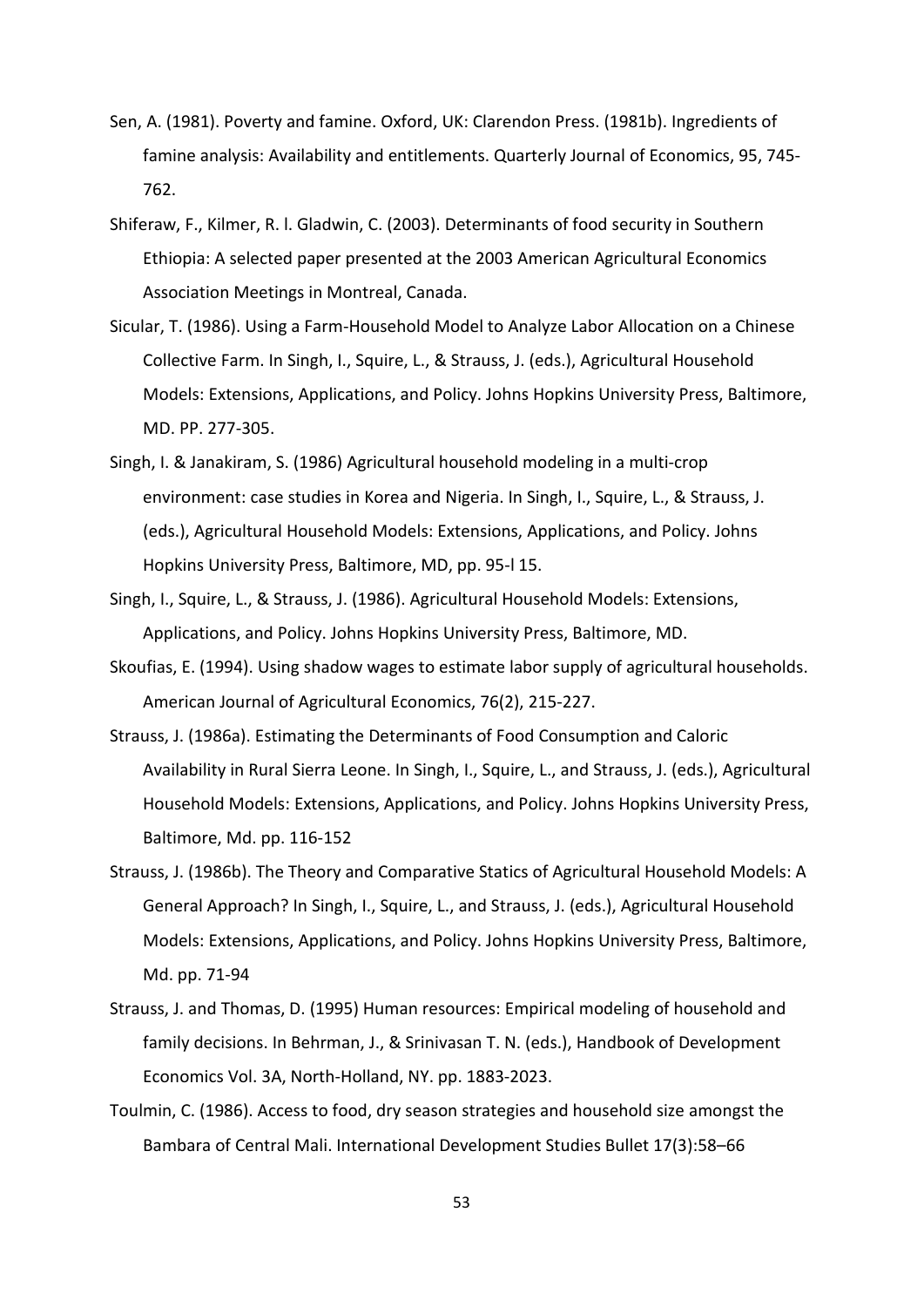- United Nations Educational, Scientific and Cultural Organization (UNESCO). (2004). National development report for Ethiopia, UNESCO, World Water Assessment Program.
- Vakis, R., Sadoulet, E., de Janvry, A., & Cafiero, C. (2004). Testing for separability in household models with heterogeneous behavior: a mixture model approach: Working paper 990, CUDARE, University of California, Berkeley.

Varian, H. R. (1992). Microeconomic analysis (Vol. 2). New York: Norton.

- Webb P, Von Braun J & Yisehac Yohannes. (1992). Famine in Ethiopia: Policy implication of the coping failure at national and household levels. Research Report 92. Washington DC: International Food Policy Research Institute.
- World Bank. (2007). Ethiopia Managing Water Resources to Maximize Sustainable Growth: Water Resources Assistance Strategy. The World Bank Agriculture and Rural Development Department.
- Yared, A., Yigremew, A., Degafa, T. A., Peter, C. (1999). Food security and resource access: A final report on community assessments in South Wello and Oromiya Zones of Amhara Region, Ethiopia. Addis Ababa: IDR/BASIS.
- Yotopoulos, P. A., Lau, L. J., & Lin, W. L. (1976). Microeconomic Output Supply and Factor Demand Functions in the Agriculture of the Province of Taiwan. American Journal of Agricultural Economics, vol. 58, pp. 333-340.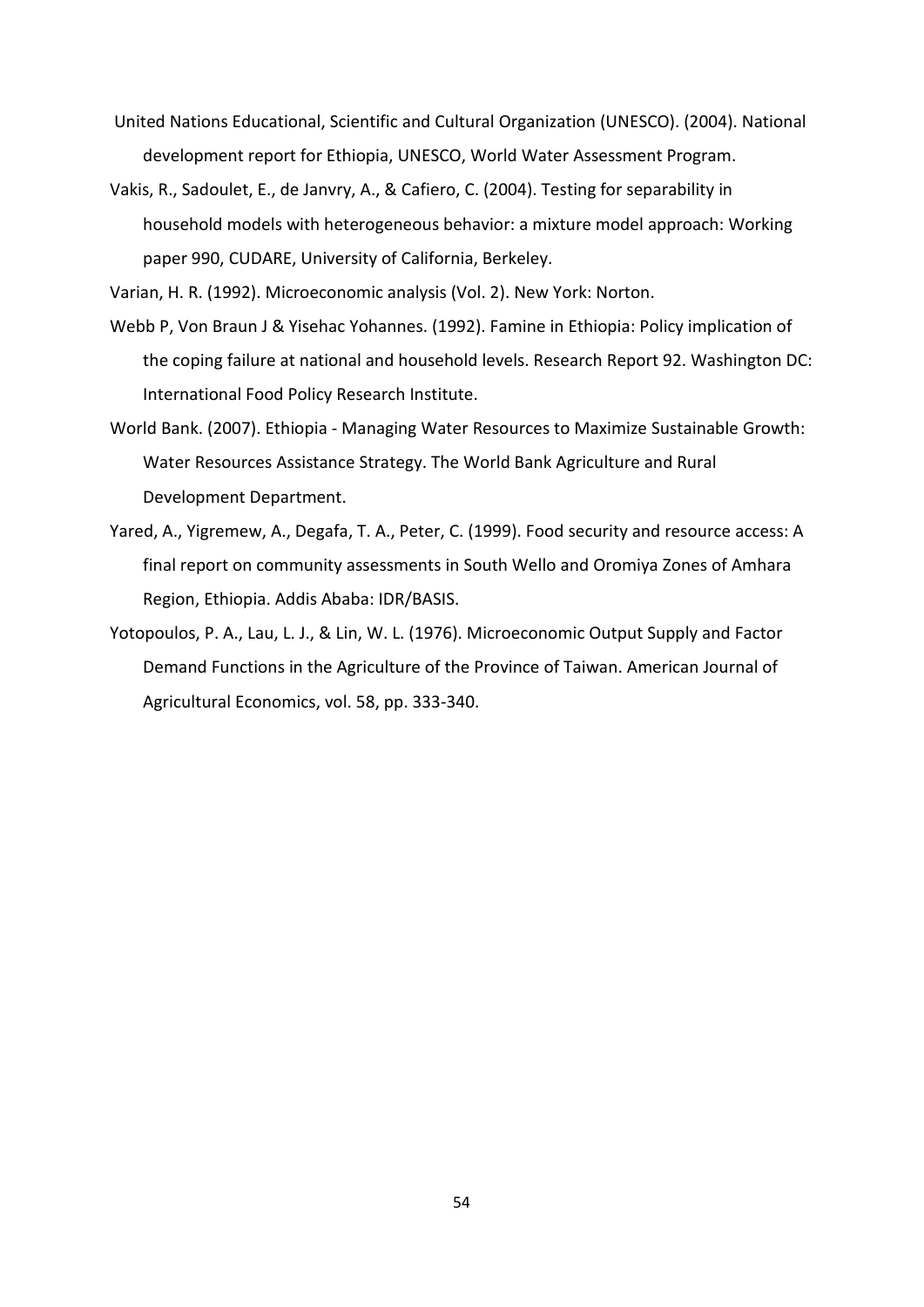# <span id="page-60-1"></span><span id="page-60-0"></span>**Appendix**

# **A.1. Location of survey sites**



<span id="page-60-2"></span>**Figure 5:** Ethiopian Rural Household Survey Villages. Source: Dercon and Hoddinott (2011)